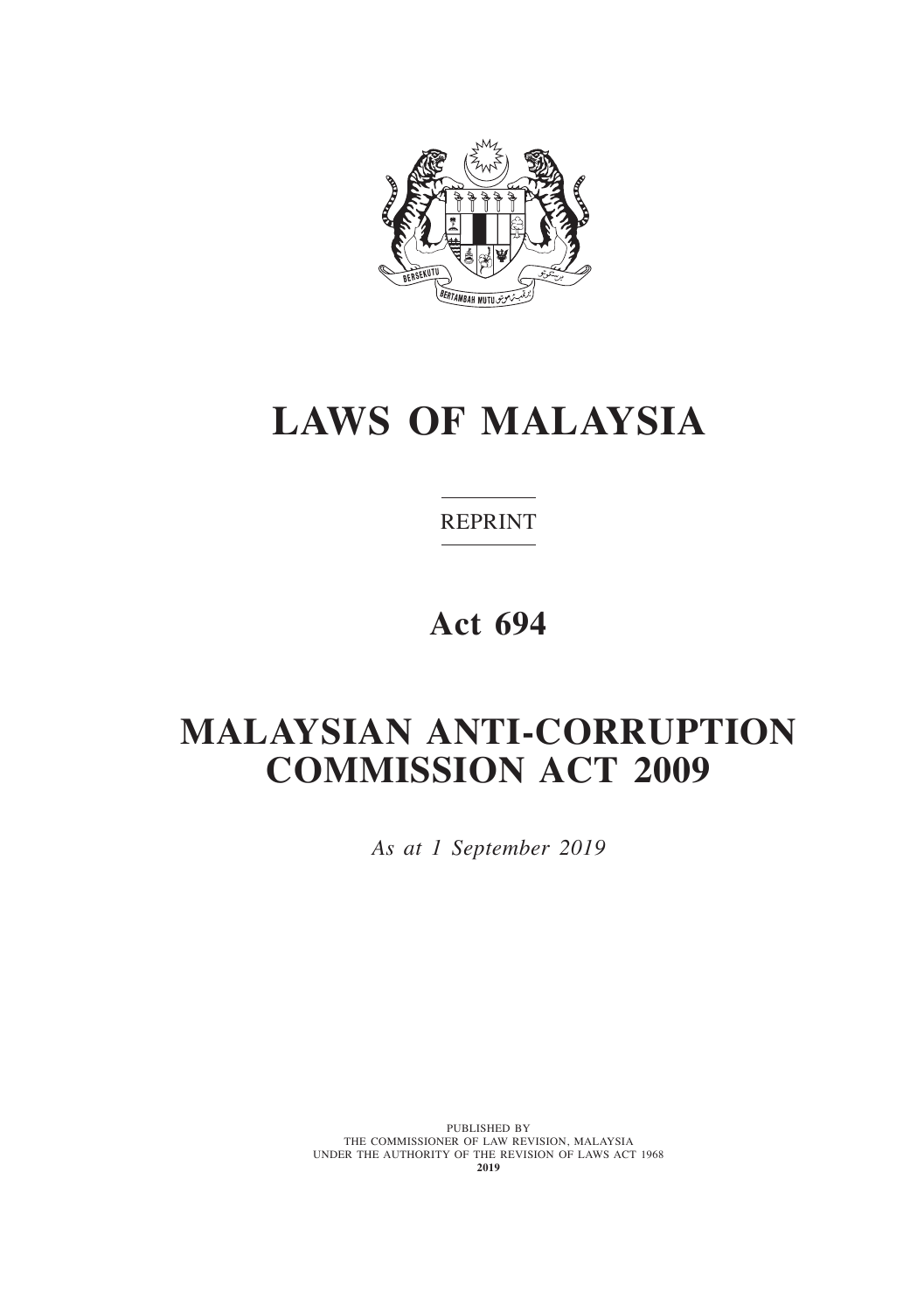# **MALAYSIAN ANTI-CORRUPTION COMMISSION ACT 2009**

| Date of Royal Assent                                                  | 6 January 2009                     |
|-----------------------------------------------------------------------|------------------------------------|
| Date of publication in the <i>Gazette</i> 8 January 2009              |                                    |
| Latest amendment made by<br>Act A1567 which came<br>into operation on | 1 October 2018<br>except section 4 |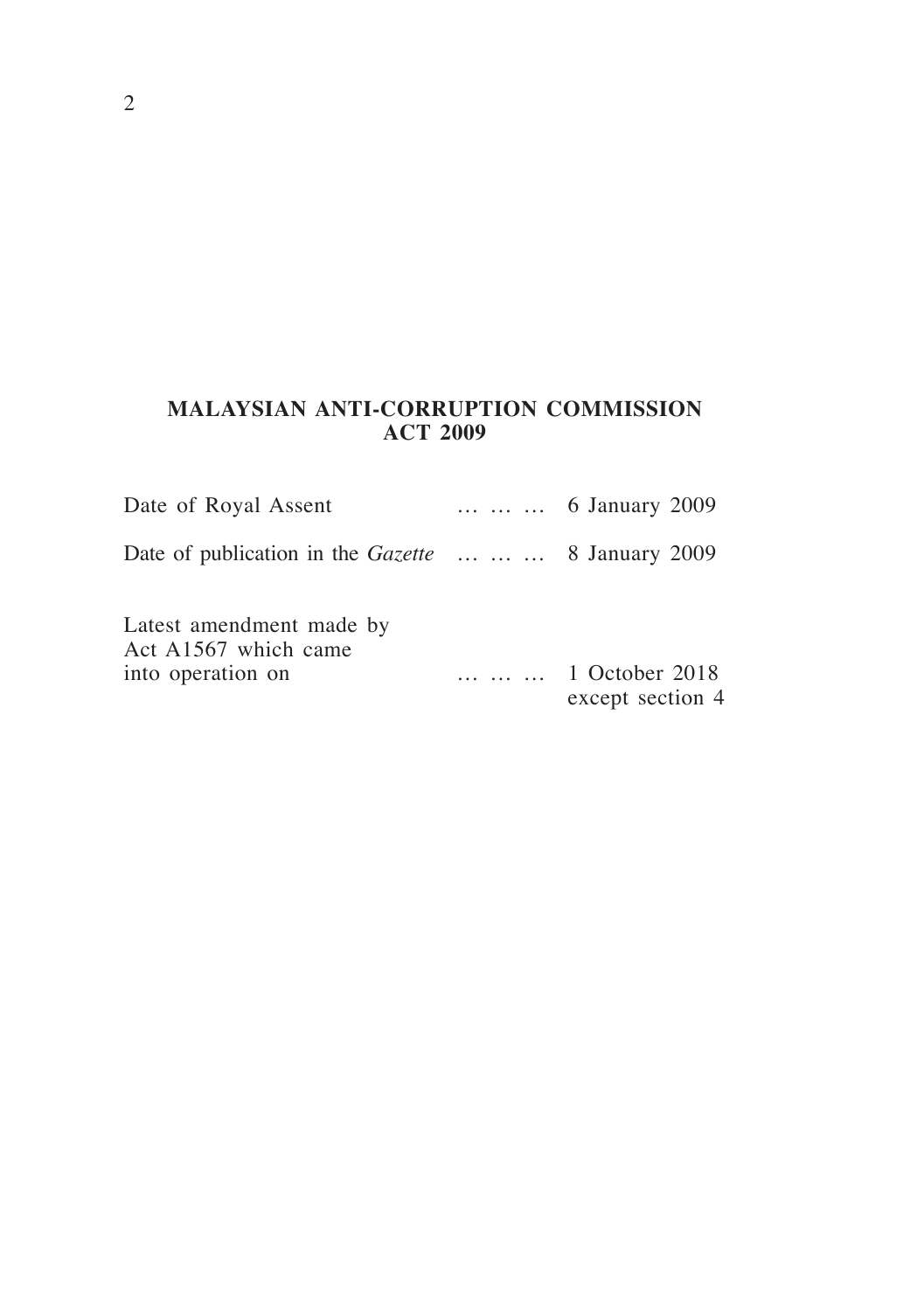## **LAWS OF MALAYSIA**

## **Act 694**

## **MALAYSIAN ANTI-CORRUPTION COMMISSION ACT 2009**

#### ARRANGEMENT OF SECTIONS

#### PART I

#### PRELIMINARY

Section

- 1. Short title and commencement
- 2. Principal objects of Act
- 3. Interpretation

## PART II

## THE MALAYSIAN ANTI-CORRUPTION COMMISSION

- 4. Establishment of the Malaysian Anti-Corruption Commission
- 5. Chief Commissioner
- 6. Appointment of other officers of the Commission
- 7. Functions of officers of the Commission
- 8. Production of authority card
- 9. Officer deemed to be always on duty
- 10. Powers of officers of the Commission
- 11. Duties of officers of the Commission
- 12. Standing orders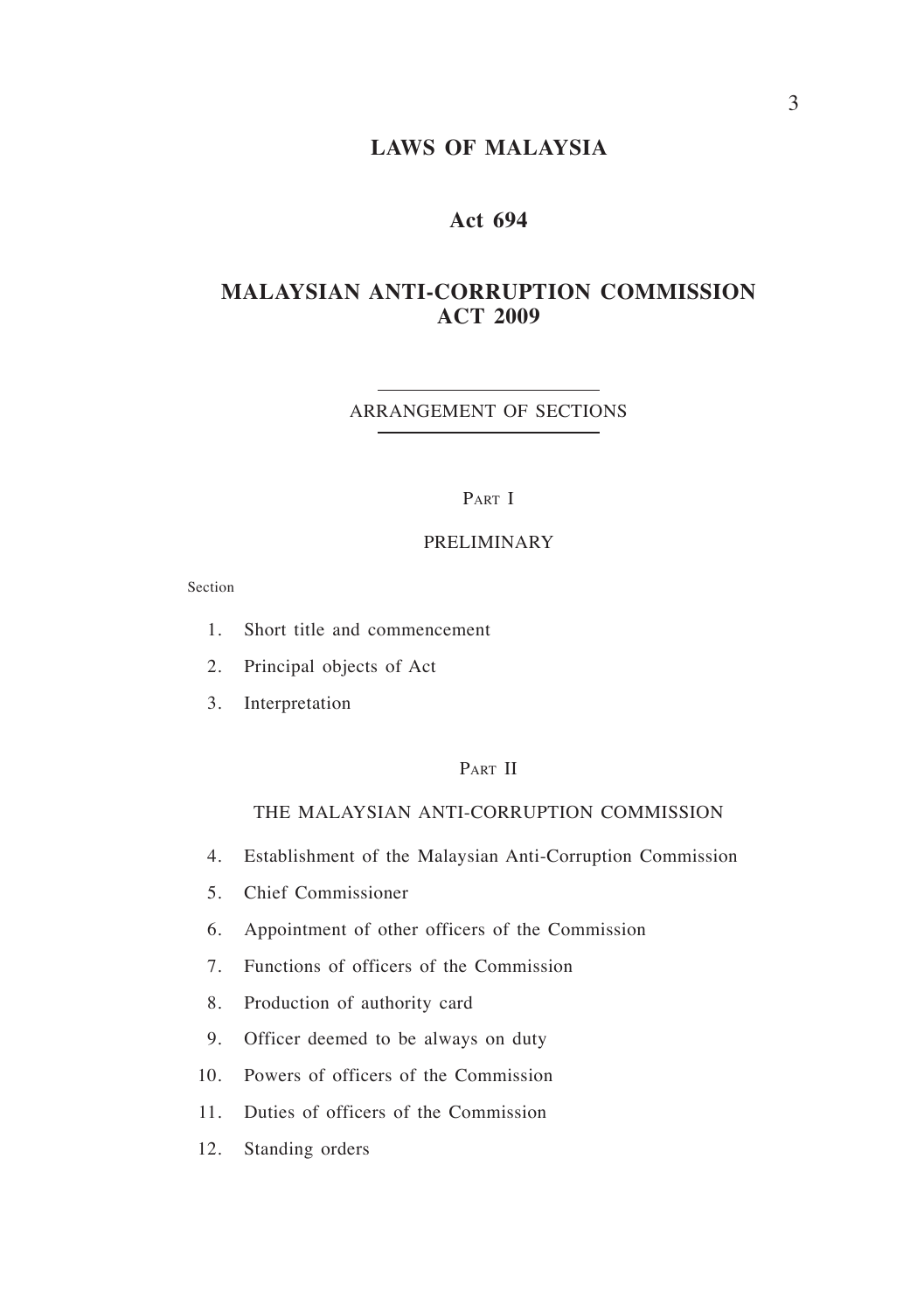## 4 *Laws of Malaysia* **Act 694**

#### PART III

#### PROVISIONS ON ADVISORY BOARD, SPECIAL COMMITTEE AND COMPLAINTS COMMITTEE

#### Section

- 13. Anti-Corruption Advisory Board
- 14. Special Committee on Corruption
- 15. Complaints Committee

#### Part IV

#### OFFENCES AND PENALTIES

- 16. Offence of accepting gratification
- 17. Offence of giving or accepting gratification by agent
- 18. Offence of intending to deceive principal by agent
- 19. Acceptor or giver of gratification to be guilty notwithstanding that purpose was not carried out or matter not in relation to principal's affairs or business
- 20. Corruptly procuring withdrawal of tender
- 21. Bribery of officer of public body
- 22. Bribery of foreign public officials
- 23. Offence of using office or position for gratification
- 24. Penalty for offence under sections 16, 17, 18, 20, 21, 22 and 23
- 25. Duty to report bribery transactions
- 26. Dealing with, using, holding, receiving or concealing gratification or advantage in relation to any offence
- 27. Making of statement which is false or intended to mislead, etc., to an officer of the Commission or the Public Prosecutor
- 28. Attempts, preparations, abetments and criminal conspiracies punishable as offence

#### Part V

#### INVESTIGATION, SEARCH, SEIZURE AND ARREST

- 29. Power to investigate reports and enquire into information
- 30. Power to examine persons
- 31. Power of search and seizure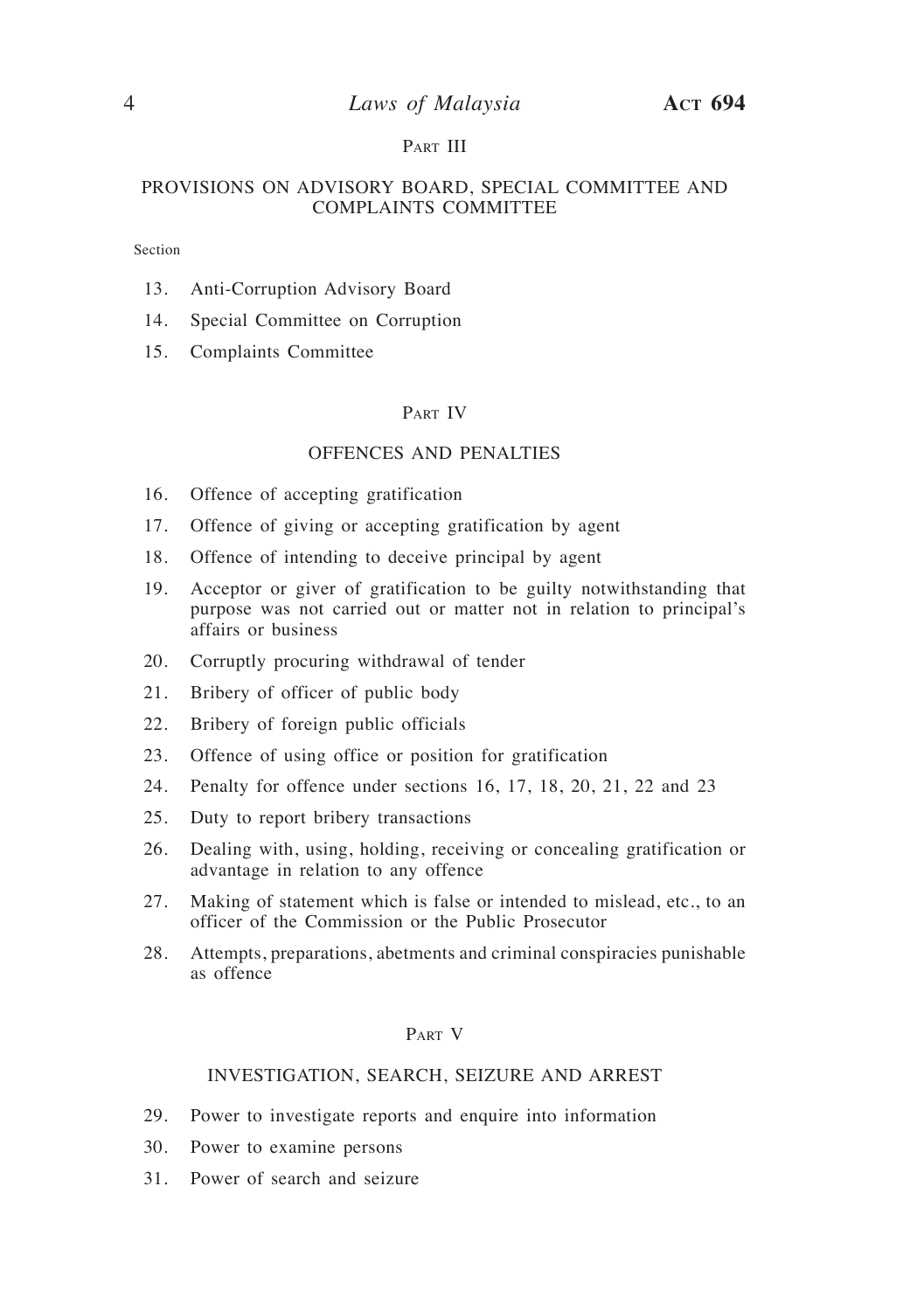Section

- 32. Translation
- 33. Seizure of movable property
- 34. Further provisions relating to seizure of movable property
- 35. Investigation of share, purchase account, etc.
- 36. Powers to obtain information
- 37. Order not to part with, deal in, movable property in bank, etc.
- 38. Seizure of immovable property
- 39. Prohibition of dealing with property outside Malaysia
- 40. Forfeiture of property upon prosecution for an offence
- 41. Forfeiture of property where there is no prosecution for an offence
- 41a. Admissibility of documentary evidence
- 42. Dealing with property after seizure to be void
- 43. Power to intercept communications
- 44. Surrender of travel documents
- 45. Power to amend or revoke any order or notice under this Act
- 46. Advocates and solicitors may be required to disclose information
- 47. Legal obligation to give information
- 48. Obstruction of investigation and search
- 49. Offences under Act to be seizable offences and powers of officers of the Commission relating to investigations

#### Part VI

#### EVIDENCE

- 50. Presumption in certain offences
- 51. Evidence of corroboration
- 52. Evidence of accomplice and *agent provocateur*
- 53. Admissibility of statements by accused persons
- 54. Admissibility of statements and documents of persons who are dead or cannot be traced, etc.
- 55. Certificate of position or office held
- 56. Admissibility of translation of documents
- 57. Evidence of custom inadmissible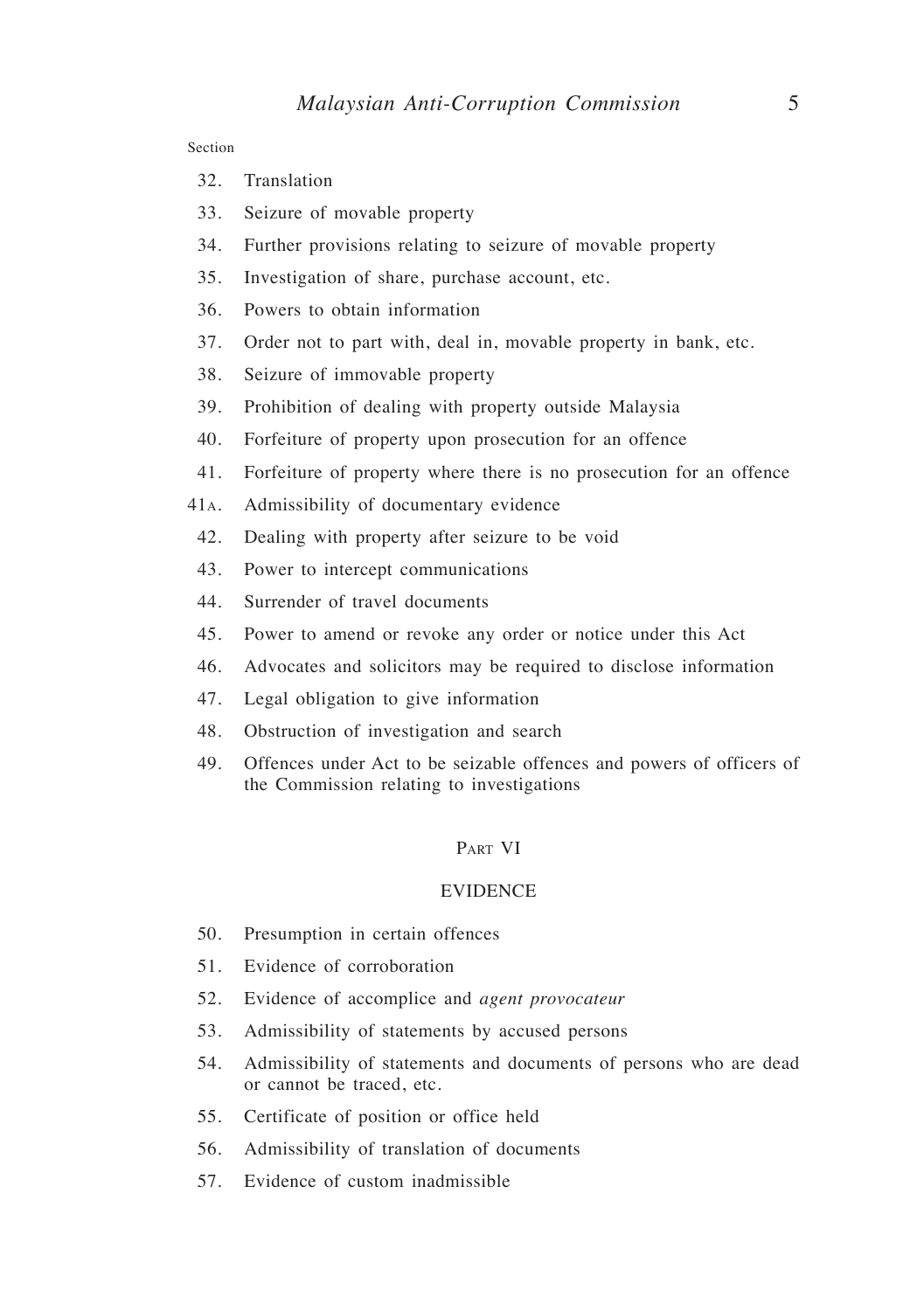#### Part VII

#### PROSECUTION AND TRIAL OF OFFENCES

Section

- 58. Prosecution of offences
- 59. Jurisdiction of the Sessions Court
- 60. Trial by High Court on a certificate by the Public Prosecutor
- 61. Joinder of offences
- 62. Defence statement
- 63. Examination of offenders

#### PART VIII

#### GENERAL

- 64. Member of Special Committee not to be member of Advisory Board, etc.
- 65. Protection of informers and information
- 66. Liability for offences outside Malaysia
- 67. Application of provisions of this Act to a prescribed offence
- 68. General offence
- 69. General penalty
- 70. Powers of police officers under this Act
- 71. Minister's power to make orders, regulations and rules and amend Schedule
- 72. Immunity

#### Part IX

#### REPEAL AND SAVING

- 73. Repeal
- 74. Saving

**SCHEDULE**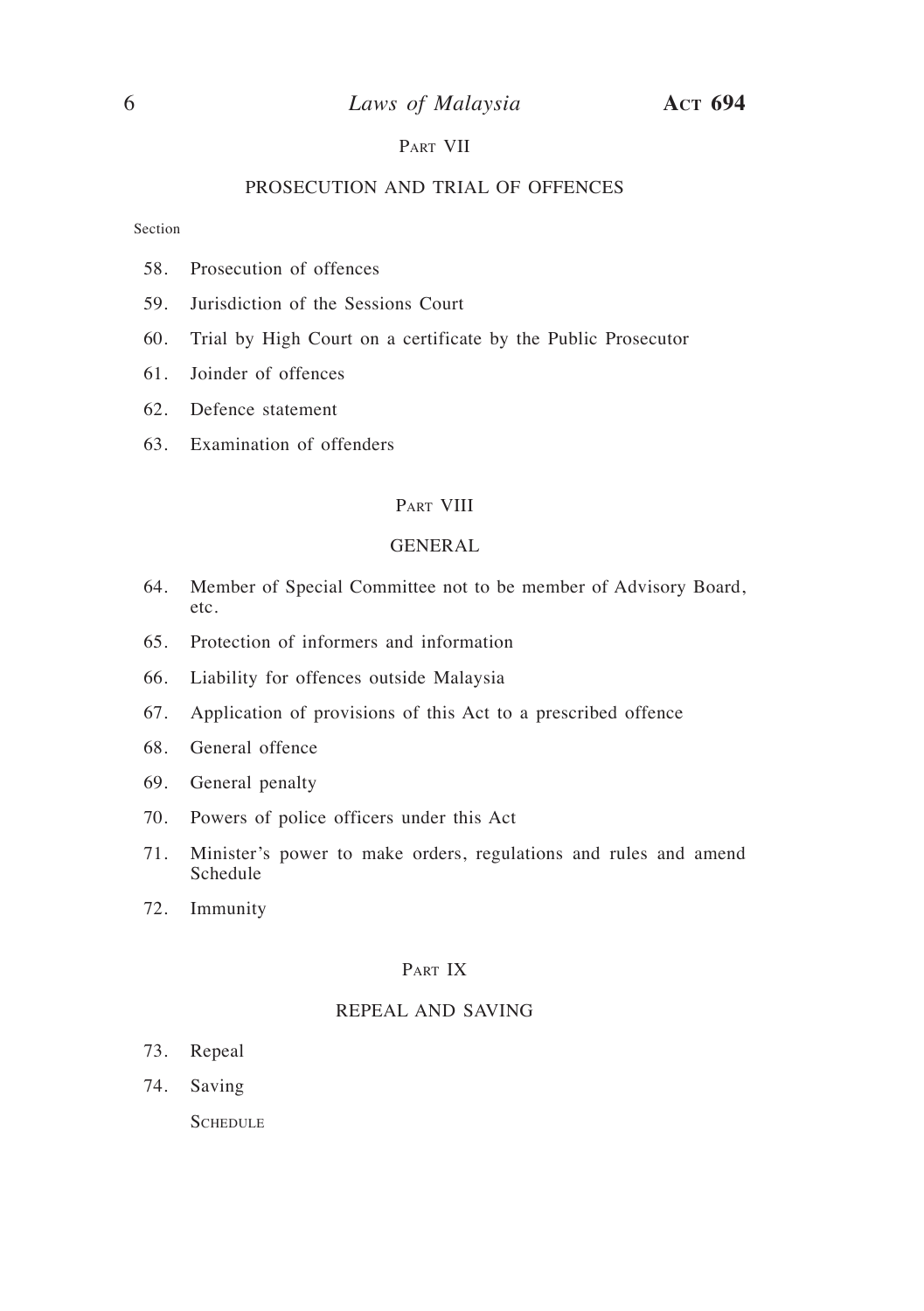## **LAWS OF MALAYSIA**

## **Act 694**

## **MALAYSIAN ANTI-CORRUPTION COMMISSION ACT 2009**

An Act to provide for the establishment of the Malaysian Anti-Corruption Commission, to make further and better provisions for the prevention of corruption and for matters necessary thereto and connected therewith.

[*1 January 2009*]

**ENACTED** by the Parliament of Malaysia as follows:

## Part I

## PRELIMINARY

## **Short title and commencement**

**1.** (1) This Act may be cited as the Malaysian Anti-Corruption Commission Act 2009.

(2) This Act comes into operation on 1 January 2009.

#### **Principal objects of Act**

- **2.** The principal objects of this Act are—
	- *(a)* to promote the integrity and accountability of public and private sector administration by constituting an independent and accountable anti-corruption body; and
	- *(b)* to educate public authorities, public officials and members of the public about corruption and its detrimental effects on public and private sector administration and on the community.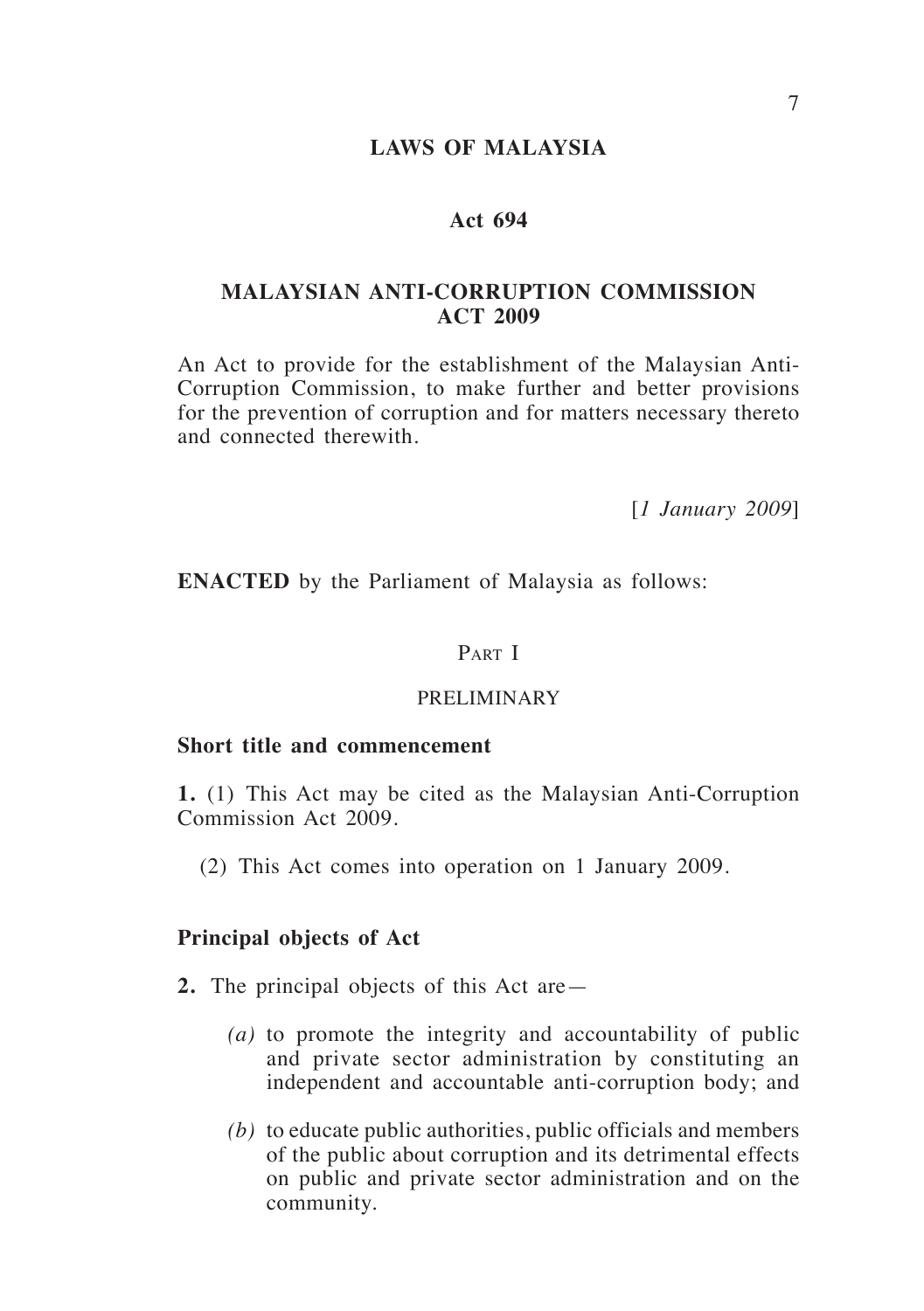## **Interpretation**

**3.** In this Act, unless the context otherwise requires—

"member of a State Legislative Assembly" includes an officer of a public body who is a member of a State Executive Council by virtue of his office;

"member of the administration" has the meaning assigned to it in Clause (2) of Article 160 of the Federal Constitution;

"public body" includes—

- *(a)* the Government of Malaysia;
- *(b)* the Government of a State;
- *(c)* any local authority and any other statutory authority;
- *(d)* any department, service or undertaking of the Government of Malaysia, the Government of a State, or a local authority;
- *(e)* any society registered under subsection 7(1) of the Societies Act 1966 [*Act 335*];
- *(f)* any branch of a registered society established under section 12 of the Societies Act 1966;
- *(g)* any sports body registered under section 17 of the Sports Development Act 1997 [*Act 576*];
- *(h)* any co-operative society registered under section 7 of the Co-operative Societies Act 1993 [*Act 502*];
- *(i)* any trade union registered under section 12 of the Trade Unions Act 1959 [*Act 262*];
- *(j)* any youth society registered under section 9 of the Youth Societies and Youth Development Act 2007 [*Act 668*];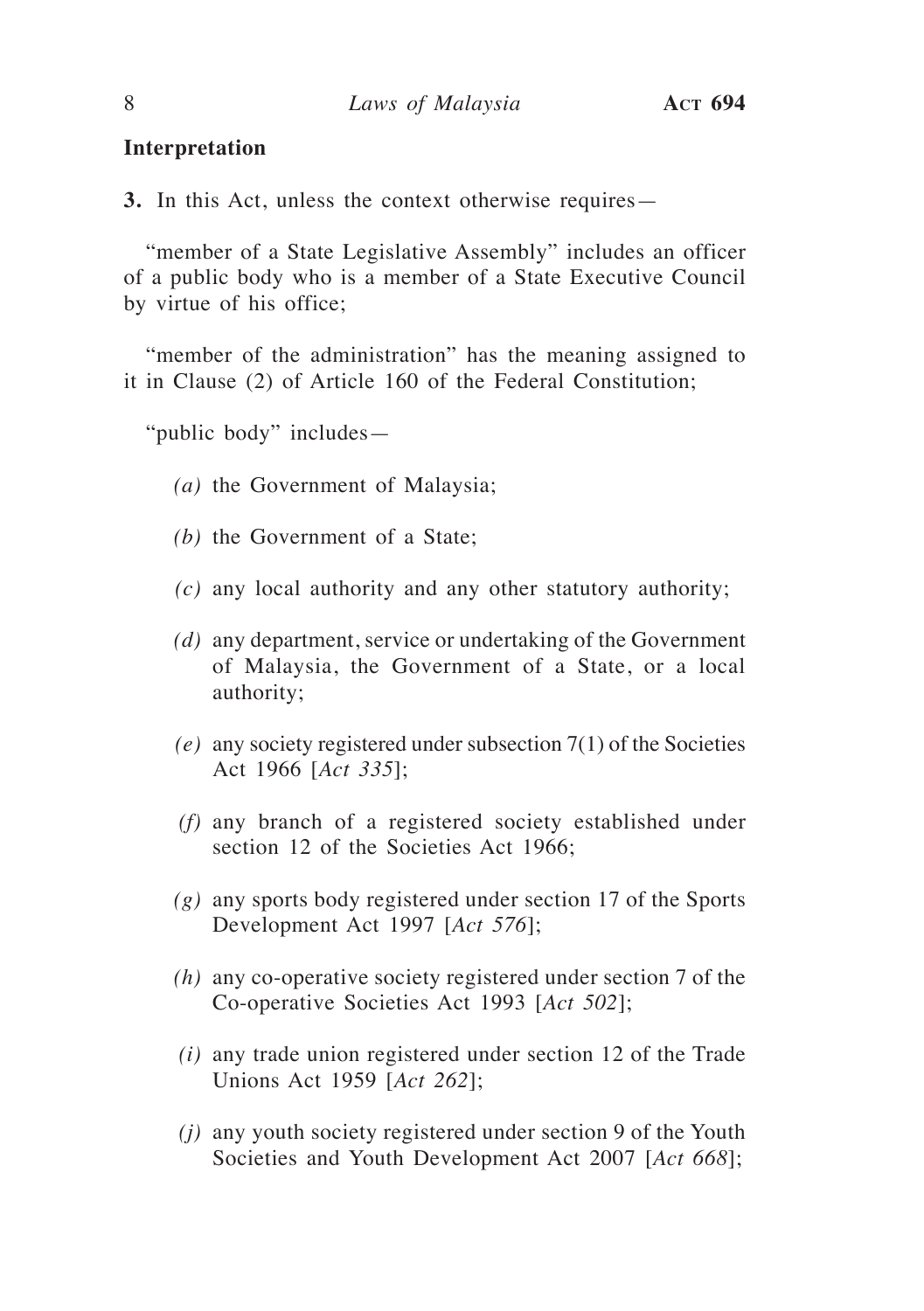- *(k)* any company or subsidiary company over which or in which any public body as is referred to in paragraph *(a)*, *(b)*, *(c)*, *(d)*, *(e)*, *(f)*, *(g)*, *(h)*, *(i)* or *(j)* has controlling power or interest; or
- *(l)* any society, union, organization or body as the Minister may prescribe from time to time by order published in the *Gazette*;

"banker's book" includes ledgers, day books, cash books, account books and all other books and documents used in the ordinary course of business of a bank;

"agent" means any person employed by or acting for another, and includes an officer of a public body or an officer serving in or under any public body, a trustee, an administrator or executor of the estate of a deceased person, a subcontractor, and any person employed by or acting for such trustee, administrator or executor, or subcontractor;

"property" means real or personal property of every description, including money, whether situated in Malaysia or elsewhere, whether tangible or intangible, and includes an interest in any such real or personal property;

"financial institution" means—

- *(a)* a licensed bank, licensed insurer and investment bank under the Financial Services Act 2013 [*Act 758*];
- *(b)* a licensed international Islamic bank, licensed international takaful operator, licensed Islamic bank and licensed takaful operator under the Islamic Financial Services Act 2013 [*Act 759*];
- *(c)* a prescribed institution under the Development Financial Institutions Act 2002 [*Act 618*];
- *(d)* a licensee under the Money Services Business Act 2011 [*Act 731*];
- *(e)* a person licensed or registered under the Capital Markets and Services Act 2007 [*Act 671*];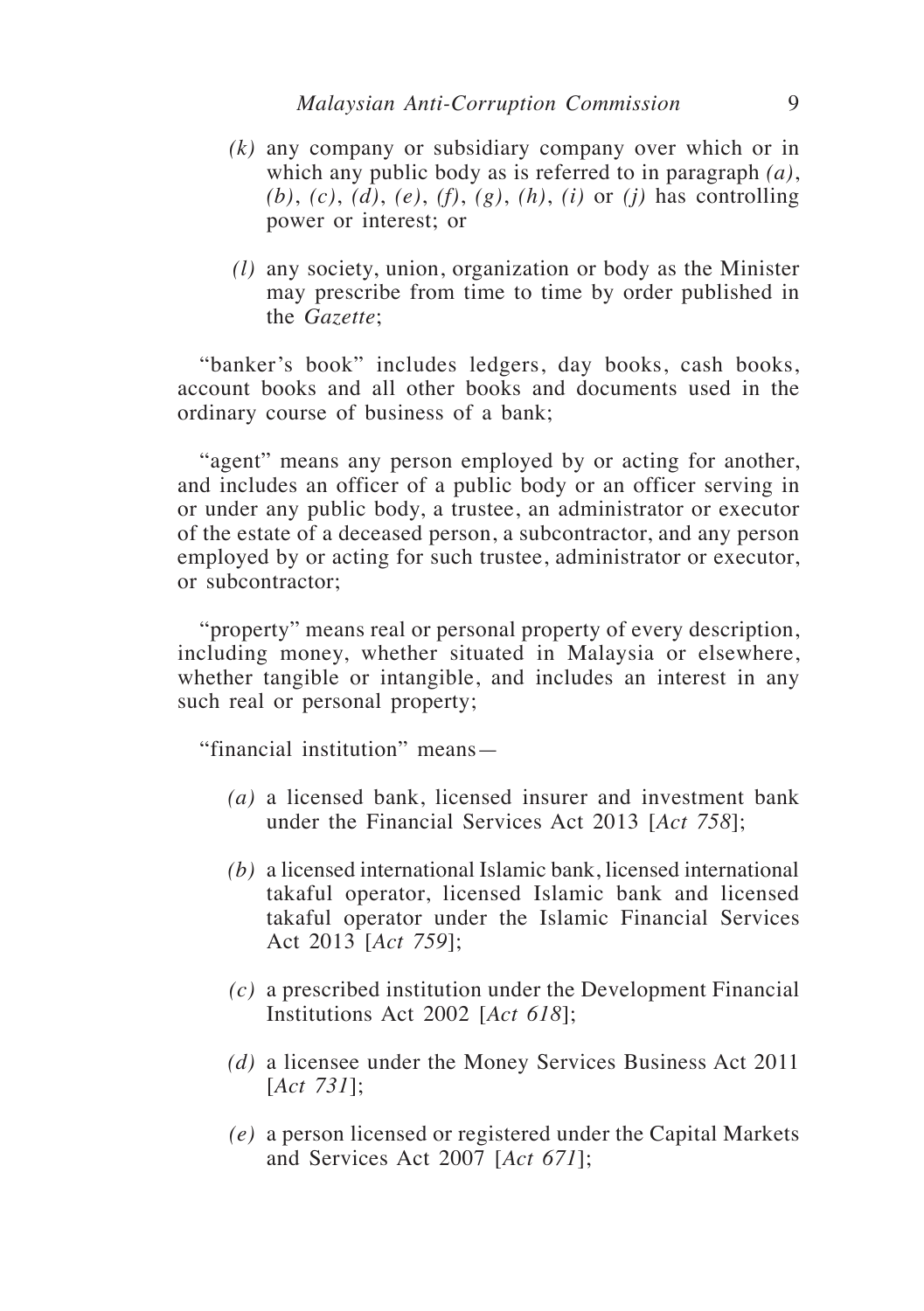- *(f)* the central depository established under the Securities Industry (Central Depositories) Act 1991 [*Act 453*];
- *(g)* a bank licensee, an insurance licensee, a securities licensee and any entity licensed or registered under the Labuan Financial Services and Securities Act 2010 [*Act 704*];
- *(h)* an Islamic bank licensee, a takaful licensee, an Islamic securities licensee and any entity licensed or registered under the Labuan Islamic Financial Services and Securities Act 2010 [*Act 705*]; and
- *(i)* any other financial institution established or licensed under any other written law or any co-operative society registered or deemed to have been registered under the Co-operative Societies Act 1993 [*Act 502*];

"monetary instrument" means coin or currency of Malaysia or of any other country, travellers' cheque, personal cheque, bank cheque, money order, investment security or negotiable instrument in bearer form or otherwise in such form that title thereto passes upon delivery or upon delivery and endorsement;

"offence under this Act" includes a prescribed offence;

"prescribed offence" means—

- *(a)* any offence under any written law as specified in the Schedule;
- *(b)* an offence punishable under section 137 of the Customs Act 1967 [*Act 235*];
- *(c)* an offence under Part III of the Election Offences Act 1954 [*Act 5*];
- *(d)* an attempt to commit any of the offences referred to in paragraphs *(a)* to *(c)*; or
- *(e)* an abetment of or a criminal conspiracy to commit (as those terms are defined in the Penal Code) any of the offences referred to in paragraphs *(a)* to *(c)*, whether or not the offence is committed in consequence thereof;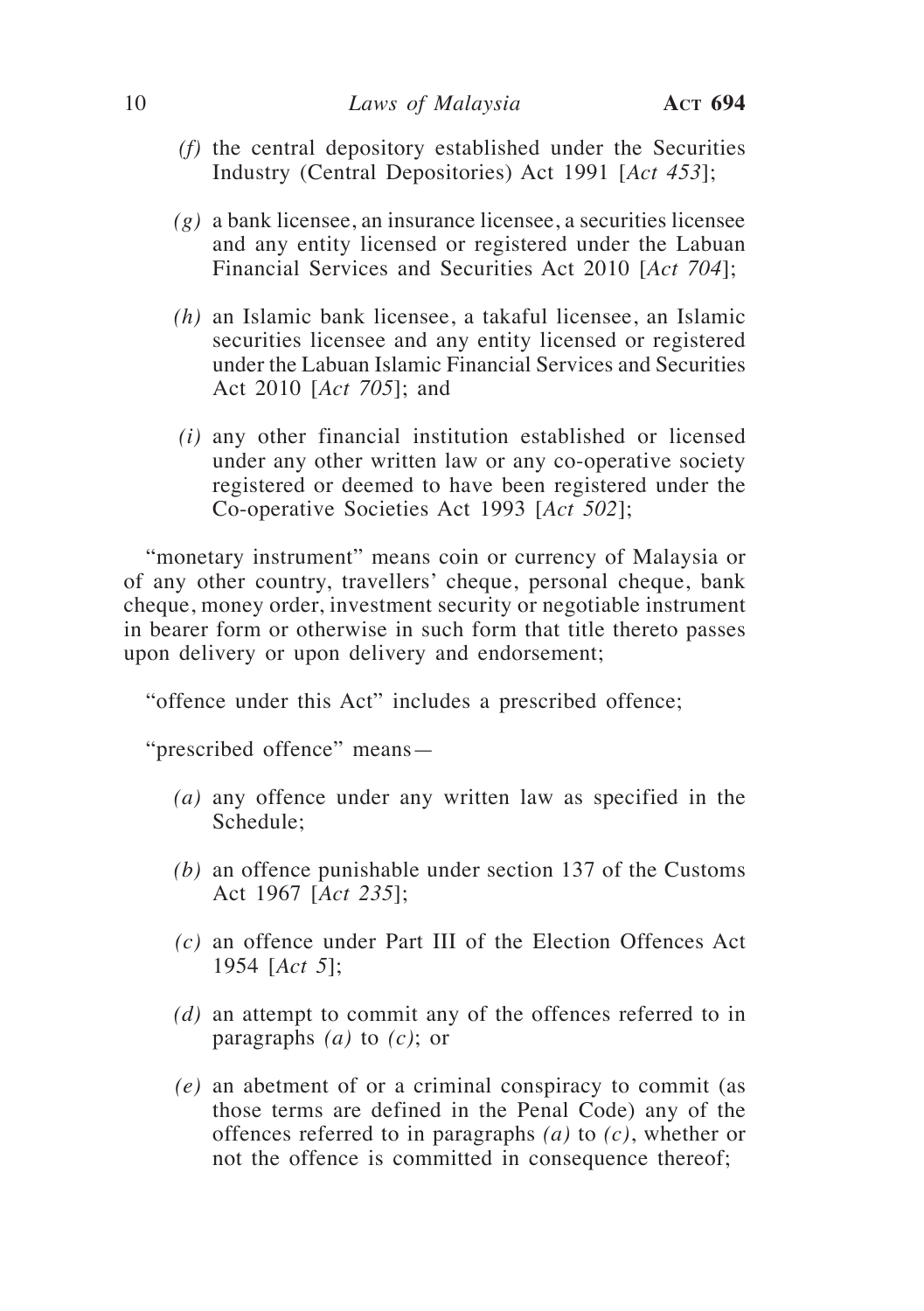"Chief Commissioner" means the Chief Commissioner of the Malaysian Anti-Corruption Commission appointed under section 5;

"court" means—

- *(a)* a High Court or a Judge of a High Court; or
- *(b)* a Sessions Court or a Magistrate's Court or a Sessions Court Judge or a Magistrate,

as the case may be;

"Minister" means the Minister responsible for the Malaysian Anti-Corruption Commission;

"officer" or "junior officer" means any officer or junior officer appointed under subsection  $6(1)$  or  $(2)$ ;

"foreign public official" includes—

- *(a)* any person who holds a legislative, executive, administrative or judicial office of a foreign country whether appointed or elected;
- *(b)* any person who exercises a public function for a foreign country, including a person employed by a board, commission, corporation, or other body or authority that is established to perform a duty or function on behalf of the foreign country; and
- *(c)* any person who is authorized by a public international organization to act on behalf of that organization;

"officer of a public body" means any person who is a member, an officer, an employee or a servant of a public body, and includes a member of the administration, a member of Parliament, a member of a State Legislative Assembly, a judge of the High Court, Court of Appeal or Federal Court, and any person receiving any remuneration from public funds, and, where the public body is a corporation sole, includes the person who is incorporated as such;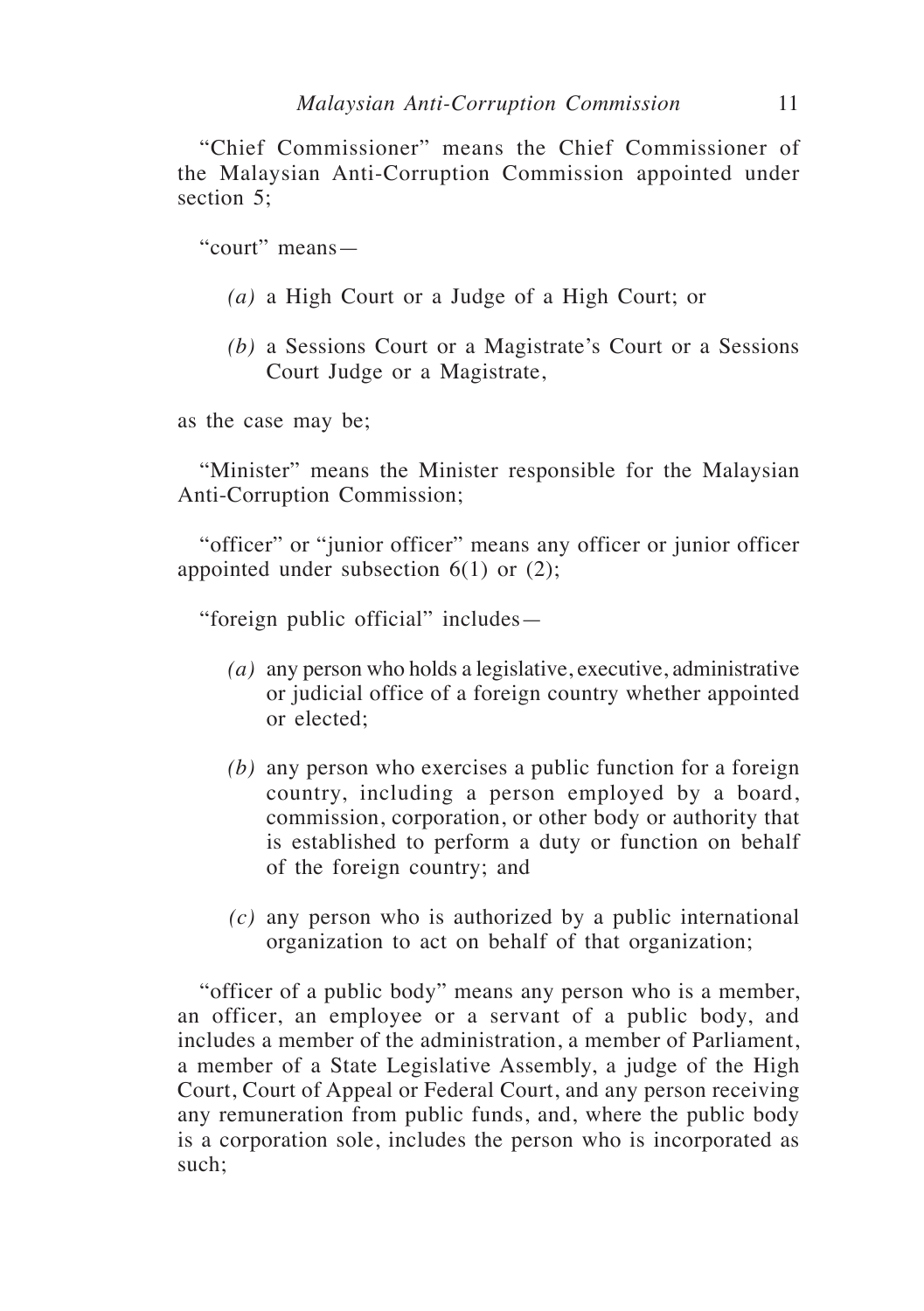"senior officer of the Commission" means the Chief Commissioner, the Deputy Chief Commissioner, a Commissioner, a Deputy Commissioner, a Chief Senior Assistant Commissioner, a Senior Assistant Commissioner, an Assistant Commissioner, a Senior Superintendent, and a Superintendent;

"officer of the Commission" means the Chief Commissioner and any officer appointed under subsection 6(1);

"purchaser in good faith for valuable consideration" means any transferee, assignee, chargee, mortgagee, pledgee, holder of a lien, or lessee, of any property where the transfer, assignment, charge, mortgage, pledge, lien, or lease was obtained by him for adequate consideration in money or money's worth, without notice that the property was obtained in consequence of the commission of any offence under this Act;

"business" means any activity carried on for the purpose of gain or profit and includes all property derived from or used in or for the purpose of carrying on such activity, and all the rights and liabilities arising from such activity;

"statutory authority" means an authority, whether consisting of a single person or a body of persons, established by Federal or State law and exercising powers, discharging duties or performing functions conferred upon the authority by any Federal or State law;

"local authority" has the meaning assigned to it in section 2 of the Local Government Act 1976 [*Act 171*];

"principal" includes any employer, any beneficiary under a trust, any trust estate, any person beneficially interested in the estate of a deceased person, the estate of a deceased person, and, in the case of any person serving in or under a public body, the public body;

"relative", in relation to a person, means—

*(a)* a spouse of the person;

*(b)* a brother or sister of the person;

*(c)* a brother or sister of the spouse of the person;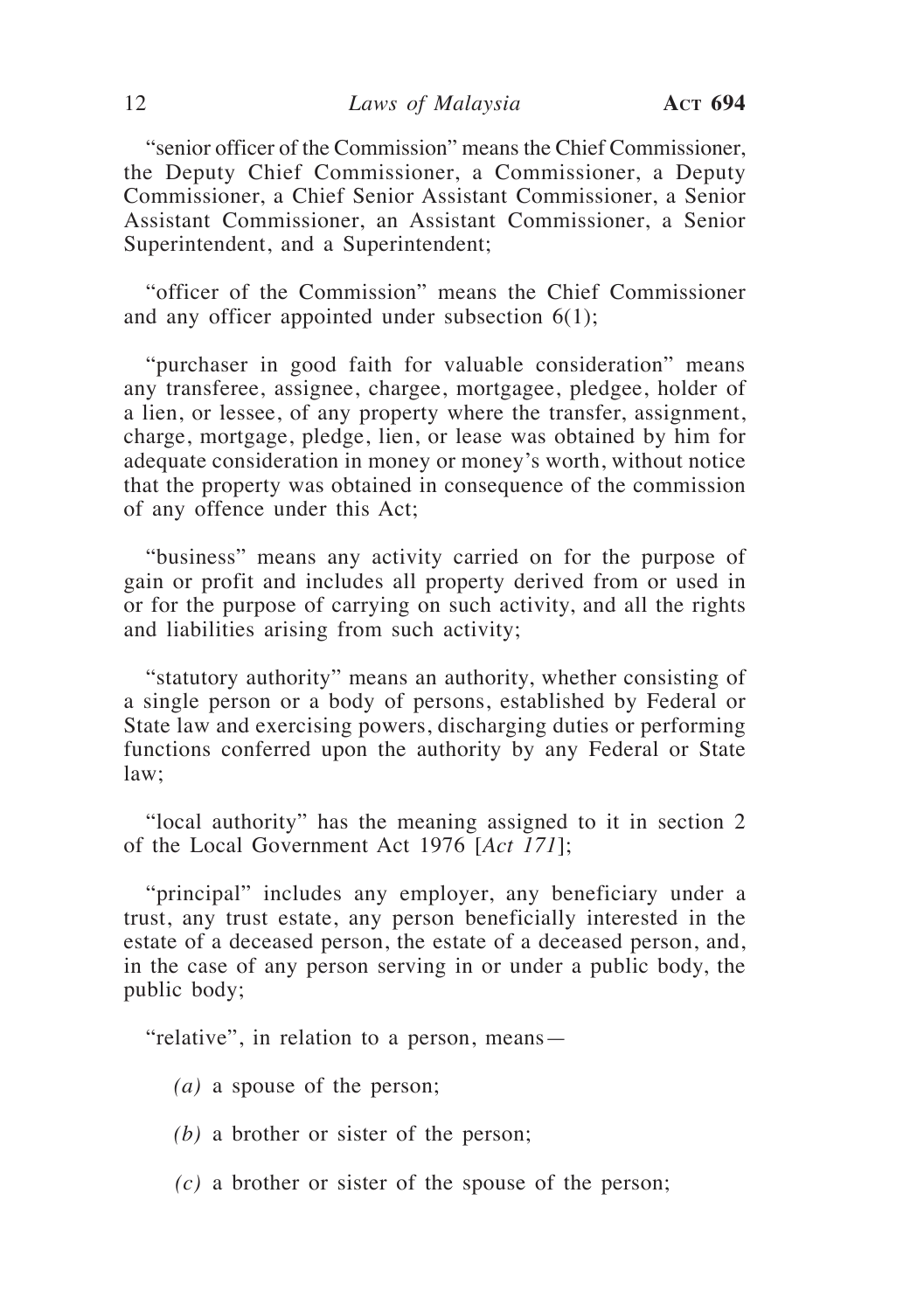- *(d)* a lineal ascendant or descendant of the person;
- *(e)* a lineal ascendant or descendant of a spouse of the person;
- *(f)* a lineal descendant of a person referred to in paragraph *(b)*;
- *(g)* the uncle, aunt or cousin of the person; or
- *(h)* the son-in-law or daughter-in-law of the person;

"associate", in relation to a person, means-

- *(a)* any person who is a nominee or an employee of such person;
- *(b)* any person who manages the affairs of such person;
- *(c)* any organization of which such person, or any nominee of his, is a partner, or a person in charge or in control of, or has a controlling interest in, its business or affairs;
- *(d)* any corporation within the meaning of the \*Companies Act 1965 [*Act 125*], of which such person, or any nominee of his, is a director or is in charge or in control of its business or affairs, or in which such person, alone or together with any nominee of his, has or have a controlling interest, or shares to the total value of not less than thirty per centum of the total issued capital of the corporation; or
- *(e)* the trustee of any trust, where—
	- (i) the trust has been created by such person; or
	- (ii) the total value of the assets contributed by such person to the trust at any time, whether before or after the creation of the trust, amounts, at any time, to not less than twenty per centum of the total value of the assets of the trust;

<sup>\*</sup>*NOTE*—This Act has been repealed by the Companies Act 2016 [*Act 777*]—*see* subsection 620(1) of Act 777.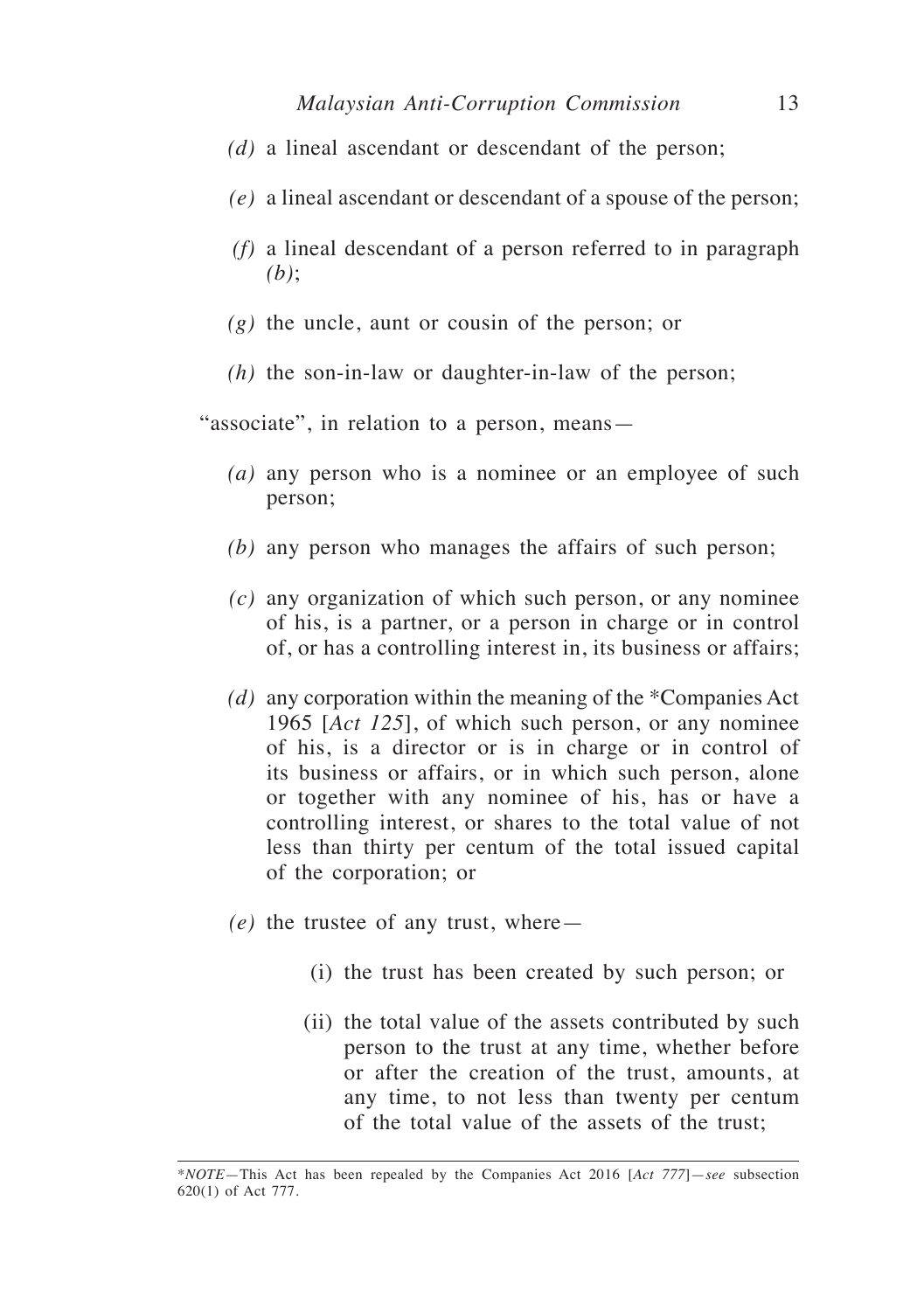"gratification" means—

- *(a)* money, donation, gift, loan, fee, reward, valuable security, property or interest in property being property of any description whether movable or immovable, financial benefit, or any other similar advantage;
- *(b)* any office, dignity, employment, contract of employment or services, and agreement to give employment or render services in any capacity;
- *(c)* any payment, release, discharge or liquidation of any loan, obligation or other liability, whether in whole or in part;
- *(d)* any valuable consideration of any kind, any discount, commission, rebate, bonus, deduction or percentage;
- *(e)* any forbearance to demand any money or money's worth or valuable thing;
- *(f)* any other service or favour of any description, including protection from any penalty or disability incurred or apprehended or from any action or proceedings of a disciplinary, civil or criminal nature, whether or not already instituted, and including the exercise or the forbearance from the exercise of any right or any official power or duty; and
- *(g)* any offer, undertaking or promise, whether conditional or unconditional, of any gratification within the meaning of any of the preceding paragraphs *(a)* to *(f)*;

"Commission" means the Malaysian Anti-Corruption Commission;

"appointed date" means the date on which this Act comes into operation;

"dealing" includes—

*(a)* any purchase, sale, loan, charge, mortgage, lien, pledge, caveat, transfer, delivery, assignment, subrogation, transmission, gift, donation, trust, settlement, deposit, withdrawal, transfer between accounts, or extension of credit;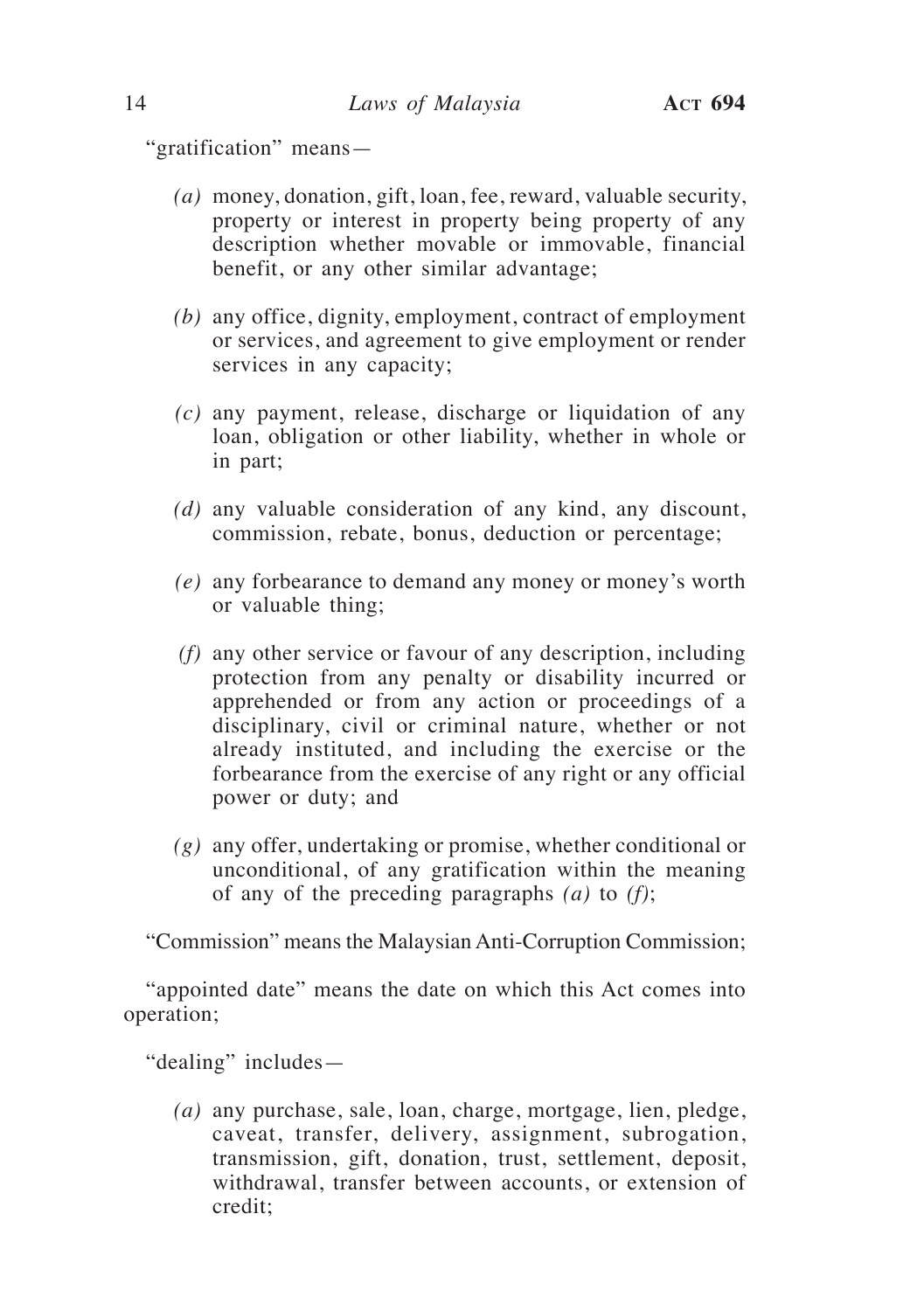- *(b)* any agency or grant of power of attorney; and
- *(c)* any act which results in any right, interest, title or privilege, whether present or future or whether vested or contingent, in the whole of or in part of any property being conferred on any person.

## PART II

#### THE MALAYSIAN ANTI-CORRUPTION COMMISSION

#### **Establishment of the Malaysian Anti-Corruption Commission**

**4.** The Malaysian Anti-Corruption Commission is established.

## **Chief Commissioner**

**5.** (1) The Yang di-Pertuan Agong shall, on the advice of the Prime Minister, appoint a Chief Commissioner of the Malaysian Anti-Corruption Commission for such period and on such terms and conditions as may be specified in the instrument of appointment.

(2) Where the Chief Commissioner is appointed from among members of the public services, the period of appointment of the Chief Commissioner shall not extend beyond the date of his compulsory retirement from the public service, but where he so attains the age of compulsory retirement he may be reappointed as Chief Commissioner by the Yang di-Pertuan Agong, on the advice of the Prime Minister, on contract for such period and on such terms and conditions as may be specified in the instrument of appointment.

(3) The Chief Commissioner shall, during the period of his appointment as set out in the instrument of appointment, hold office at the pleasure of the Yang di-Pertuan Agong, subject to the advice of the Prime Minister.

(4) The Chief Commissioner shall, during his term of office as such, be deemed to be a member of the general public service of the Federation for purposes of discipline.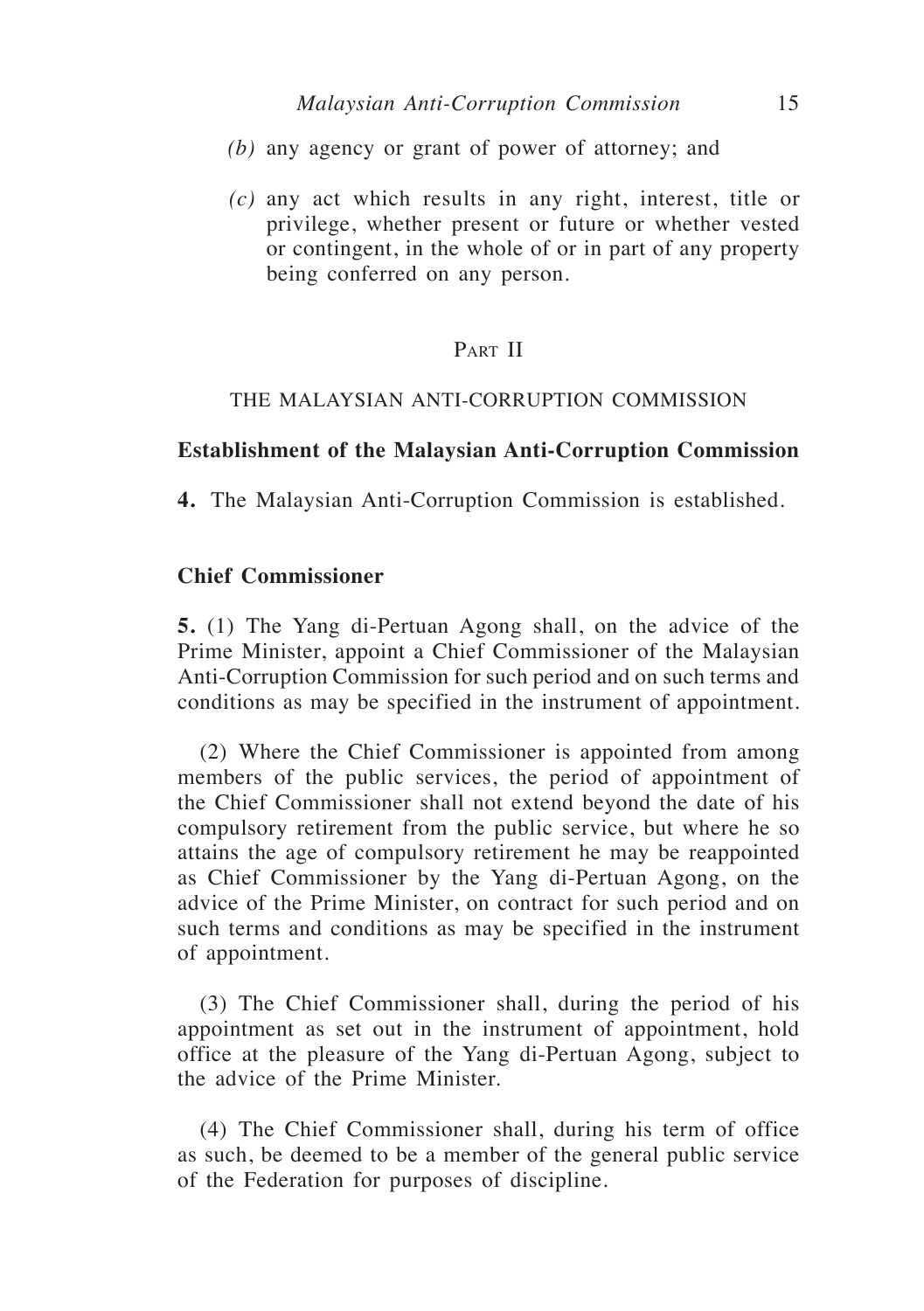(5) The Chief Commissioner shall be responsible for the direction, control and supervision of all matters relating to the Commission.

(6) The Chief Commissioner shall have all the powers of an officer of the Commission and shall have such powers of a Deputy Public Prosecutor as authorized by the Public Prosecutor for the purposes of this Act.

(7) The Chief Commissioner shall, before assuming the duties and responsibilities of his office, make in such manner as he may declare to be most binding on his conscience before the Yang di-Pertuan Agong such declaration as may be prescribed by the Minister by rules made under section 71.

(8) There shall be issued to the Chief Commissioner a certificate of appointment in the form of an authority card as evidence of his appointment.

(9) The person holding office as the Director General of the Anti-Corruption Agency appointed under subsection 3(2) of the Anti-Corruption Act 1997 [*Act 575*] immediately before the commencement of this Act shall, upon the commencement of this Act, be deemed to have been appointed Chief Commissioner under subsection (1) for the remainder of the period of his appointment under the 1997 Act, and the requirements of subsection (7) shall be deemed to have been satisfied.

## **Appointment of other officers of the Commission**

**6.** (1) There shall be appointed such number of Deputy Chief Commissioners, Commissioners, Deputy Commissioners, Chief Senior Assistant Commissioners, Senior Assistant Commissioners, Assistant Commissioners, Senior Superintendents, Superintendents, Chief Senior Assistant Superintendents, Senior Assistant Superintendents and Assistant Superintendents of the Commission as may be necessary for the purpose of carrying into effect the provisions of this Act.

(2) There shall be appointed such number of junior officers of the Commission as may be necessary to assist the Commission in carrying into effect the provisions of this Act.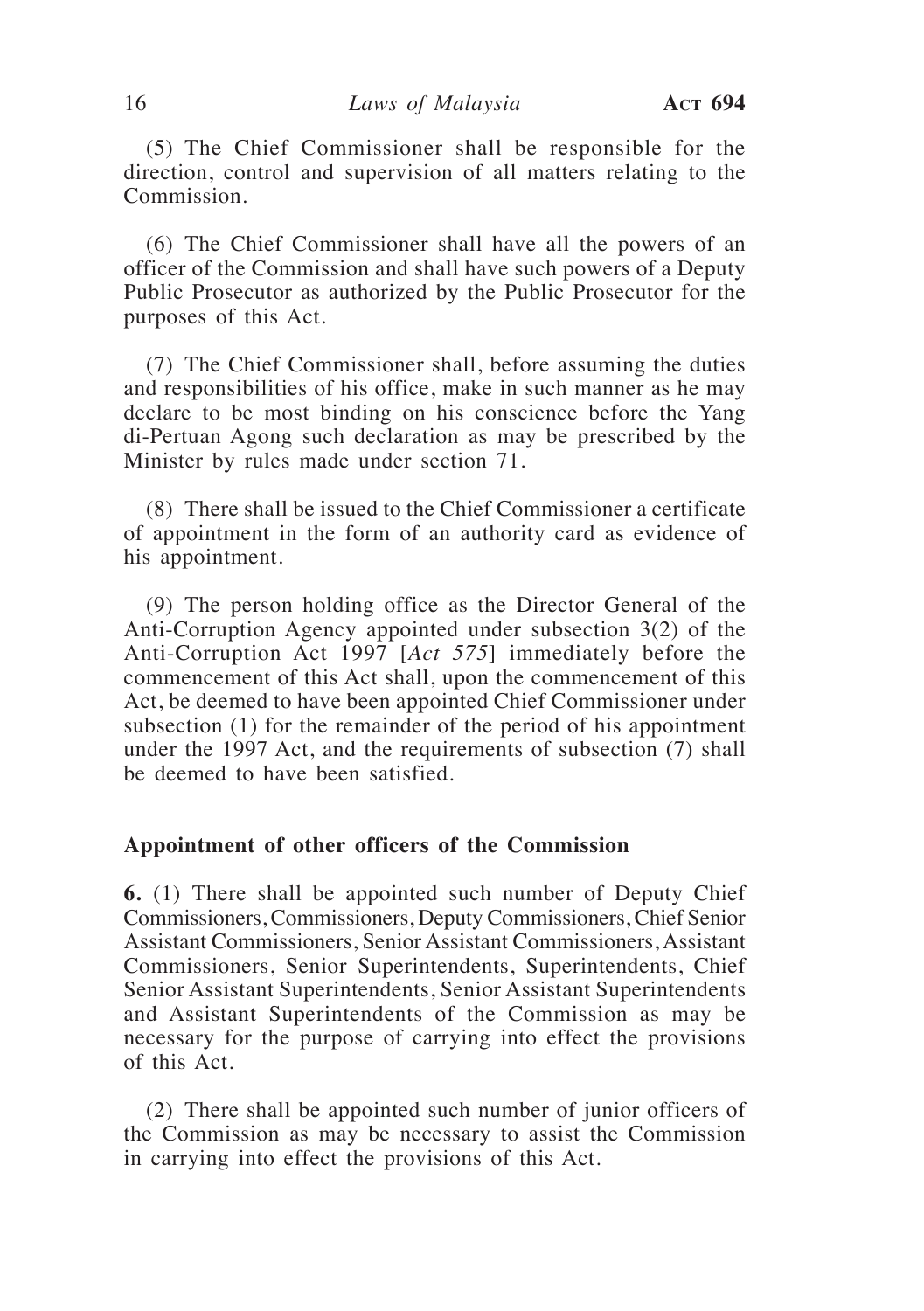(3) All officers and junior officers of the Commission shall be members of the general public service of the Federation.

(4) Every officer and junior officer of the Commission shall have such powers as may be provided for him under this Act and shall be subject to the direction, control and supervision of the Chief Commissioner or any other officer of the Commission superior to him in rank, and shall exercise his powers, perform his functions, and discharge his duties in compliance with such directions or instructions as may be specified orally or in writing by the Chief Commissioner or any other officer of the Commission superior to him in rank.

(5) Every officer of the Commission appointed under subsection (1) shall on first joining the Commission and before assuming the duties and responsibilities of his office make in such manner as he may declare to be most binding on his conscience before an officer of the Commission of the rank of Senior Superintendent or above such declaration as may be prescribed by the Minister by rules made under section 71.

(6) A certificate of appointment in the form of an authority card shall be issued to every officer and junior officer of the Commission, and such card shall be signed by the Chief Commissioner and shall be *prima facie* evidence of the appointment under this Act.

(7) Upon the commencement of this Act, every person holding an appointment under the Anti-Corruption Act 1997 shall be deemed to be an officer of the Commission appointed under this section and the requirements of subsection (5) shall be deemed to have been satisfied, and every such officer shall hold such title of office as may be determined by the Minister by notification in the *Gazette*.

## **Functions of officers of the Commission**

**7.** The officers of the Commission shall have the following functions:

*(a)* to receive and consider any report of the commission of an offence under this Act and investigate such of the reports as the Chief Commissioner or the officers consider practicable;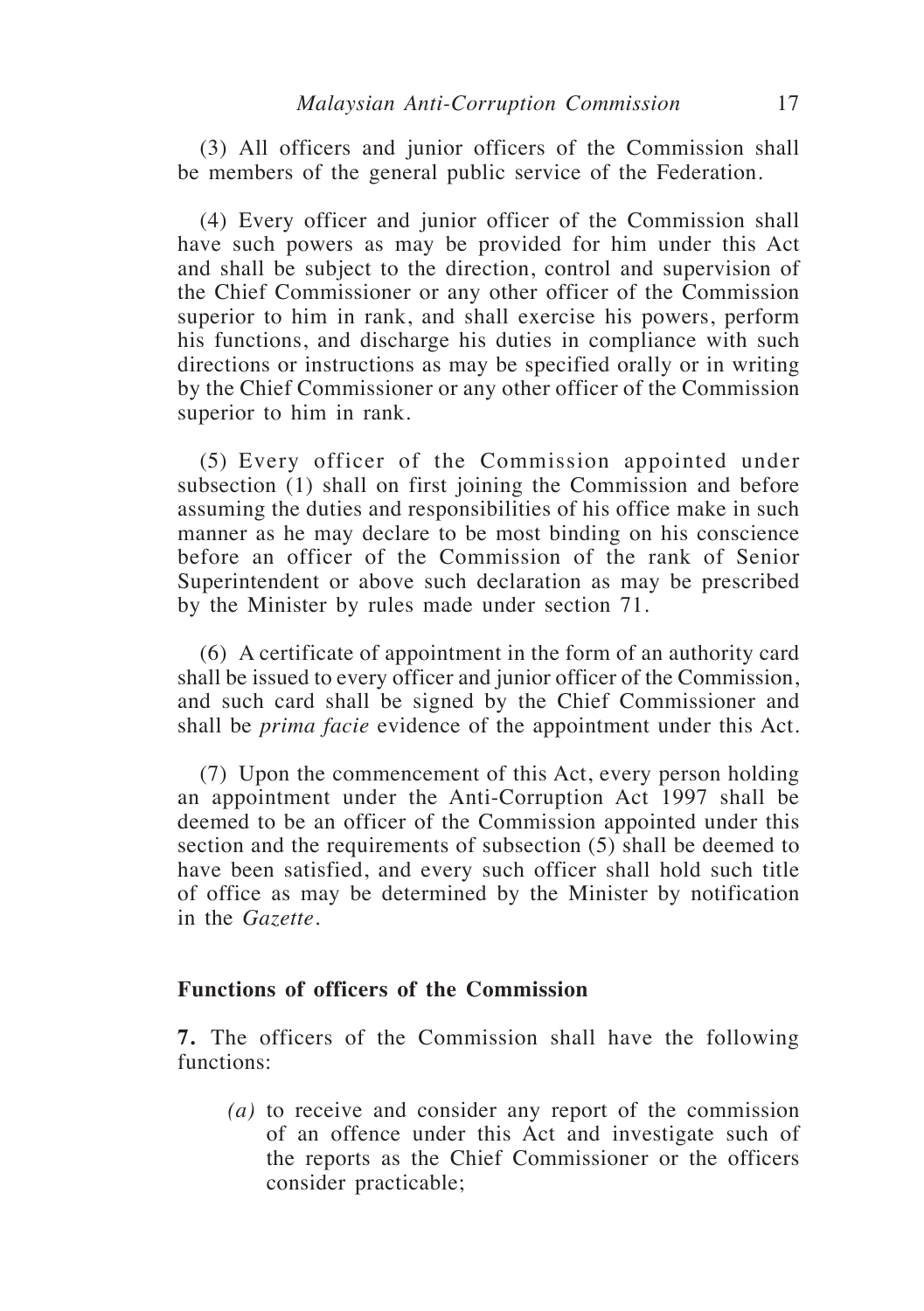- *(b)* to detect and investigate—
	- (i) any suspected offence under this Act;
	- (ii) any suspected attempt to commit any offence under this Act; and
	- (iii) any suspected conspiracy to commit any offence under this Act;
- *(c)* to examine the practices, systems and procedures of public bodies in order to facilitate the discovery of offences under this Act and to secure the revision of such practices, systems or procedures as in the opinion of the Chief Commissioner may be conducive to corruption;
- *(d)* to instruct, advise and assist any person, on the latter's request, on ways in which corruption may be eliminated by such person;
- *(e)* to advise heads of public bodies of any changes in practices, systems or procedures compatible with the effective discharge of the duties of the public bodies as the Chief Commissioner thinks necessary to reduce the likelihood of the occurrence of corruption;
- *(f)* to educate the public against corruption; and
- *(g)* to enlist and foster public support against corruption.

#### **Production of authority card**

**8.** Every officer and junior officer of the Commission when acting under this Act shall, on demand, declare his office and produce to the person against whom he is acting or from whom he seeks any information the authority card issued to him under this Act.

#### **Officer deemed to be always on duty**

**9.** Every officer of the Commission shall, for the purposes of this Act, be deemed to be always on duty when required to perform his duties or functions and may perform the duties or functions and exercise the powers conferred on him under this Act or under any other written law at any place within or outside Malaysia.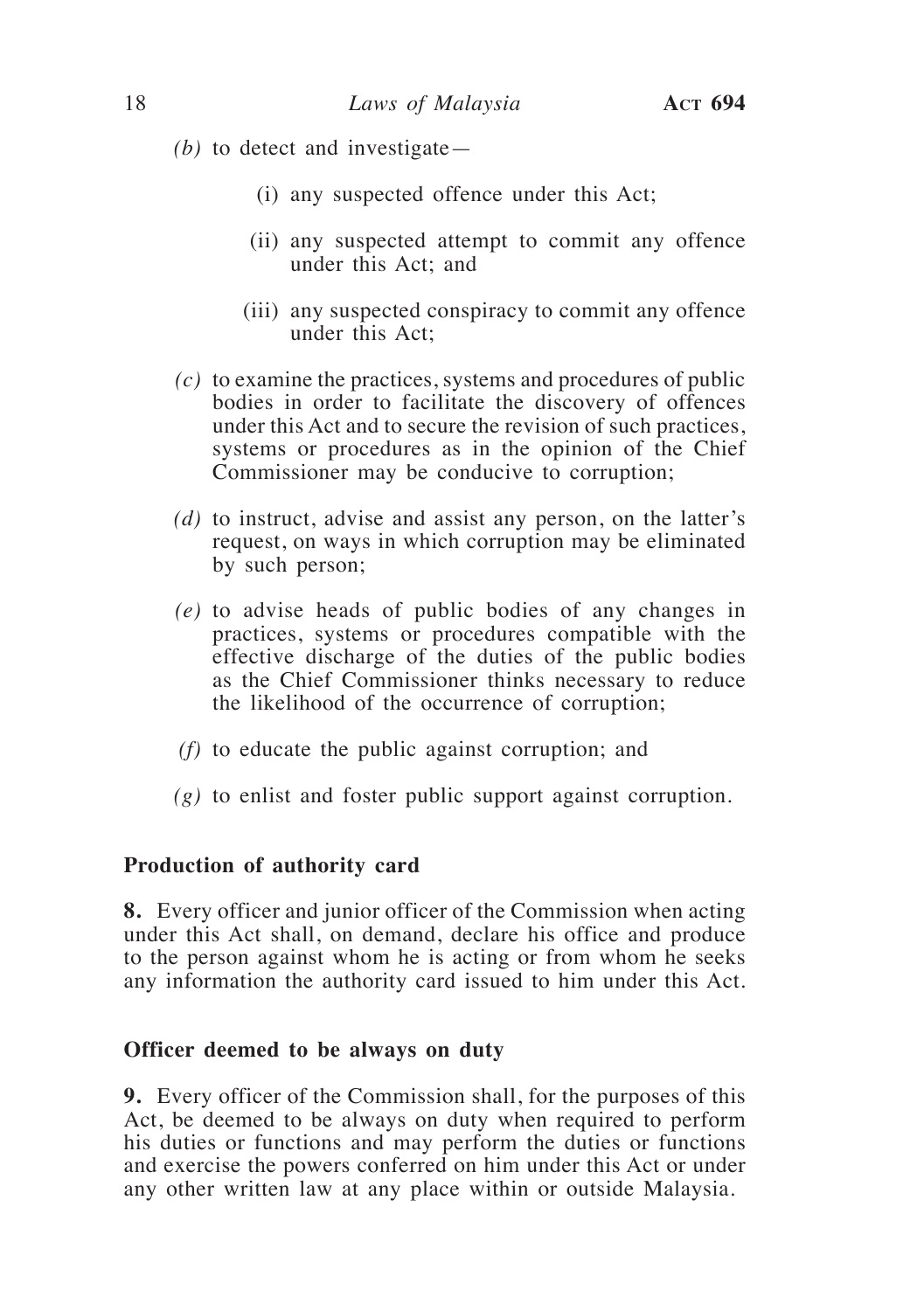## **Powers of officers of the Commission**

**10.** (1) In addition, and without prejudice, to the powers, duties and functions conferred under this Act—

- *(a)* an officer of the Commission shall have, for the purposes of this Act, all the powers and immunities of a police officer appointed under the Police Act 1967 [*Act 344*]; and
- *(b)* a junior officer of the Commission shall have, for the purposes of this Act, all the powers and immunities of a prison officer of the rank of sergeant and below under the Prison Act 1995 [*Act 537*] when escorting and guarding persons in custody of the Commission and those of a police officer of the rank of sergeant and below appointed under the Police Act 1967.
- (2) Without prejudice to the generality of subsection  $(1)$ 
	- *(a)* an officer of the Commission of the rank of Superintendent and above shall have all the powers of a police officer of the rank of Assistant Superintendent of Police and above; and
	- *(b)* a Chief Senior Assistant Superintendent, a Senior Assistant Superintendent and an Assistant Superintendent of the Commission shall have all the powers of a police officer of the rank of Inspector and above.

(3) Where in the course of any investigation or proceedings in court in respect of the commission of an offence under this Act by any person, there is disclosed an offence under any other written law, not being an offence under this Act, regardless whether the offence is committed by the same person or any other person, the officer of the Commission responsible for the investigation or proceedings, as the case may be, shall notify the Public Prosecutor or an officer of the Commission of the rank of Commissioner or above who may issue such directions as he thinks fit.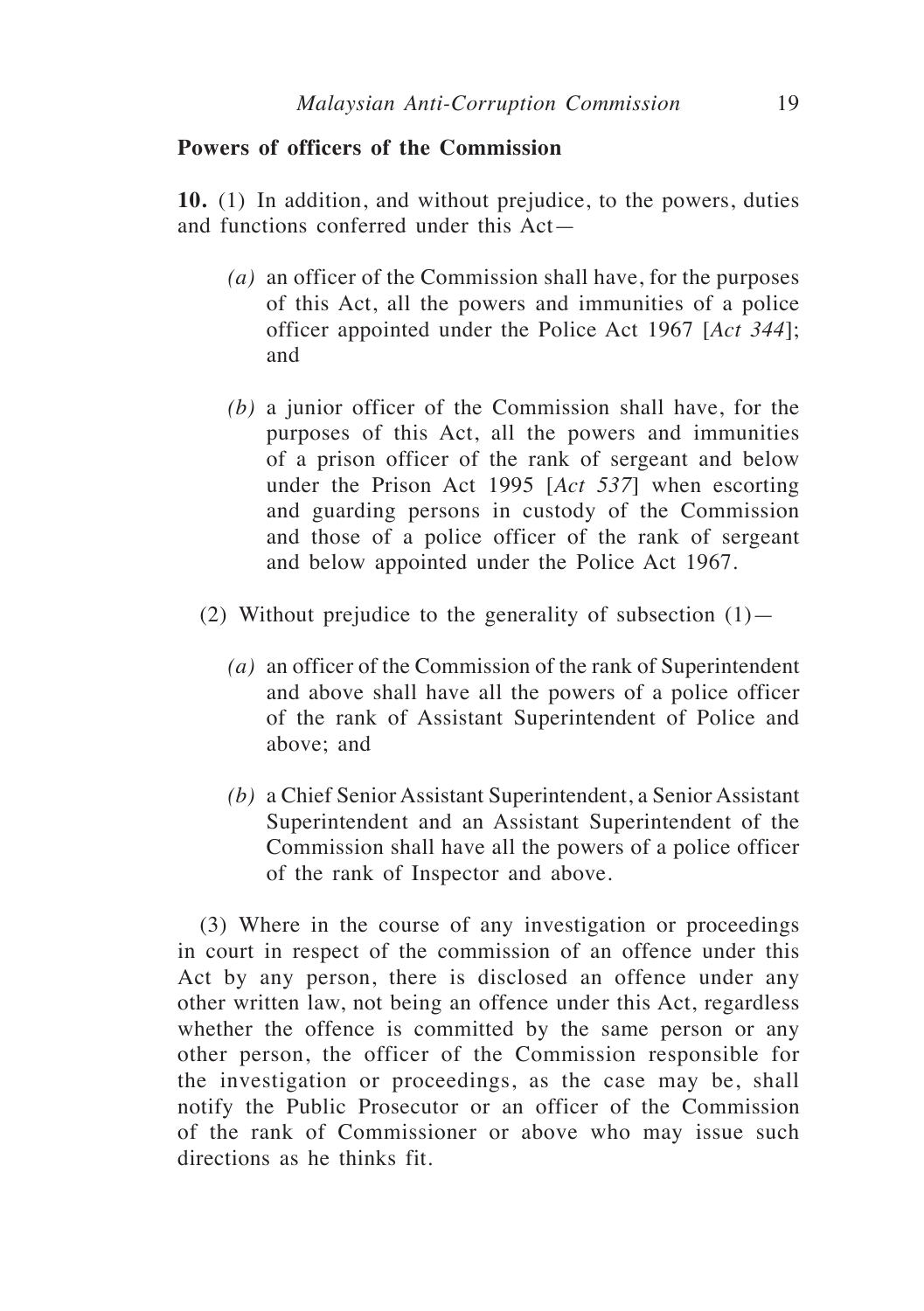- (4) For the purpose of this Act—
	- *(a)* where an order, a certificate or any other act is required to be given, issued or done by an officer in charge of a Police District under any written law, such order, certificate or act may be given, issued or done by a senior officer of the Commission, and for such purpose, the place where the order, certificate or act was given, issued or done shall be deemed to be a Police District under his charge;
	- *(b)* an officer of the Commission shall have all the powers conferred on an officer in charge of a police station under any written law, and for such purpose the office of such officer shall be deemed to be a police station.

(5) For the avoidance of doubt, it is declared that for the purposes of this Act an officer of the Commission shall have all the powers of a police officer of whatever rank as provided for under the Criminal Procedure Code [*Act 593*] and the Registration of Criminals and Undesirable Persons Act 1969 [*Act 7*], and such powers shall be in addition to the powers provided for under this Act and not in derogation thereof, but in the event of any inconsistency or conflict between the provisions of this Act and those of the Criminal Procedure Code, the provisions of this Act shall prevail.

## **Duties of officers of the Commission**

**11.** (1) It shall be the duty of the Chief Commissioner and the officers of the Commission to carry out their functions as specified in section 7.

(2) The Chief Commissioner shall make an annual report on the activities of the Commission to the Special Committee on Corruption.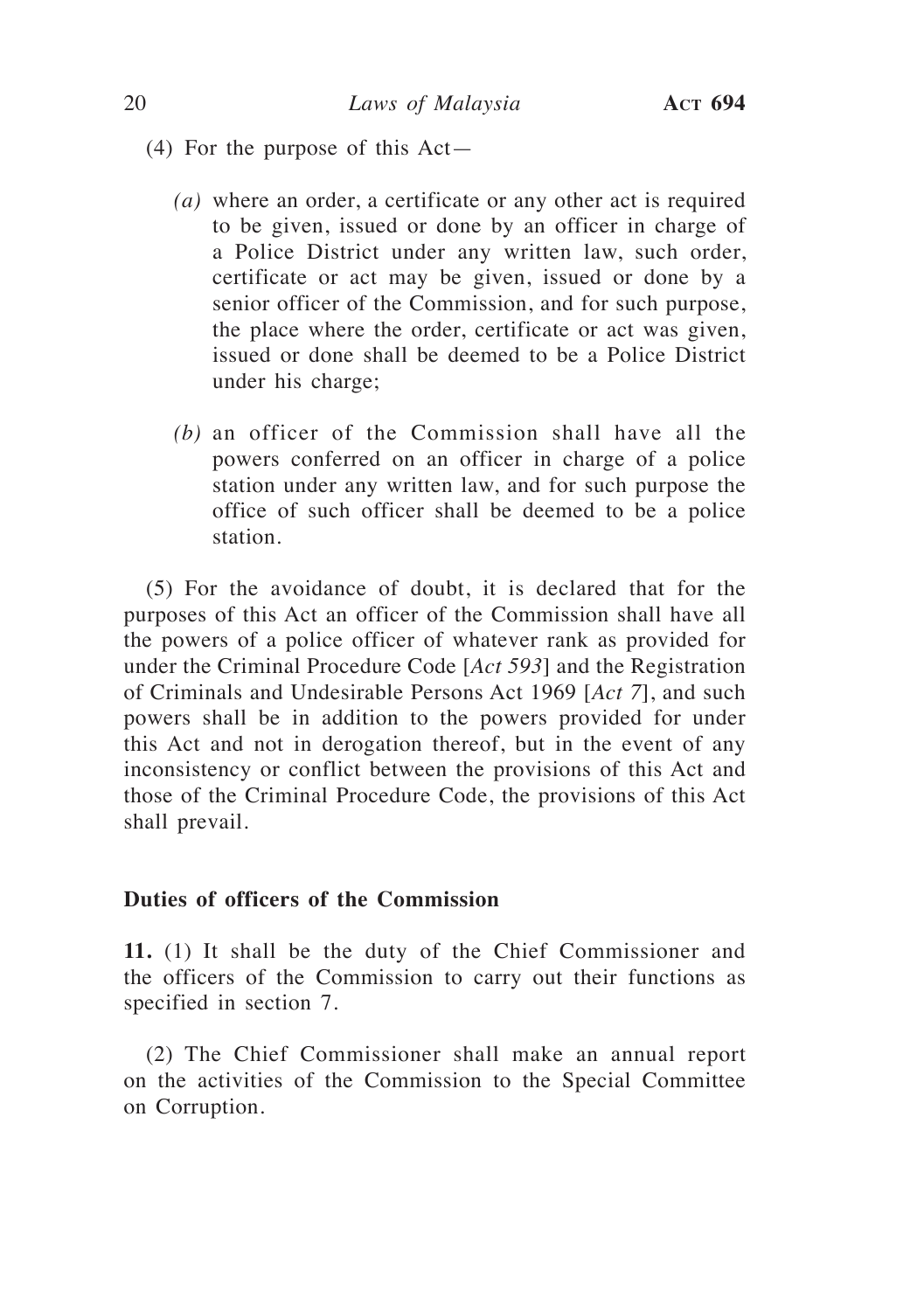#### **Standing orders**

**12.** The Chief Commissioner may issue administrative orders to be called "Standing Orders", not inconsistent with the provisions of this Act, on the general control, training, duties and responsibilities of officers and junior officers of the Commission, and for such other matters as may be necessary or expedient for the good administration of the Commission or for the prevention of the abuse of power or neglect of duty, and generally for ensuring the efficient and effective functioning of the Commission.

## PART III

## PROVISIONS ON ADVISORY BOARD, SPECIAL COMMITTEE AND COMPLAINTS COMMITTEE

#### **Anti-Corruption Advisory Board**

**13.** (1) The Commission shall be advised by an advisory board to be known as the Anti-Corruption Advisory Board.

- (2) The Advisory Board shall consist of—
	- *(a)* at least seven members who shall be appointed by the Yang di-Pertuan Agong on the advice of the Prime Minister; and
	- *(b)* the Chief Commissioner as *ex-officio* member.

(3) The members appointed by the Yang di-Pertuan Agong shall be persons of integrity who have rendered distinguished public service or have achieved distinction in the professions.

(4) The term of office of members appointed by the Yang di-Pertuan Agong shall be three years and such member shall not hold office for more than two terms either continuously or otherwise.

- (5) The Advisory Board shall have the following functions:
	- *(a)* to advise the Commission on any aspect of the corruption problem in Malaysia;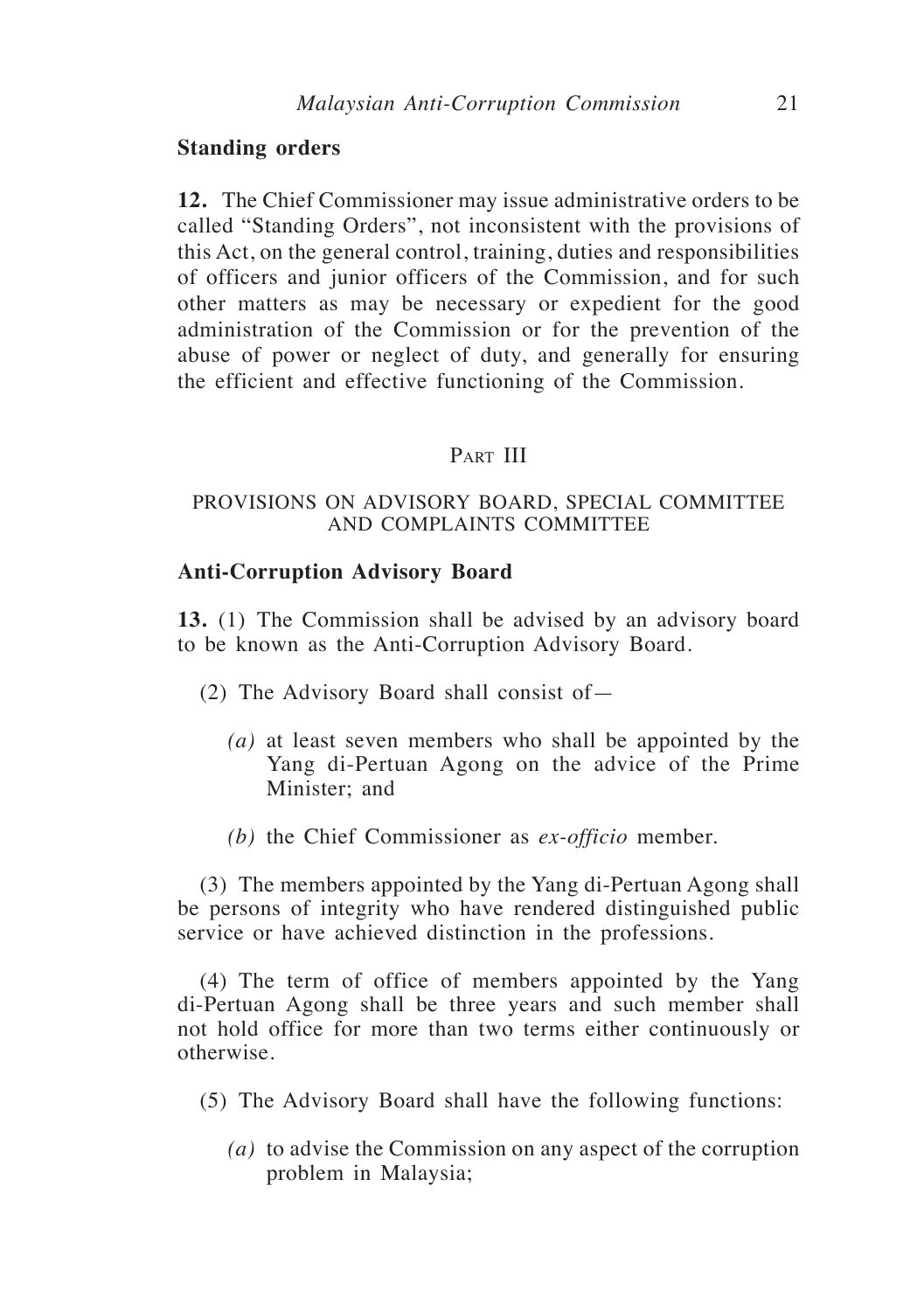- *(b)* to advise the Commission on policies and strategies of the Commission in its efforts to eradicate corruption;
- *(c)* to receive, scrutinise and endorse proposals from the Commission towards the efficient and effective running of the Commission;
- *(d)* to scrutinise and endorse resource needs of the Commission to ensure its effectiveness;
- *(e)* to scrutinise the annual report of the Commission before its submission to the Special Committee on Corruption; and
- *(f)* to submit its comments to the Special Committee on Corruption as to the exercise by the Commission of its functions under this Act.

#### **Special Committee on Corruption**

**14.** (1) There shall be a committee to be known as the Special Committee on Corruption which shall have the following functions:

- *(a)* to advise the Prime Minister on any aspect of the corruption problem in Malaysia;
- *(b)* to examine the annual report of the Commission;
- *(c)* to examine the comments of the Anti-Corruption Advisory Board as to the exercise by the Commission of its functions under this Act; and
- *(d)* to seek clarifications and explanations on the annual report of the Commission and the comments of the Anti-Corruption Advisory Board.

(2) The Special Committee shall consist of seven members, to be appointed by the Yang di-Pertuan Agong, who shall be drawn both from the members of the Senate and the House of Representatives, none of whom shall be a member of the administration.

(3) The members to be appointed under subsection (2) shall be the members of the Senate and the House of Representatives nominated by the Leader of the House of Representatives.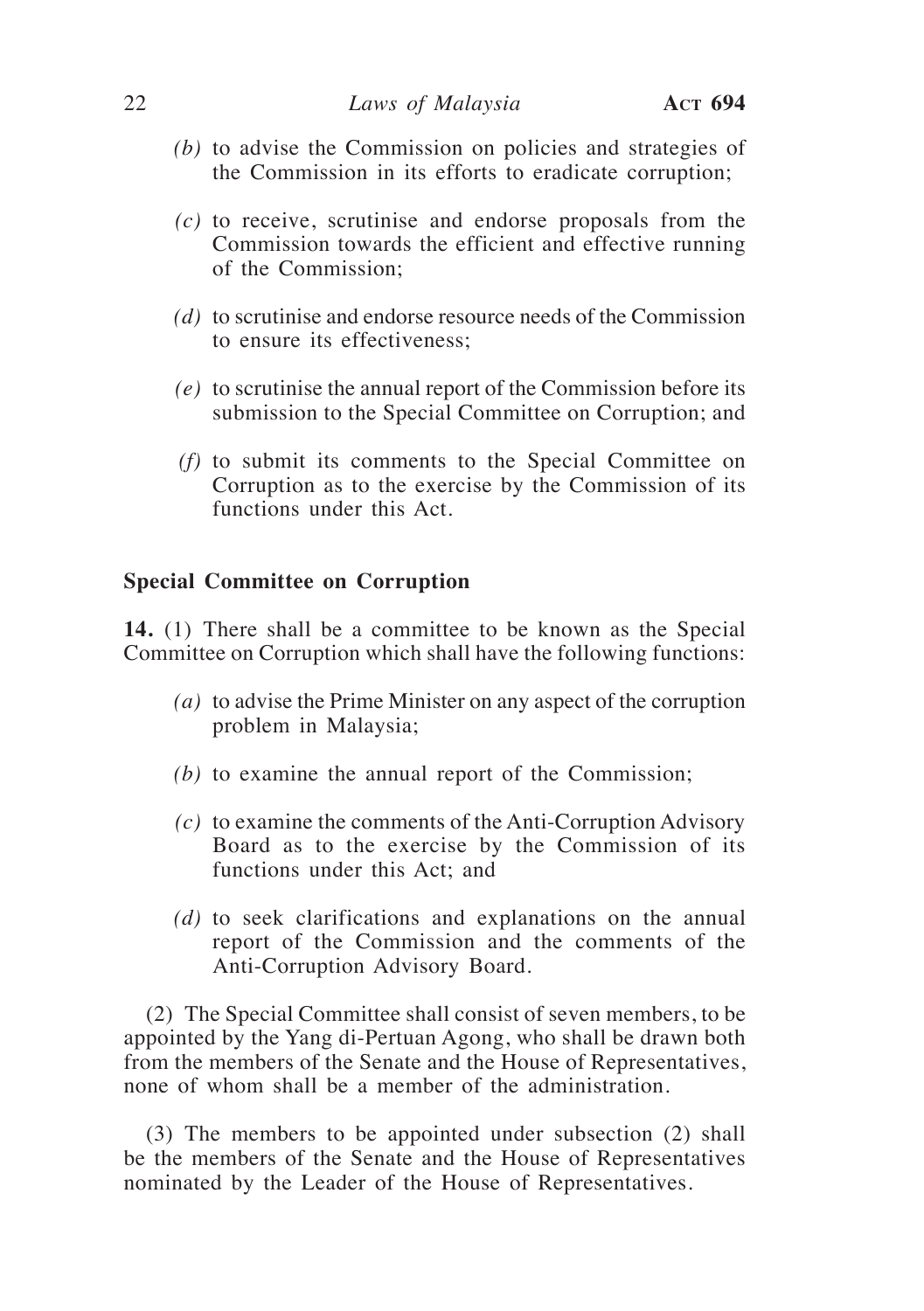(4) The term of office of members of the Special Committee shall be three years but a member shall not hold office for more than two terms either continuously or otherwise.

(5) The Special Committee shall make an annual report on the discharge of their functions to the Prime Minister who shall lay a copy of that annual report before each House of Parliament.

## **Complaints Committee**

**15.** (1) There shall be a complaints committee which shall have the following functions:

- *(a)* to monitor the handling by the Commission of complaints of misconduct which is non-criminal in nature against officers of the Commission; and
- *(b)* to identify any weaknesses in the work procedures of the Commission which might lead to complaints and where it considers appropriate to make such recommendations as to the work procedures of the Commission as it deems fit.

(2) The Minister shall appoint not more than five persons, whom he deems fit and proper, to be members of the Complaints Committee.

## PART IV

## OFFENCES AND PENALTIES

#### **Offence of accepting gratification**

**16.** Any person who by himself, or by or in conjunction with any other person—

- *(a)* corruptly solicits or receives or agrees to receive for himself or for any other person; or
- *(b)* corruptly gives, promises or offers to any person whether for the benefit of that person or of another person,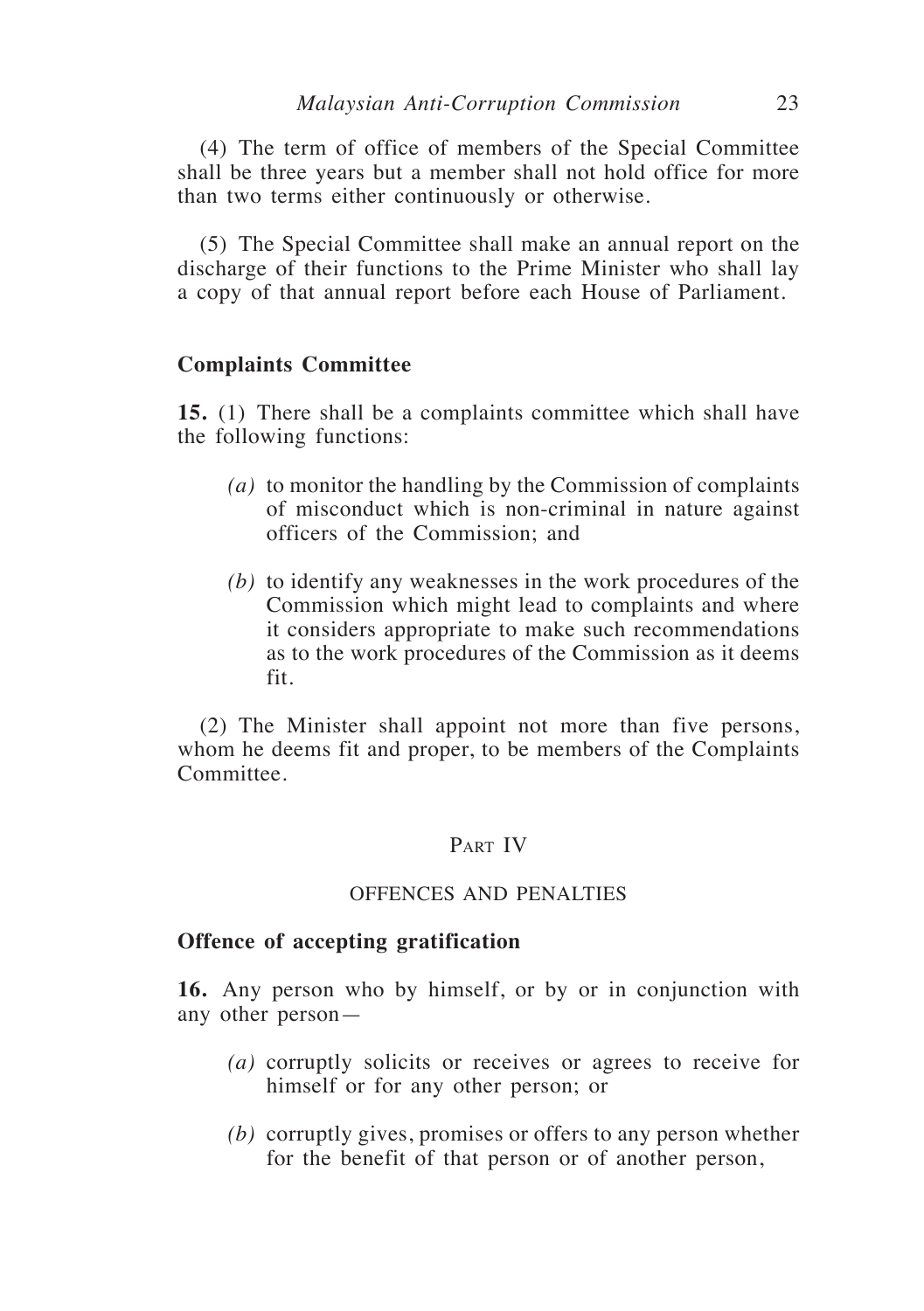any gratification as an inducement to or a reward for, or otherwise on account of—

- (A) any person doing or forbearing to do anything in respect of any matter or transaction, actual or proposed or likely to take place; or
- (B) any officer of a public body doing or forbearing to do anything in respect of any matter or transaction, actual or proposed or likely to take place, in which the public body is concerned,

commits an offence.

## **Offence of giving or accepting gratification by agent**

- **17.** A person commits an offence if—
	- *(a)* being an agent*,* he corruptly accepts or obtains, or agrees to accept or attempts to obtain, from any person, for himself or for any other person, any gratification as an inducement or a reward for doing or forbearing to do, or for having done or forborne to do, any act in relation to his principal's affairs or business, or for showing or forbearing to show favour or disfavour to any person in relation to his principal's affairs or business; or
	- *(b)* he corruptly gives or agrees to give or offers any gratification to any agent as an inducement or a reward for doing or forbearing to do, or for having done or forborne to do any act in relation to his principal's affairs or business, or for showing or forbearing to show favour or disfavour to any person in relation to his principal's affairs or business.

## **Offence of intending to deceive principal by agent**

**18.** A person commits an offence if he gives to an agent, or being an agent he uses with intent to deceive his principal, any receipt, account or other document in respect of which the principal is interested, and which he has reason to believe contains any statement which is false or erroneous or defective in any material particular, and is intended to mislead the principal.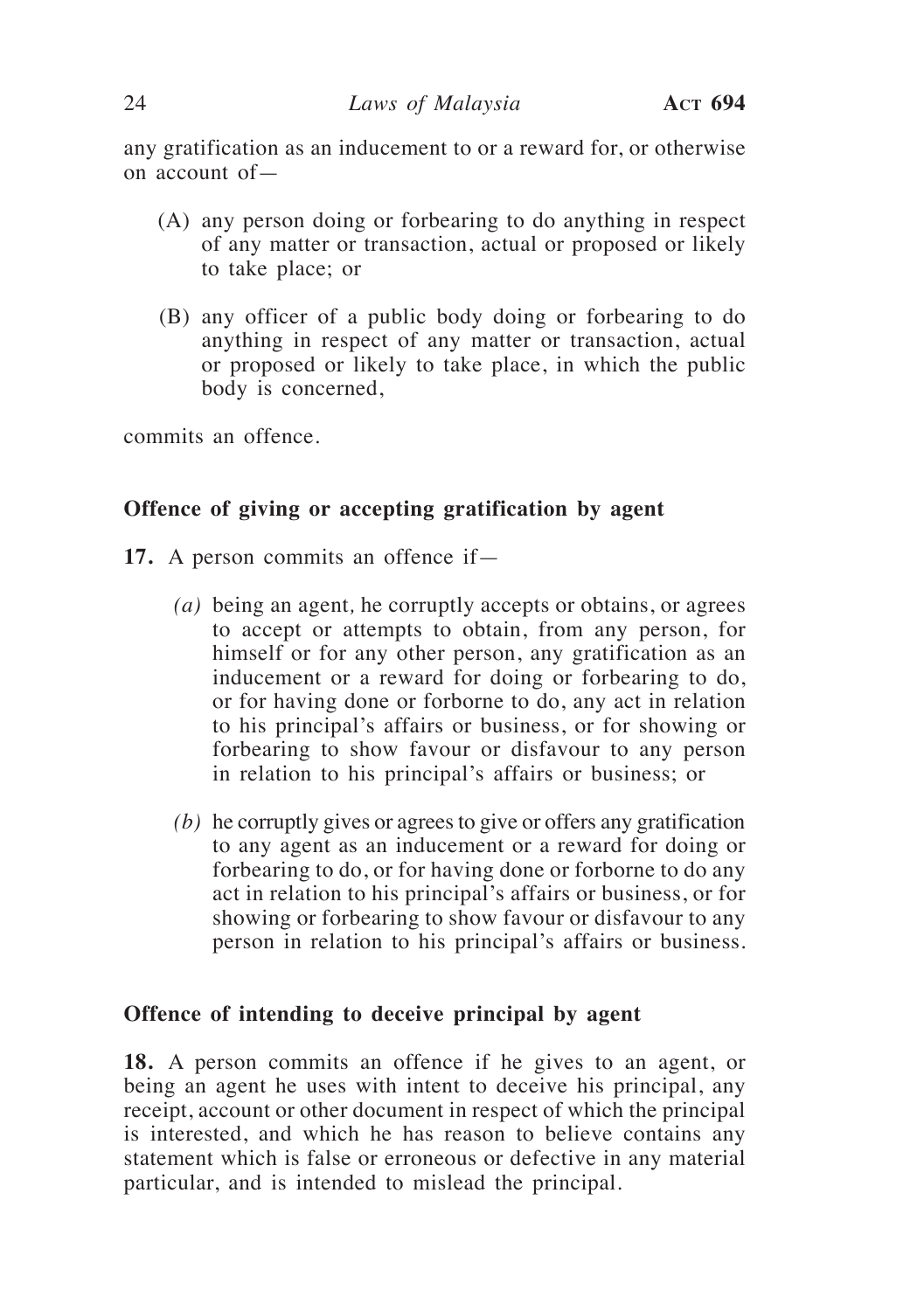## **Acceptor or giver of gratification to be guilty notwithstanding that purpose was not carried out or matter not in relation to principal's affairs or business**

**19.** (1) Where in any proceedings against any agent for any offence under paragraph 17*(a)* it is proved that he corruptly solicited, accepted, obtained or agreed to accept or attempted to obtain any gratification having reason to believe or suspect that the gratification was solicited or offered as an inducement or a reward for his doing or forbearing to do any act or for showing or forbearing to show any favour or disfavour to any person in relation to his principal's affairs or business, he commits an offence under that paragraph notwithstanding that—

- *(a)* he did not have the power, right or opportunity so to do, show or forbear;
- *(b)* he accepted the gratification without intending so to do, show or forbear;
- *(c)* he did not in fact so do, show or forbear; or
- *(d)* the act, favour or disfavour was not in relation to his principal's affairs or business.

(2) Where in any proceedings against any person for any offence under paragraph 17*(b)* it is proved that he corruptly gave, agreed to give or offered any gratification to any agent as an inducement or a reward for doing or forbearing to do any act or for showing or forbearing to show any favour or disfavour to any person having reason to believe or suspect that the agent had the power, right or opportunity so to do, show or forbear and that the act, favour or disfavour was in relation to his principal's affairs or business, he commits an offence under that paragraph notwithstanding that the agent had no power, right or opportunity or that the act, favour or disfavour was not in relation to his principal's affairs or business.

## **Corruptly procuring withdrawal of tender**

## **20.** A person—

*(a)* who, with intent to obtain from any public body a contract for performing any work, providing any service, doing anything, or supplying any article, material or substance,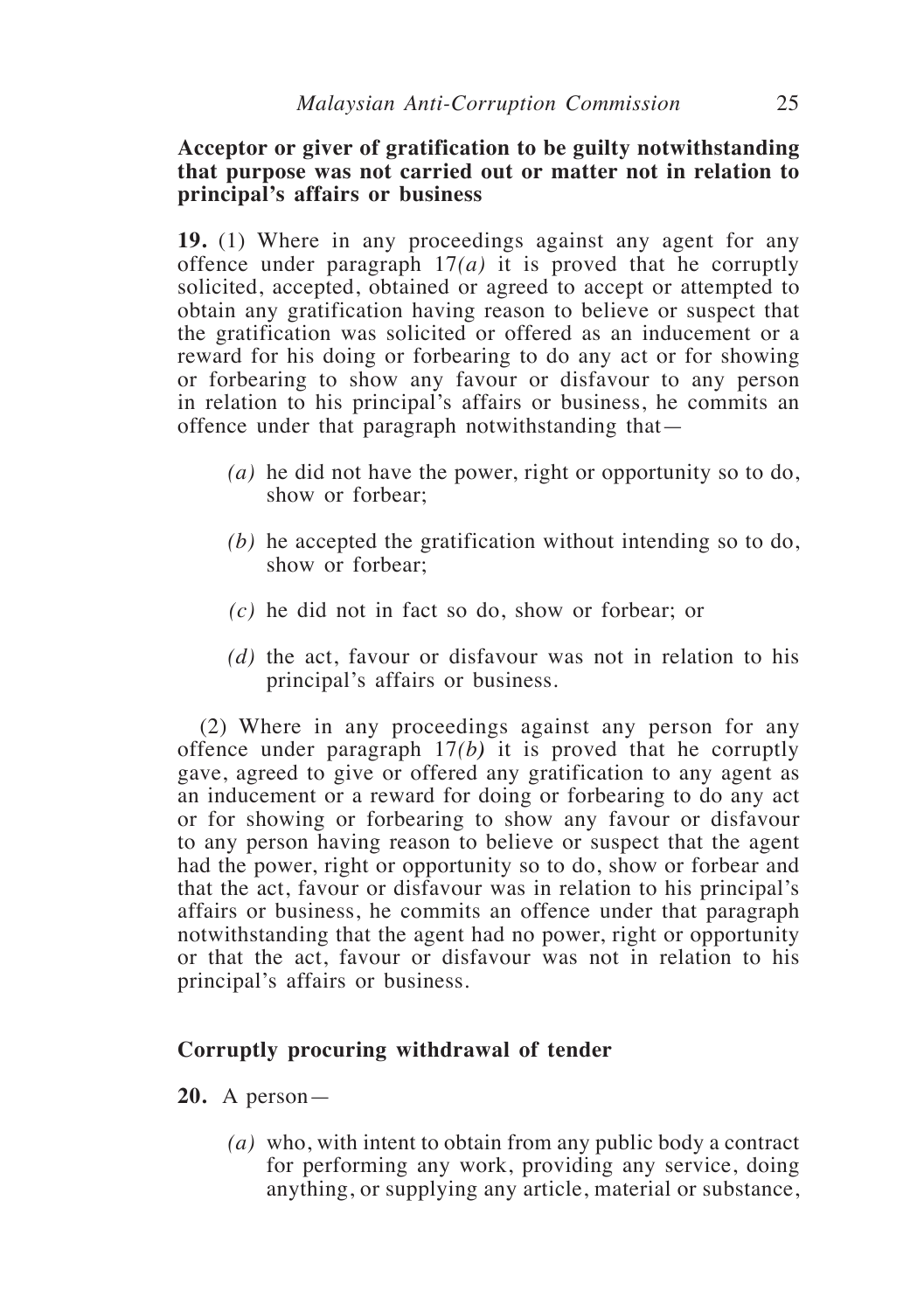offers any gratification to any person who has made a tender for the contract, as an inducement or a reward for his withdrawing the tender; or

*(b)* who solicits or accepts any gratification as an inducement or a reward for his withdrawing a tender made by him for such contract,

commits an offence.

# **Bribery of officer of public body**

**21.** Any person who offers to an officer of any public body, or being an officer of any public body solicits or accepts, any gratification as an inducement or a reward for—

- *(a)* the officer voting or abstaining from voting at any meeting of the public body in favour of or against any measure, resolution or question submitted to the public body;
- *(b)* the officer performing or abstaining from performing or aiding in procuring, expediting, delaying, hindering or preventing the performance of, any official act;
- *(c)* the officer aiding in procuring or preventing the passing of any vote or the granting of any contract or advantage in favour of any person; or
- *(d)* the officer showing or forbearing to show any favour or disfavour in his capacity as such officer,

commits an offence, notwithstanding that the officer did not have the power, right or opportunity so to do, show or forbear, or accepted the gratification without intending so to do, show or forbear, or did not in fact so do, show or forbear, or that the inducement or reward was not in relation to the affairs of the public body.

## **Bribery of foreign public officials**

**22.** Any person who by himself, or by or in conjunction with any other person gives, promises or offers, or agrees to give or offer, to any foreign public official, or being a foreign public official,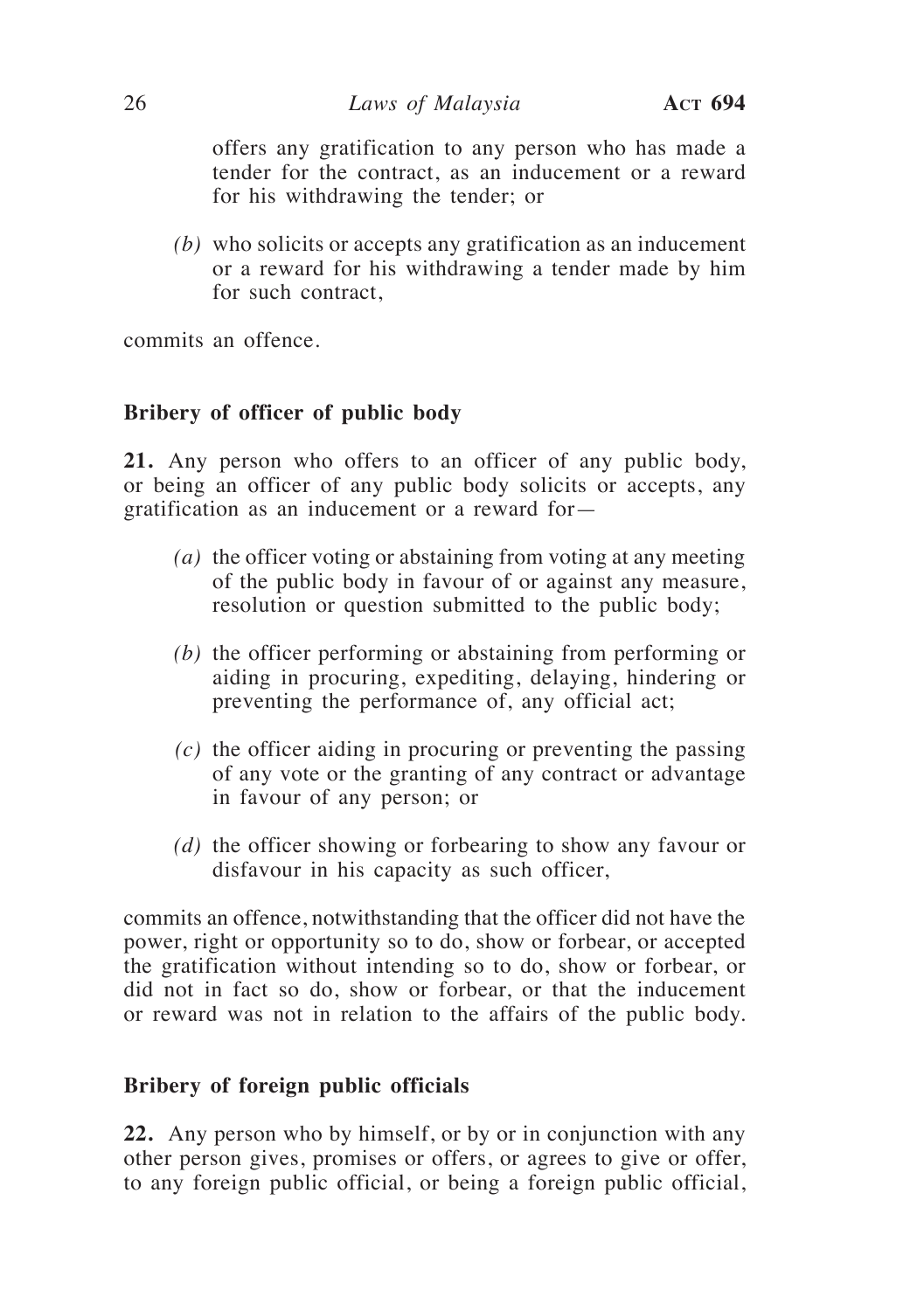solicits, accepts or obtains, or agrees to accept or attempts to obtain, whether for the benefit of that foreign public official or of another person, any gratification as an inducement or reward for, or otherwise on account of—

- *(a)* the foreign public official using his position to influence any act or decision of the foreign state or public international organization for which the official performs any official duties:
- *(b)* the foreign public official performing, having done or forbone to do, or abstaining from performing or aiding in procuring, expediting, delaying, hindering or preventing the performance of, any of his official duties; or
- *(c)* the foreign public official aiding in procuring or preventing the granting of any contract for the benefit of any person,

commits an offence, notwithstanding that the foreign public official did not have the power, right or opportunity so to do, show or forbear, or accepted the gratification without intending so to do, show or forbear, or did not in fact so do, show or forbear, or that the inducement or reward was not in relation to the scope of his official duties.

## **Offence of using office or position for gratification**

**23.** (1) Any officer of a public body who uses his office or position for any gratification, whether for himself, his relative or associate, commits an offence.

(2) For the purposes of subsection (1), an officer of a public body shall be presumed, until the contrary is proved, to use his office or position for any gratification, whether for himself, his relative or associate, when he makes any decision, or takes any action, in relation to any matter in which such officer, or any relative or associate of his, has an interest, whether directly or indirectly.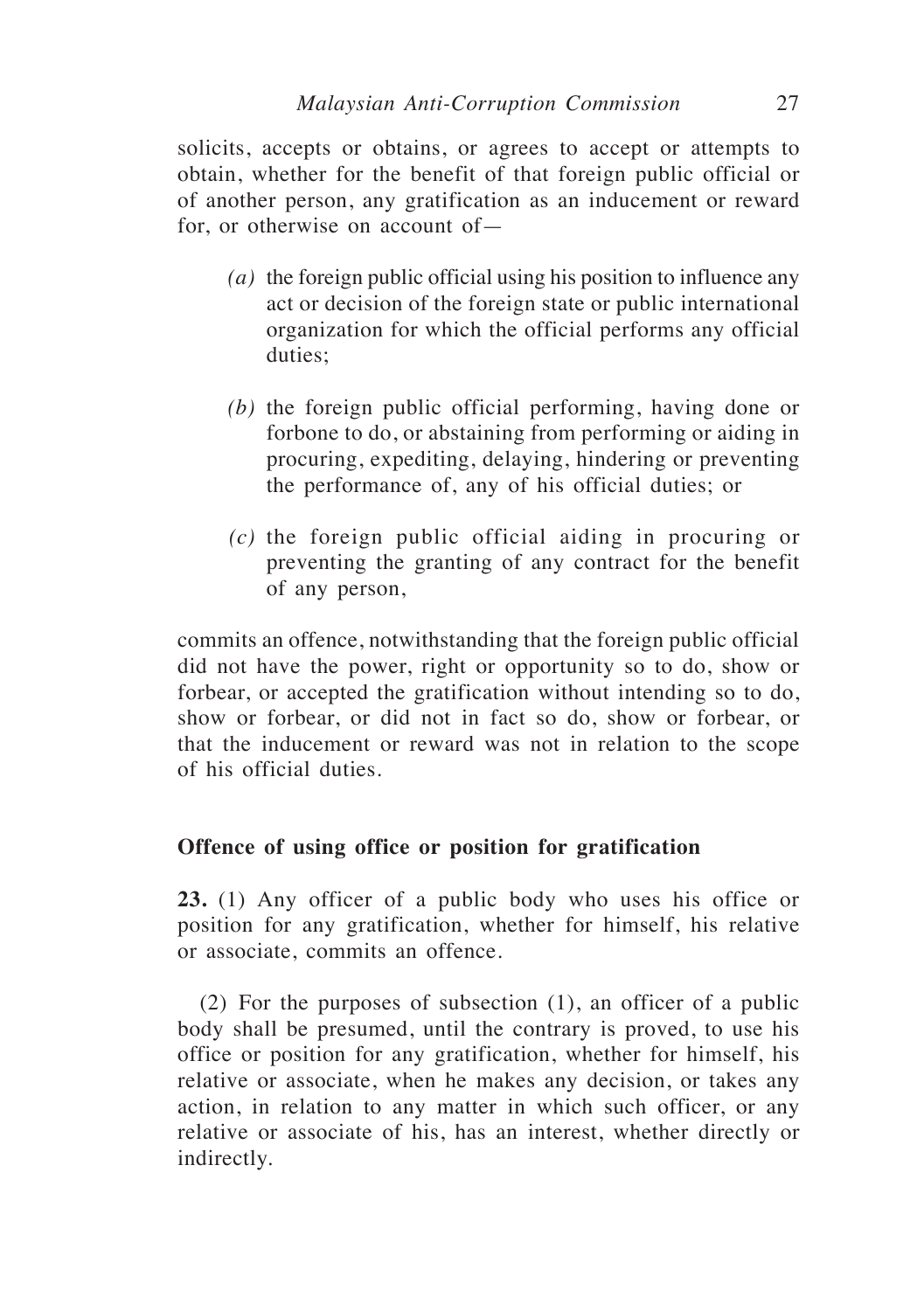(3) For the avoidance of doubt, it is declared that, for the purposes of subsection (1), any member of the administration of a State shall be deemed to use his office or position for gratification when he acts contrary to subsection 2(8) of the Eighth Schedule to the Federal Constitution or the equivalent provision in the Constitution or Laws of the Constitution of that State.

(4) This section shall not apply to an officer who holds office in a public body as a representative of another public body which has the control or partial control over the first-mentioned public body in respect of any matter or thing done in his capacity as such representative for the interest or advantage of that other public body.

## **Penalty for offences under sections 16, 17, 18, 20, 21, 22 and 23**

**24.** (1) Any person who commits an offence under sections 16, 17, 20, 21, 22 and 23 shall on conviction be liable to  $-$ 

- *(a)* imprisonment for a term not exceeding twenty years; and
- *(b)* a fine of not less than five times the sum or value of the gratification which is the subject matter of the offence, where such gratification is capable of being valued or is of a pecuniary nature, or ten thousand ringgit, whichever is the higher.

(2) Any person who commits an offence under section 18 shall on conviction be liable to—

- *(a)* imprisonment for a term not exceeding twenty years; and
- *(b)* a fine of not less than five times the sum or value of the false or erroneous or defective material particular, where such false or erroneous or defective material particular is capable of being valued, or of a pecuniary nature, or ten thousand ringgit, whichever is the higher.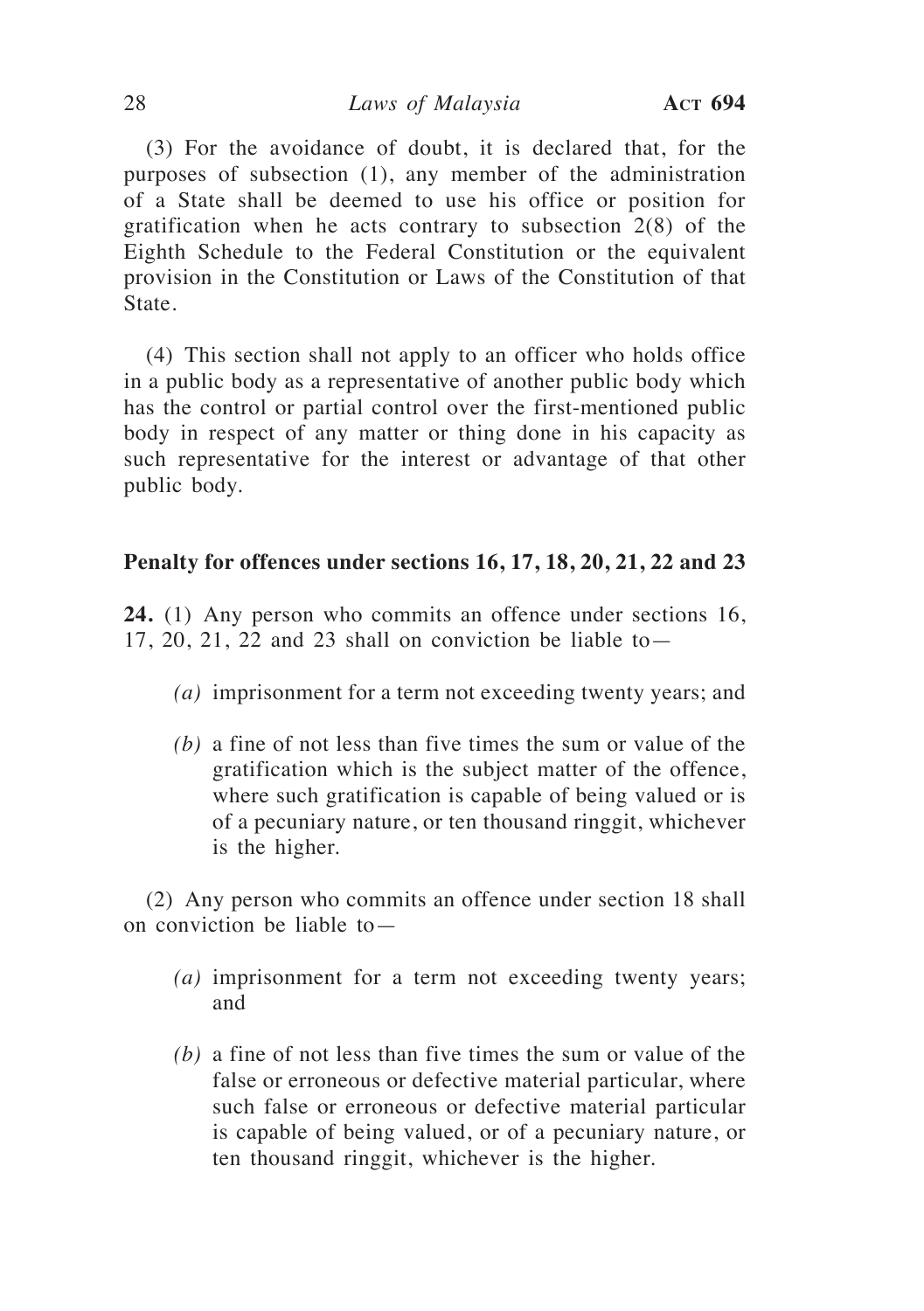#### **Duty to report bribery transactions**

**25.** (1) Any person to whom any gratification is given, promised, or offered, in contravention of any provision of this Act shall report such gift, promise or offer together with the name, if known, of the person who gave, promised or offered such gratification to him to the nearest officer of the Commission or police officer.

(2) Any person who fails to comply with subsection (1) commits an offence and shall on conviction be liable to a fine not exceeding one hundred thousand ringgit or to imprisonment for a term not exceeding ten years or to both.

(3) Any person from whom any gratification has been solicited or obtained, or an attempt has been made to obtain such gratification, in contravention of any provision of this Act shall at the earliest opportunity thereafter report such soliciting or obtaining of, or attempt to obtain, the gratification together with the full and true description and if known, the name of the person who solicited, or obtained, or attempted to obtain, the gratification from him to the nearest officer of the Commission or police officer.

(4) Any person who fails, without reasonable excuse, to comply with subsection (3) commits an offence and shall on conviction be liable to a fine not exceeding ten thousand ringgit or to imprisonment for a term not exceeding two years or to both.

# **Dealing with, using, holding, receiving or concealing gratification or advantage in relation to any offence**

**26.** Any person who, whether within or outside Malaysia, whether directly or indirectly, whether on behalf of himself or on behalf of any other person, enters into, or causes to be entered into, any dealing in relation to any property, or otherwise uses or causes to be used, or holds, receives, or conceals any property or any part thereof which was the subject matter of an offence under section 16, 17, 18, 20, 21, 22 or 23 commits an offence and shall on conviction be liable to a fine not exceeding fifty thousand ringgit or to imprisonment for a term not exceeding seven years or to both.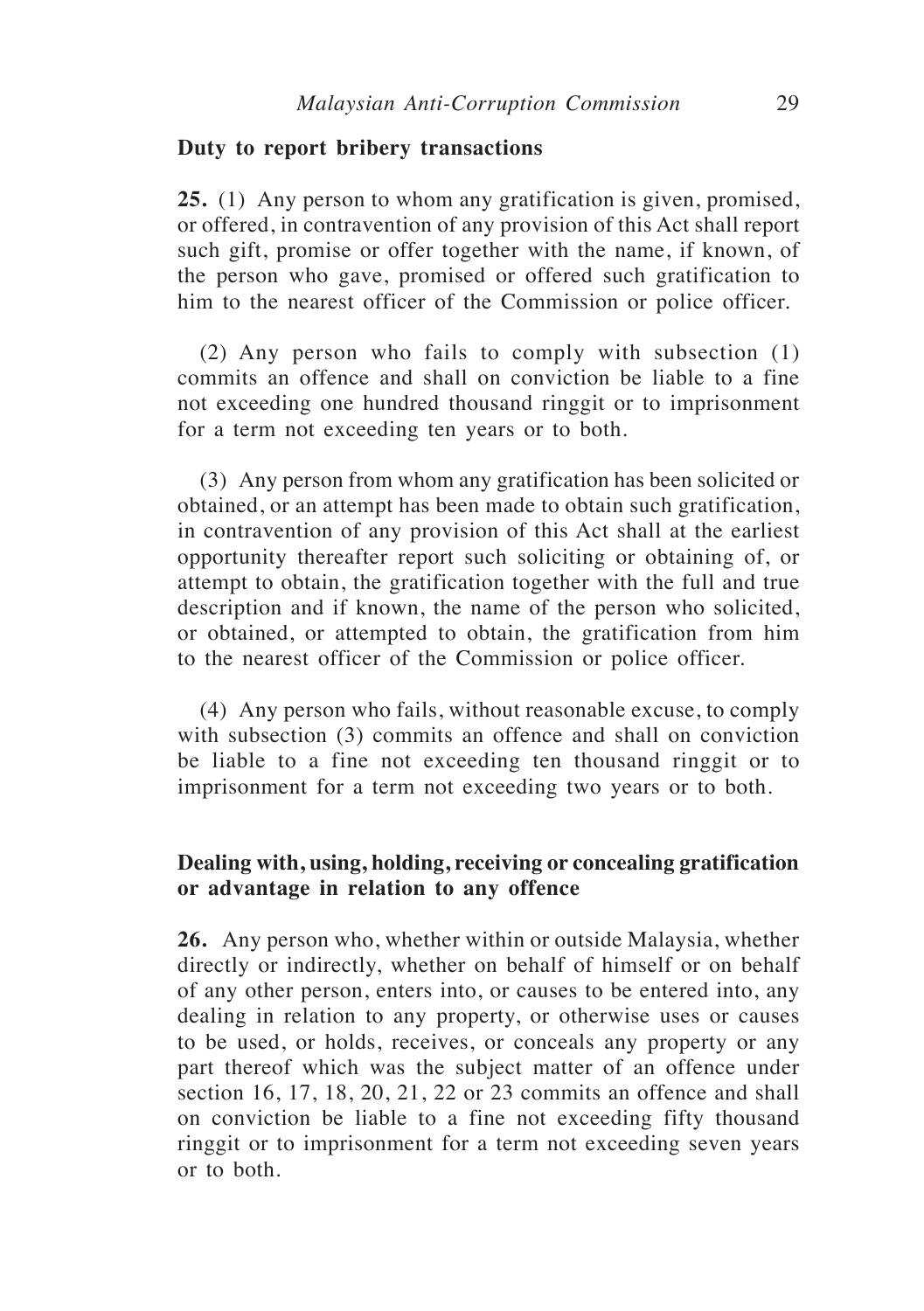## **Making of statement which is false or intended to mislead, etc., to an officer of the Commission or the Public Prosecutor**

**27.** (1) Where any person makes or causes any other person to make to an officer of the Commission or to the Public Prosecutor, in the course of such officer or Public Prosecutor exercising any power conferred by this Act, any statement which to the knowledge of the person making the statement, or causing the statement to be made—

- *(a)* is false, or intended to mislead; or
- *(b)* is not consistent with any other statement previously made by such person to any other person having authority or power under any law, or otherwise, to receive, or require to be made, such other statement regardless whether or not the person making the statement is under any legal or other obligation to tell the truth,

he commits an offence and shall on conviction be liable to a fine not exceeding one hundred thousand ringgit or to imprisonment for a term not exceeding ten years or to both.

(2) Where any person, who has made a statement to an officer of the Commission or to the Public Prosecutor, in the course of such officer or Public Prosecutor exercising any power conferred by this Act, subsequently thereto makes any other statement to any person having authority or power under any law, or otherwise, to receive, or require to be made, such other statement, regardless whether or not the person making the statement is under a legal or other obligation to tell the truth, he commits an offence, if such other statement is inconsistent with any statement previously made to an officer of the Commission or the Public Prosecutor and shall on conviction be liable to a fine not exceeding one hundred thousand ringgit or to imprisonment for a term not exceeding ten years or to both.

(3) For the avoidance of doubt, it is declared that for the purposes of paragraph  $(1)(b)$  and subsection  $(2)$ , any statement made in the course of any legal proceedings before any court, whether civil or criminal, or any statement made by any person in the course of any disciplinary proceedings, whether such legal proceedings or disciplinary proceedings are against the person making the statement or against any other person, shall be deemed to be a statement made to a person having authority or power under law to receive the statement so made.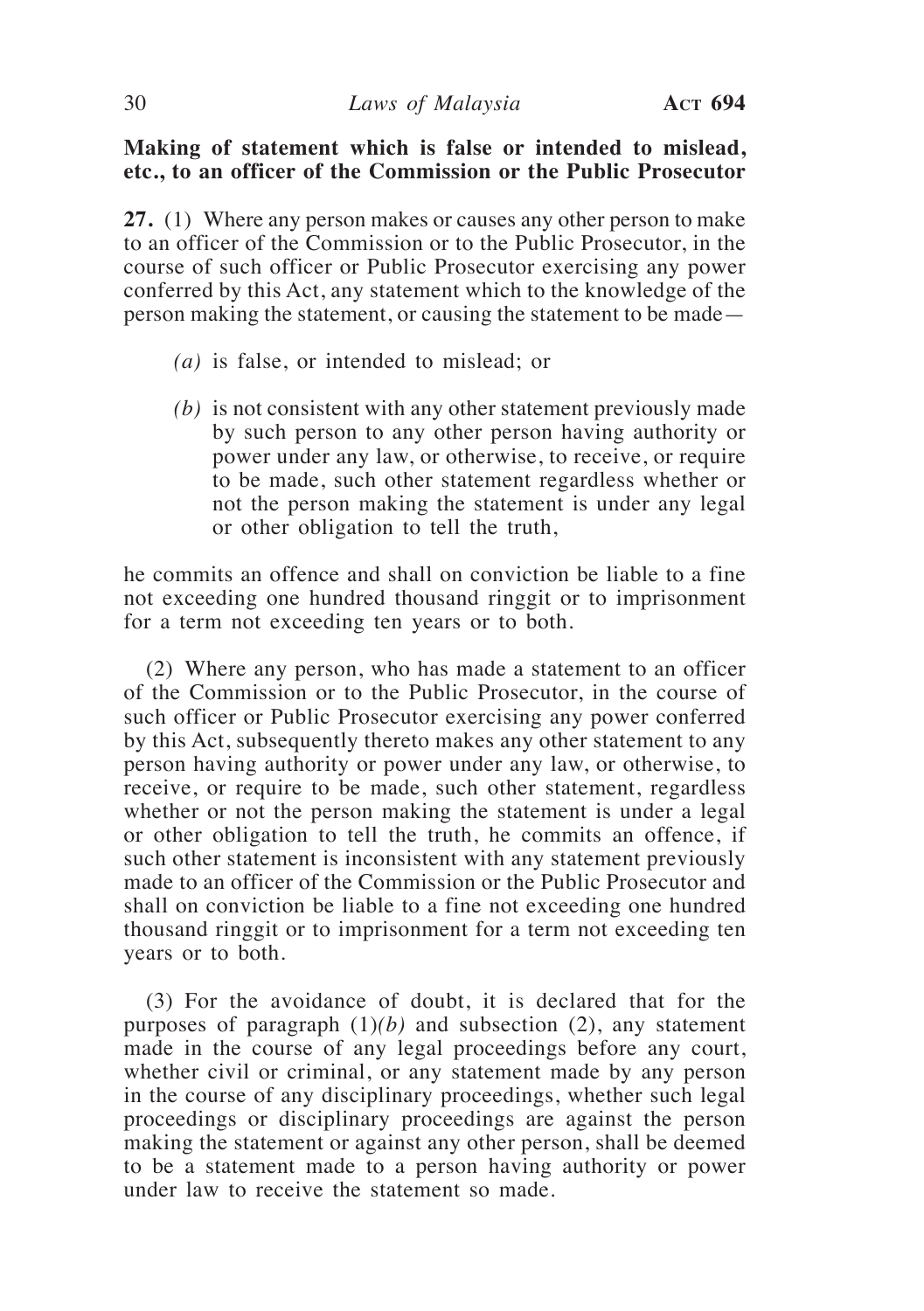## **Attempts, preparations, abetments and criminal conspiracies punishable as offence**

**28.** (1) Any person who—

- *(a)* attempts to commit any offence under this Act;
- *(b)* does any act preparatory to or in furtherance of the commission of any offence under this Act; or
- *(c)* abets or is engaged in a criminal conspiracy to commit any offence under this Act,

commits such offence and shall on conviction be liable to the punishment provided for such offence.

(2) Any provision of this Act which contains a reference to an offence under any specific provision of this Act shall be read as including a reference to an offence under subsection (1) in relation to the offence under that specific provision.

(3) Paragraph (1)*(a)* shall not apply where an attempt to do any act is expressly made an offence under this Act, and paragraph  $(1)(c)$  shall not apply to the case of an abetment of an offence as provided for under section 164 of the Penal Code.

## Part V

## INVESTIGATION, SEARCH, SEIZURE AND ARREST

## **Power to investigate reports and enquire into information**

**29.** (1) Every report relating to the commission of an offence under this Act may be made orally or in writing to an officer of the Commission, and if made orally it shall be reduced into writing and read over to the person making the report; and every report, whether in writing or reduced into writing, shall be signed by the person making the report.

(2) Every report, whether in writing or reduced into writing, shall be entered in a book kept at the office of the Commission and there shall be appended to such entry the date and hour on which such report was made.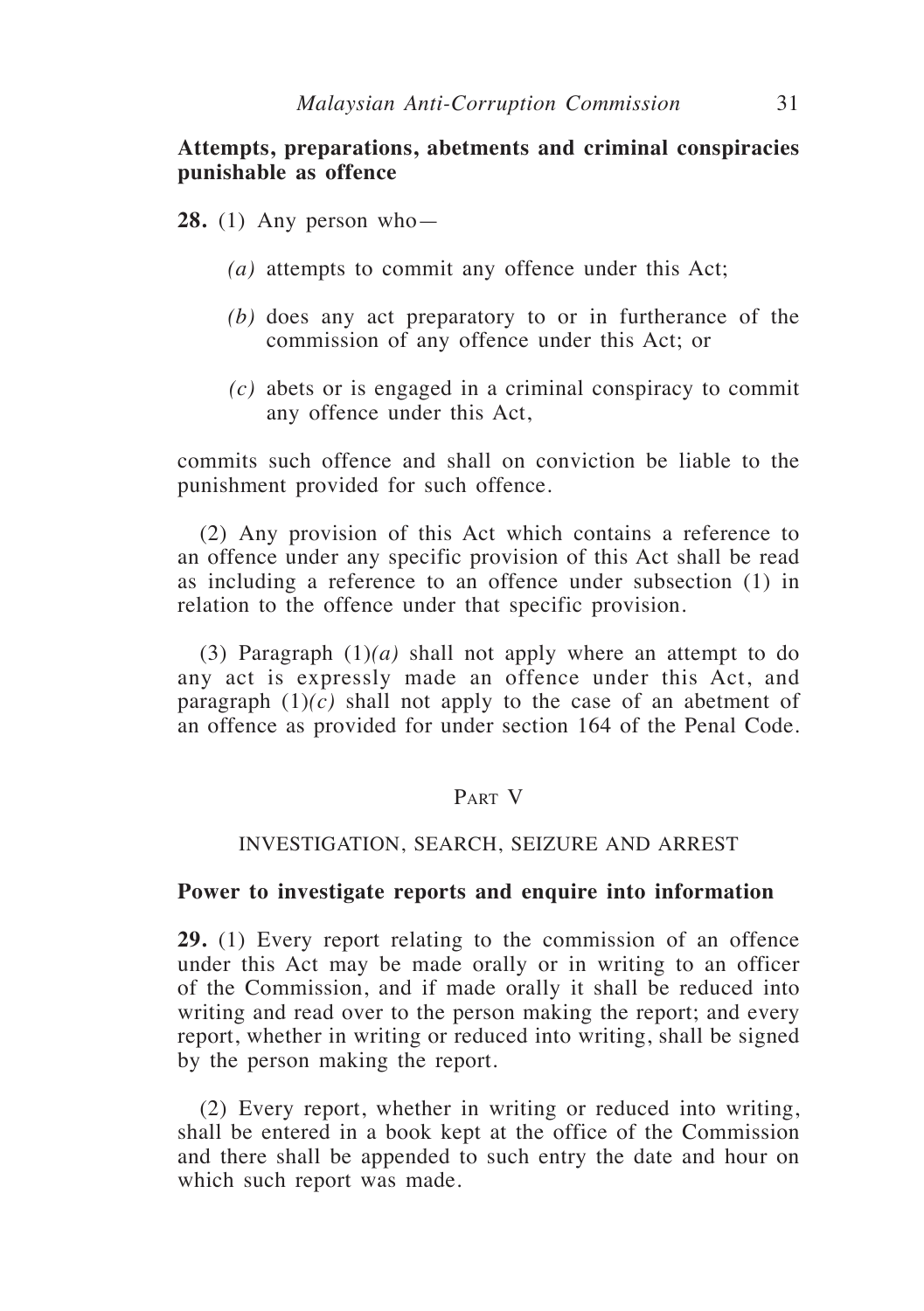#### 32 *Laws of Malaysia* **Act 694**

(3) Where an officer of the Commission has reason to suspect the commission of an offence under this Act following a report made under subsection (1) or information otherwise received by him, he shall cause an investigation to be carried out and for such purpose may exercise all the powers of investigation provided for under this Act and the Criminal Procedure Code.

(4) A report made under subsection (1) shall be kept secret and shall not be disclosed by any person to any person other than officers of the Commission and the Public Prosecutor until an accused person has been charged in court for an offence under this Act or any other written law in consequence of such report, unless the disclosure is made with the consent of the Public Prosecutor or an officer of the Commission of the rank of Commissioner and above.

(5) A copy, which is certified by an officer of the Commission of the rank of Superintendent and above, of an entry under subsection (2) of a report under subsection (1) shall be admissible as evidence of the content of the original and of the time, place and manner in which the report was recorded.

## **Power to examine persons**

**30.** (1) An officer of the Commission investigating an offence under this Act may—

- *(a)* order any person to attend before him for the purpose of being examined orally in relation to any matter which may, in his opinion, assist in the investigation into the offence;
- *(b)* order any person, to produce before him, within the time specified by such officer, any book, document, records, accounts or computerized data, or any certified copy thereof, or any other article which may, in his opinion, assist in the investigation into the offence;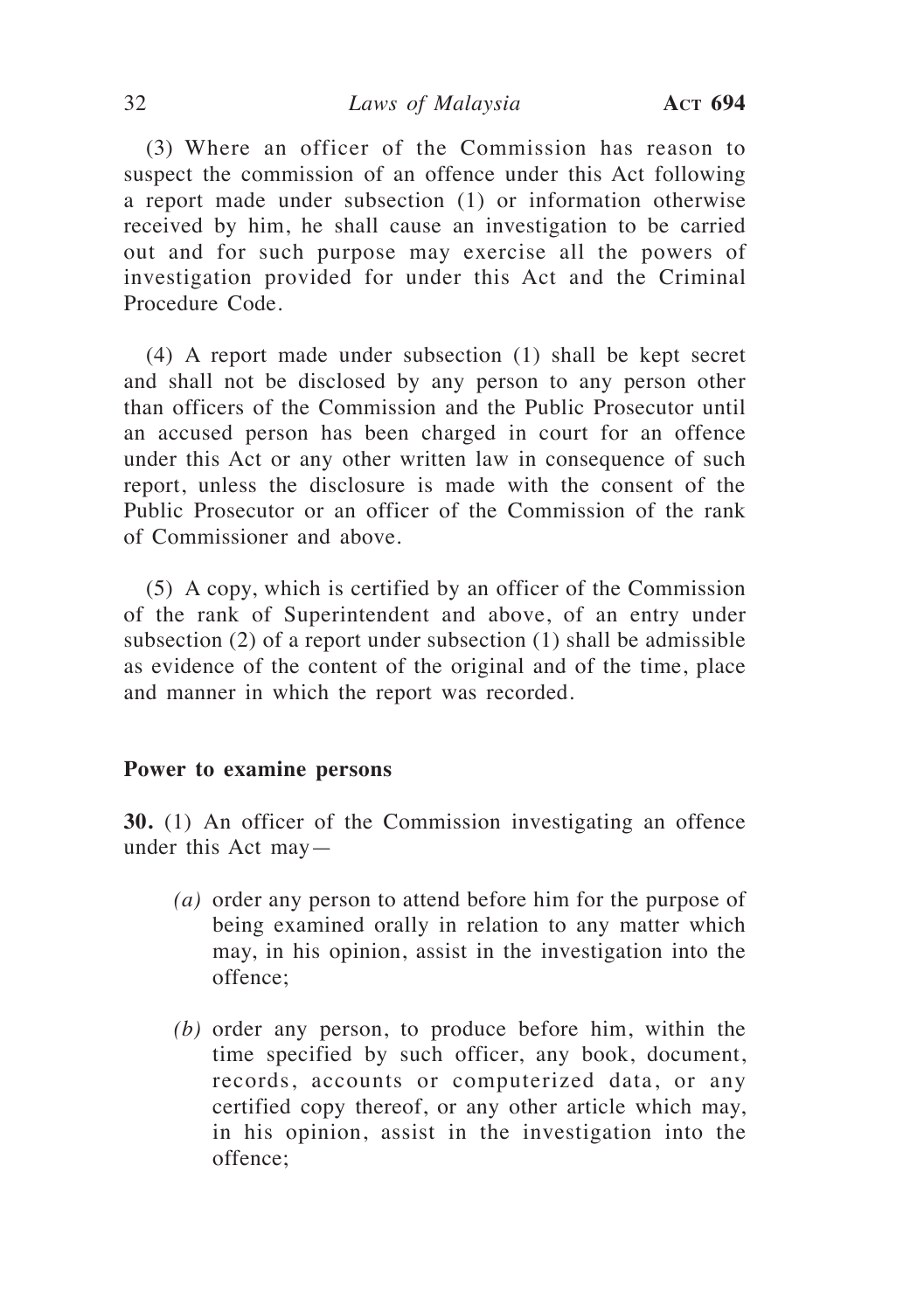- *(c)* by written notice order any person to furnish a statement in writing made on oath or affirmation setting out therein all such information which may be required under the notice, being information which, in such officer's opinion, would be of assistance in the investigation into the offence, within the time specified by such officer; and
- *(d)* order any person to attend before him for the purpose of having his handwriting or voice sample taken.
- (2) Paragraph (1)*(b)* shall not apply to banker's books.

(3) A person to whom an order has been given under paragraph (1)*(a)* shall—

- *(a)* attend in accordance with the terms of the order to be examined, and shall continue to attend from day to day where so directed until the examination is completed; and
- *(b)* during such examination, disclose all information which is within his knowledge, or which is available to him, in respect of the matter in relation to which he is being examined, and answer any question put to him truthfully and to the best of his knowledge and belief, and shall not refuse to answer any question on the ground that it tends to incriminate him or his spouse.

(4) A person to whom an order has been given under paragraph (1)*(b)* shall not conceal, destroy, alter, remove from Malaysia, or deal with, expend, or dispose of, any book, document, record, account or computerized data, or article specified in the order, or alter or deface any entry in any such book, document, record, account or computerized data or cause such act to be done, or assist or conspire to do such act.

(5) A person to whom a written notice has been given under paragraph  $(1)(c)$  shall, in his statement, furnish and disclose truthfully all information required under the notice which is within his knowledge, or which is available to him, and shall not refuse to furnish or disclose the information on the ground that it tends to incriminate him or his spouse.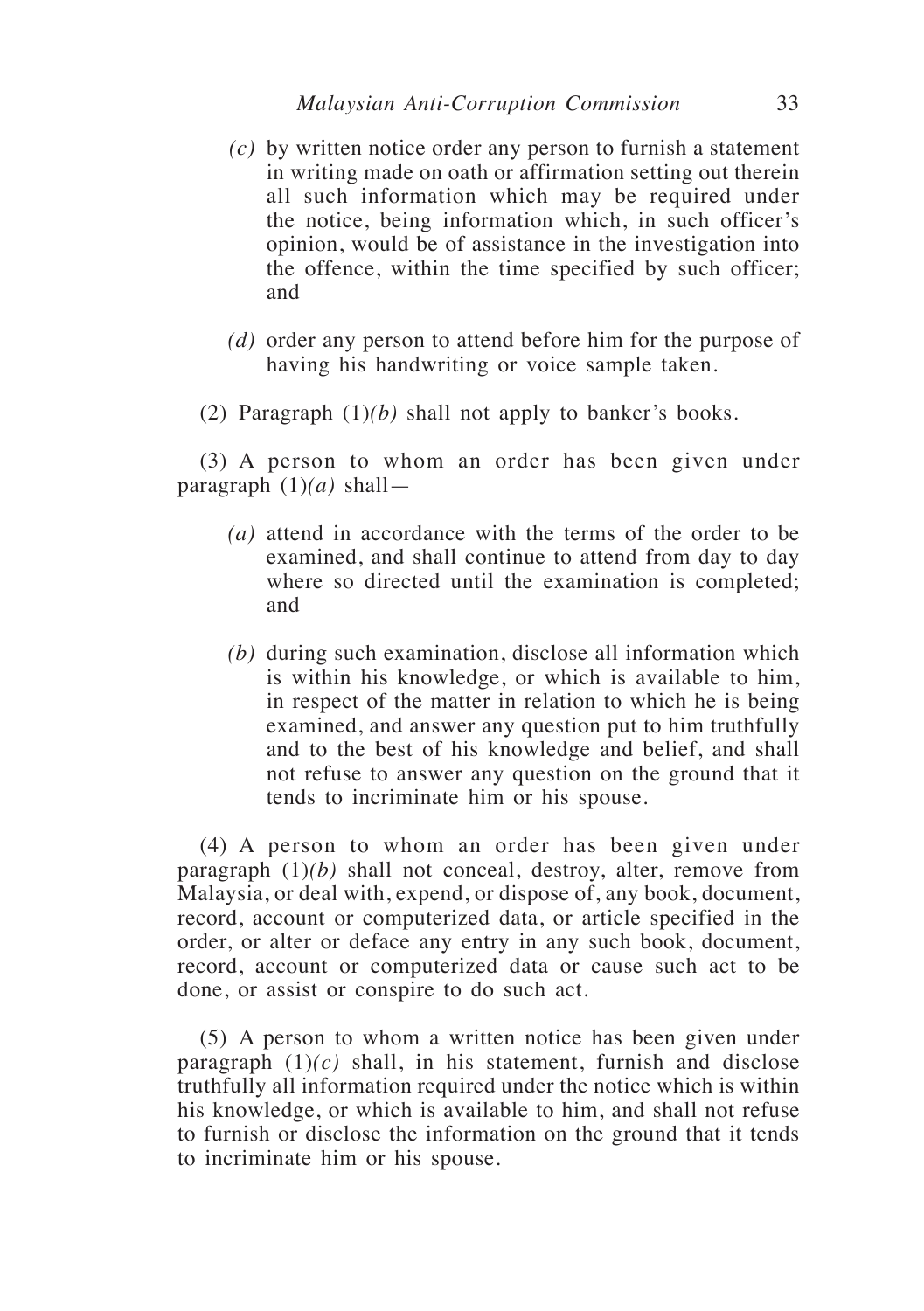(6) A person to whom an order or a notice is given under subsection (1) shall comply with such order or notice and with subsections (3), (4) and (5), notwithstanding any written law or rule of law to the contrary.

(7) (*Deleted by Act A1567*).

(8) A statement of a person examined under paragraph (1)*(a)* shall be recorded in writing by any officer of the Commission and the statement so recorded shall be read to and signed by the person, and where such person refuses to sign the record, the officer shall endorse thereon under his hand the fact of such refusal and the reasons therefor, if any, stated by the person examined.

(9) The record of an examination under paragraph (1)*(a)*, or a written statement on oath or affirmation made pursuant to paragraph 1*(c)*, or any book, document, record, account or computerized data, or article produced under paragraph (1)*(b)* or otherwise in the course of an examination under paragraph (1)*(a)*, or under a written statement on oath or affirmation made pursuant to paragraph  $(1)(c)$ , or record of examination of sample taken under paragraph (1)*(d)* shall, notwithstanding any written law or rule of law to the contrary, be admissible in evidence in any proceedings in any court—

- *(a)* for an offence under this Act; or
- *(b)* for the forfeiture of property pursuant to section 40 or 41,

regardless whether such proceedings are against the person who was examined, or who produced the book, document, record, account or computerized data, or article, or who made the written statement on oath or affirmation, or against any other person.

(10) Any person who contravenes this section commits an offence.

## **Power of search and seizure**

**31.** (1) Whenever it appears to the Public Prosecutor or an officer of the Commission of the rank of Chief Senior Assistant Commissioner or above as authorized by the Public Prosecutor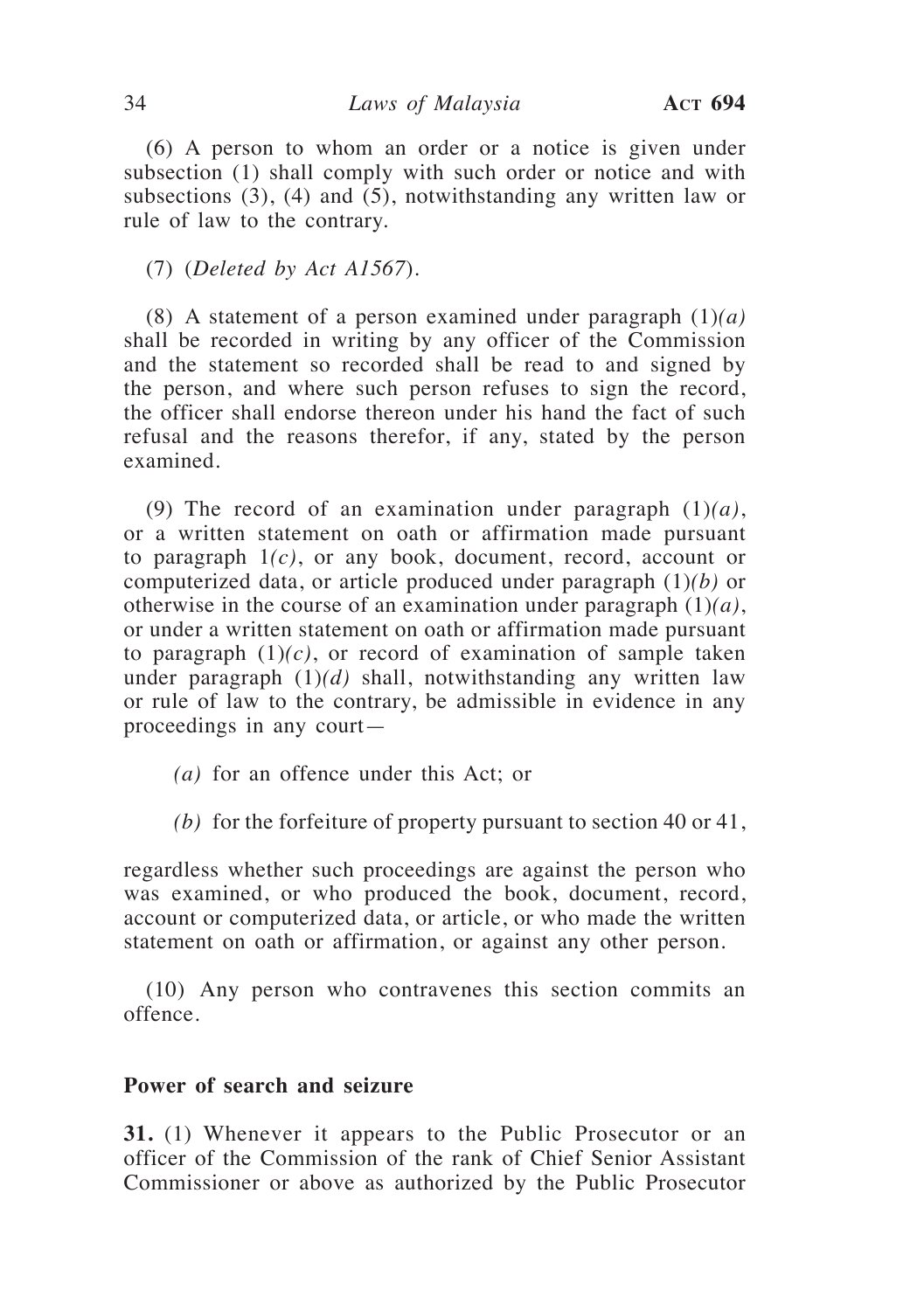upon information, and after such inquiry as he thinks necessary, that there is reasonable cause to suspect that in any place there is any evidence of the commission of an offence under this Act, he may by written order direct an officer of the Commission to—

- *(a)* enter any premises and there search for, seize and take possession of, any book, document, record, account or data, or other article;
- *(b)* inspect, make copies of, or take extracts from, any book, document, record, account or data;
- *(c)* search any person who is in or on such premises, and for the purpose of such search detain such person and remove him to such place as may be necessary to facilitate such search, and seize and detain any article found on such person;
- *(d)* break open, examine, and search any article, container or receptacle; or
- *(e)* stop, search, and seize any conveyance.

(2) Whenever it is necessary so to do, an officer of the Commission exercising any power under subsection (1) may—

- *(a)* break open any outer or inner door or window of any premises and enter thereinto, or otherwise forcibly enter the premises and every part thereof;
- *(b)* remove by force any obstruction to such entry, search, seizure or removal as he is empowered to effect; or
- *(c)* detain any person found in or on any premises, or in any conveyance, searched under subsection (1), until such premises or conveyance has been searched.

(3) Whenever it appears to an officer of the Commission that there is reasonable cause to suspect that there is concealed or deposited in any place any evidence of the commission of any offence under this Act and such officer has reasonable grounds for believing that, by reason of delay in obtaining a written order of the Public Prosecutor or an officer of the Commission of the rank of Chief Senior Assistant Commissioner or above under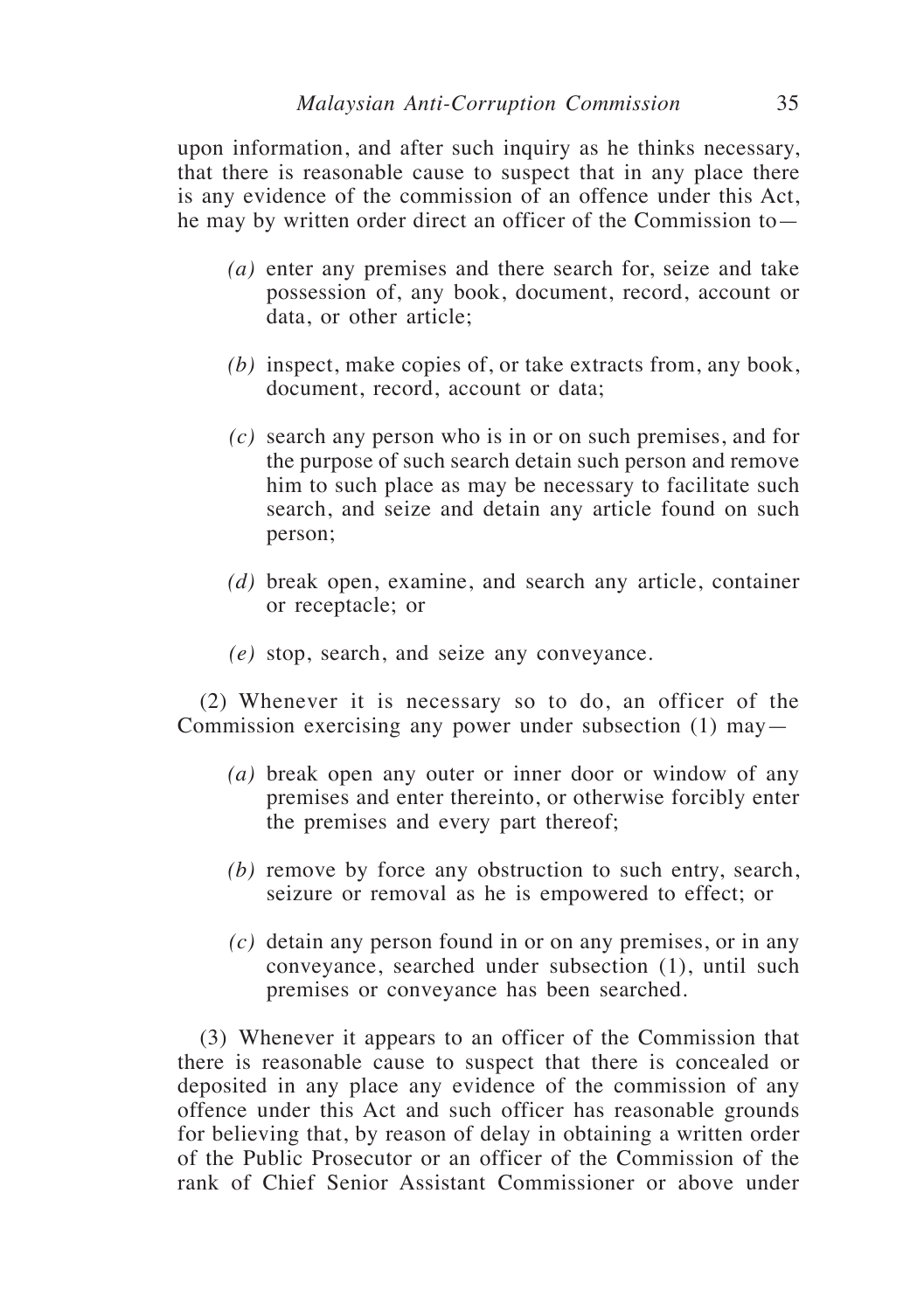subsection (1), the object of the search is likely to be frustrated, he may exercise in and in respect of such place, all the powers mentioned in subsections (1) and (2) as if he were directed to do so by an order issued under subsection (1).

(4) No person shall be searched under this section except by a person who is of the same gender as the person to be searched.

## **Translation**

**32.** (1) Where an officer of the Commission finds, seizes, detains or takes possession of any book, document or record in the exercise of any power under this Act, and such book, document or record or any part thereof is in a language other than the national language or the English language, or in any sign or code, the officer may require the person who had possession, custody or control of such book, document or record to furnish to the officer a translation in the national language of such book, document or record within such period as, in the opinion of the officer, would be reasonable having regard to the length of the book, document or record, or other circumstances relating to it.

(2) No person shall knowingly furnish a translation under subsection (1) which is not an accurate, faithful and true translation, or knowingly make a translation under that subsection which is not accurate, faithful and true.

(3) Where the person required to furnish a translation under subsection (1) is not the person who is suspected to have committed the offence under investigation, the Commission may reimburse him for such reasonable expenses as he may have incurred in furnishing the translation.

#### **Seizure of movable property**

**33.** (1) In the course of an investigation into an offence under this Act any movable property which any officer of the Commission of the rank of Assistant Superintendent or above has reasonable grounds to suspect to be the subject matter of an offence or evidence relating to the offence shall be liable to seizure.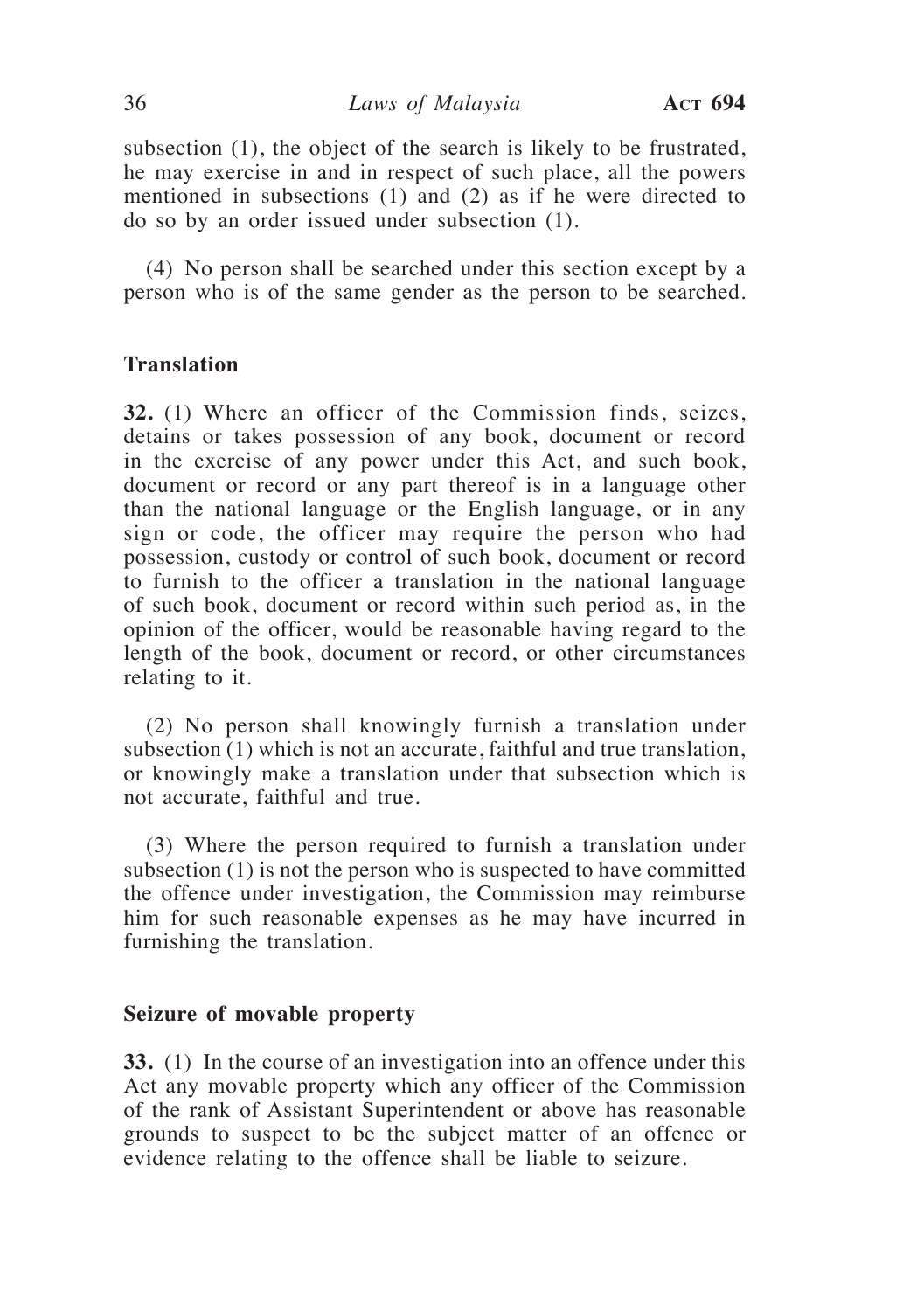(2) A list of all movable property seized pursuant to subsection (1) and of the places in which they are respectively found shall be prepared by the officer of the Commission effecting the seizure and signed by him.

(3) A copy of the list referred to in subsection (2) shall be served on the owner of such property or on the person from whom the property was seized as soon as possible.

(4) Where any movable property liable to seizure under subsection (2) is in the possession, custody or control of a financial institution, subsections (1), (2) and (3) shall not apply and the provisions of section 37 shall apply thereto.

#### **Further provisions relating to seizure of movable property**

**34.** (1) Where any movable property is seized under this Act, the seizure shall be effected by removing the movable property from the possession, custody or control of the person from whom it is seized and placing it under the custody of such person or authority and at such place as an officer of the Commission of the rank of Assistant Superintendent or above may determine.

(2) Where it is not practicable, or it is otherwise not desirable, to effect removal of any movable property under subsection (1), the officer referred to in that subsection may leave it at the premises in which it is seized under the custody of such person as he may detail for the purpose.

(3) Notwithstanding subsection (1), when any movable property, including any movable property referred to in subsection (6), has been seized under this Act, an officer of the Commission of the rank of Superintendent or above, other than the officer who effected the seizure, may at his discretion—

*(a)* temporarily return the movable property to the owner thereof, or to the person from whose possession, custody or control it was seized, or to such person as may be entitled thereto, subject to such terms and conditions as may be imposed, and, subject, in any case, to sufficient security being furnished to ensure that the movable property shall be surrendered on the demand being made by the officer who authorized the release and that such terms and conditions, if any, shall be complied with; or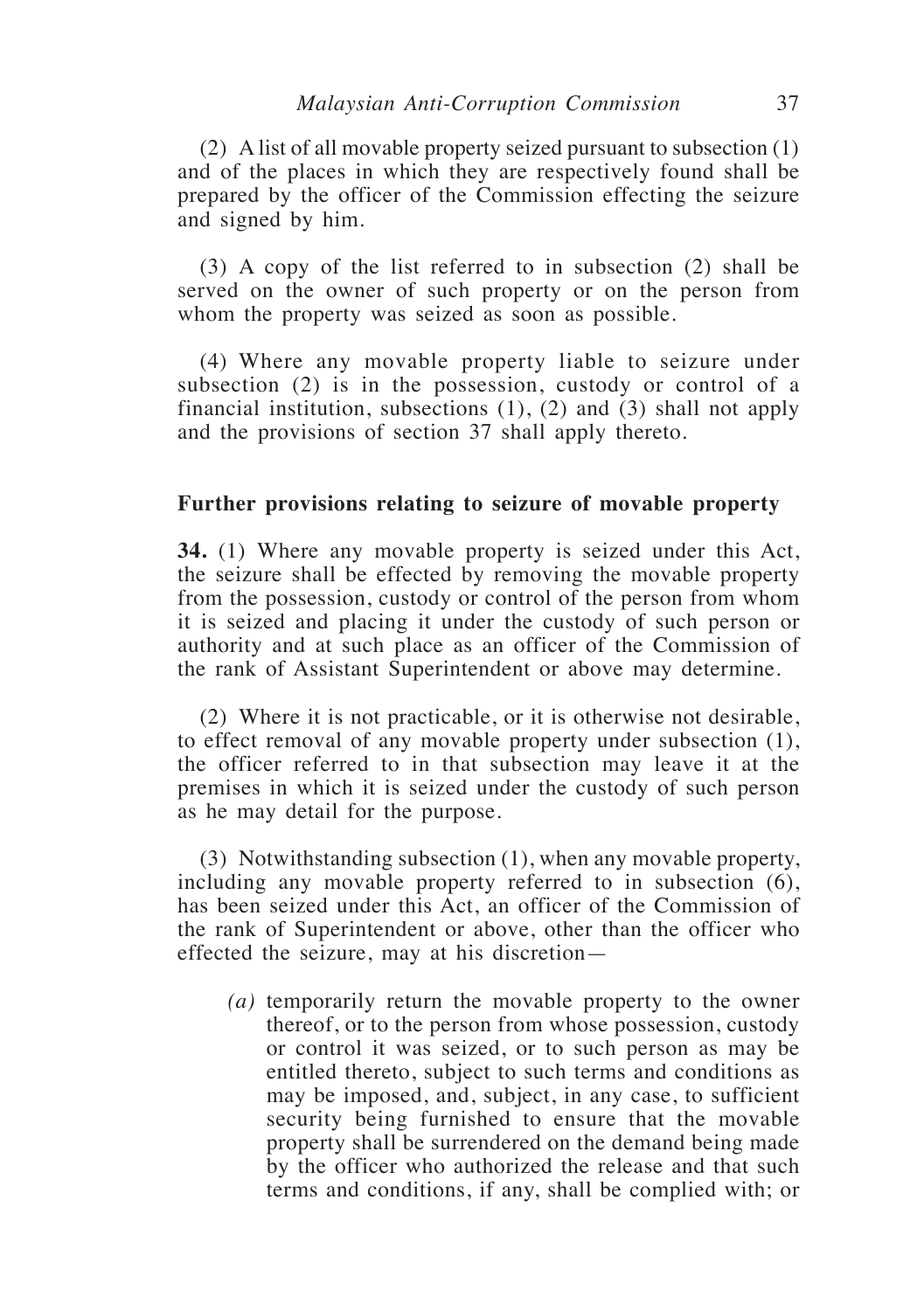*(b)* return the movable property to the owner thereof, or to the person from whose possession, custody or control it was seized, or to such person as may be entitled thereto, with liberty for the person to whom the movable property is so returned to dispose of the property, such return being subject to security being furnished in an amount not less than an amount which represents the open market value of such property on the date on which it is so returned.

(4) Where any person to whom movable property is temporarily returned under paragraph (3)*(a)* fails to surrender such property on demand or comply with any term or condition imposed under that paragraph—

- *(a)* the security furnished in respect of such property shall be forfeited; and
- *(b)* that person commits an offence and shall on conviction be liable to a fine of not less than two times the amount of the security furnished by him, and to imprisonment for a term not exceeding two years.

(5) Where an order of forfeiture is made by the court in respect of property returned under paragraph (3)*(b)*, such forfeiture shall be effected by forfeiting the security furnished by the person to whom the property was returned.

(6) When any movable property seized under this Act consists of money, shares, securities, stocks, debentures or any chose-inaction, in the possession or under the custody or control of any person other than the person against whom the prosecution is intended to be taken, the seizure shall be effected by an officer of the Commission of the rank of Assistant Superintendent or above serving an order on such person—

- *(a)* prohibiting him from using, transferring, or dealing with such property; or
- *(b)* requiring him to surrender the property to an officer of the Commission of the rank of Assistant Superintendent or above in the manner and within the time specified in the order.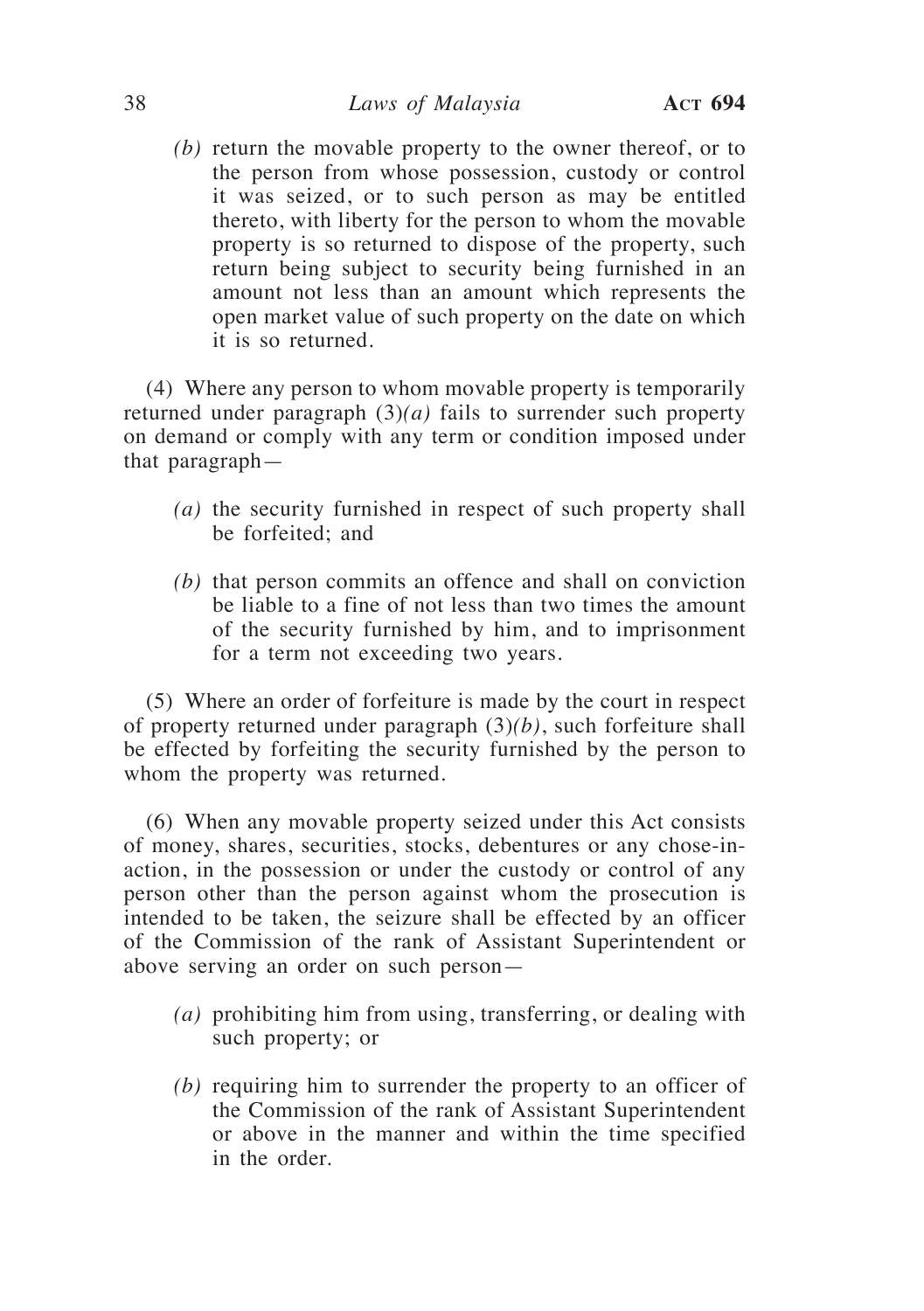(7) Where any movable property seized is liable to speedy decay or deterioration, or is property which cannot be maintained without difficulty, or which is not practicable to be maintained, and which cannot be dealt with under subsection (3), an officer of the Commission of the rank of Superintendent or above may sell or cause to be sold the property and shall hold the proceeds of the sale, after deducting therefrom the costs and expenses of the maintenance and sale of the property, to abide the result of any proceedings under this Act.

## **Investigation of share, purchase account, etc.**

**35.** (1) Notwithstanding the provisions of any other written law or any rule of law, the Public Prosecutor or an officer of the Commission of the rank of Commissioner or above as authorized by the Public Prosecutor, if he is satisfied that it is necessary for the purpose of any investigation into an offence under this Act, may authorize in writing an officer of the Commission to exercise in relation to any financial institution specified in the authorization all the powers of investigation set out in subsection (2).

(2) An officer of the Commission authorized under subsection (1) may, in relation to the financial institution in respect of which he is so authorized—

- *(a)* inspect and take copies of any banker's book, account or any document belonging to or in the possession, custody or control of the financial institution;
- *(b)* inspect and take copies of any share account, purchase account, expense account or any other account of any person kept in the financial institution;
- *(c)* inspect the contents of any safe deposit box in the financial institution; or
- *(d)* request for any other information related to any document, account or article referred to in paragraphs *(a)*, *(b)* and *(c).*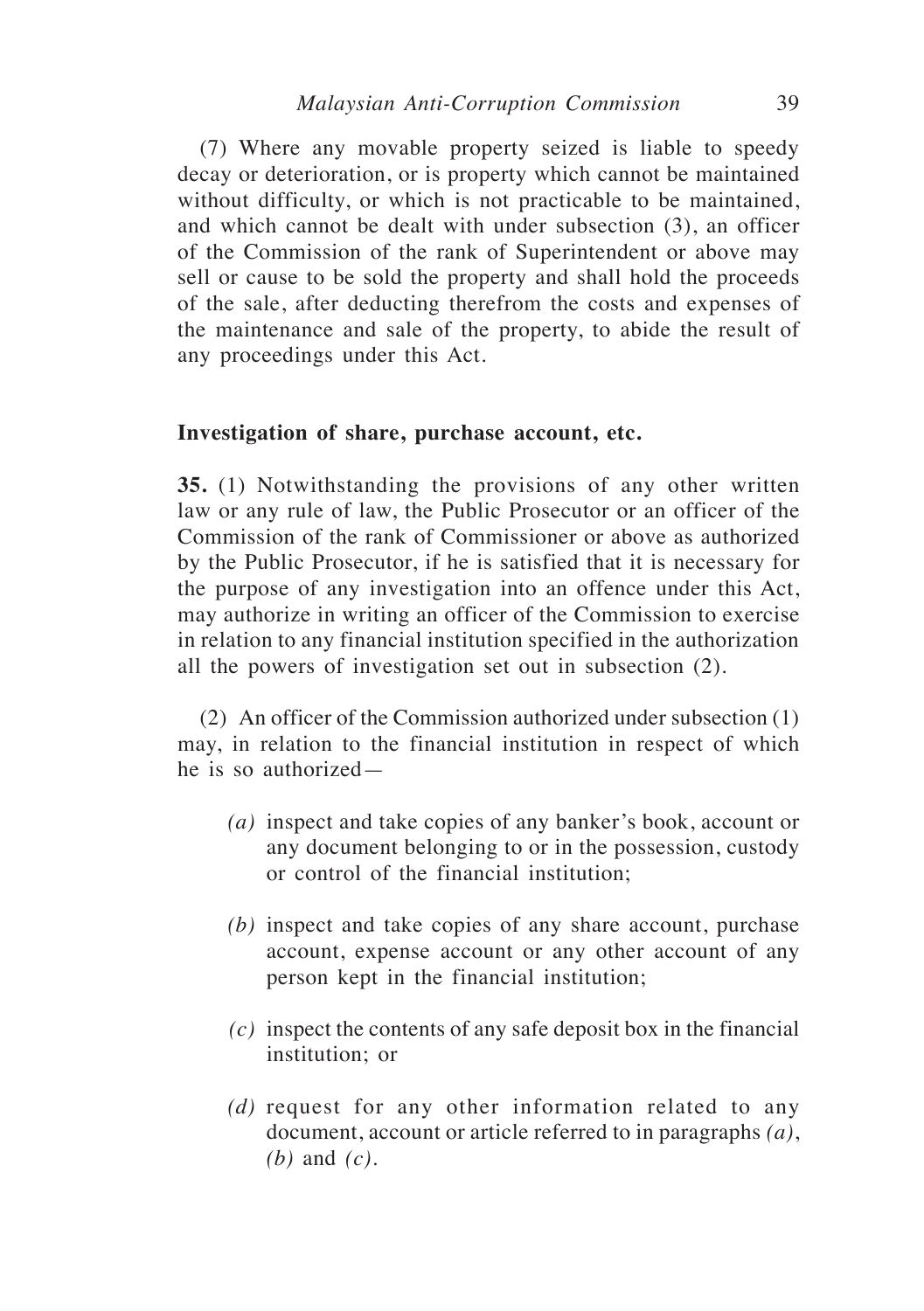(3) Notwithstanding anything in subsection (2), an officer of the Commission authorized under subsection (1) may take possession of any book, document, account, title, securities or cash to which he has access under that subsection where in his opinion—

- *(a)* the inspection of them, the copying of them, or the taking of extracts from them, cannot reasonably be undertaken without taking possession of them;
- *(b)* they may be interfered with or destroyed unless he takes possession of them; or
- *(c)* they may be needed as evidence in any prosecution for an offence under this Act or any other written law.

(4) Any person who wilfully fails or refuses to disclose any information or to produce any account, document or article as are referred to in subsection (2) to the officer of the Commission as authorized under subsection (1) commits an offence and shall on conviction be liable to a fine not exceeding ten thousand ringgit or to imprisonment for a term not exceeding two years or to both.

(5) Where any person discloses any information or produces any account or document or article to an authorized officer of the Commission, neither the first-mentioned person nor any other person on whose behalf or direction or as whose agent or employee, the first-mentioned person may be acting shall, on account of such disclosure or production, be liable to any prosecution, except a prosecution for an offence under section 27, for any offence under or by virtue of any law, or to any proceeding or claim by any person under or by virtue of any law, or under or by virtue of any contract, agreement or arrangement, or otherwise.

## **Powers to obtain information**

**36.** (1) Notwithstanding any written law or rule of law to the contrary, an officer of the Commission of the rank of Commissioner and above, if he has reasonable ground to believe, based on the investigation carried out by an officer of the Commission, that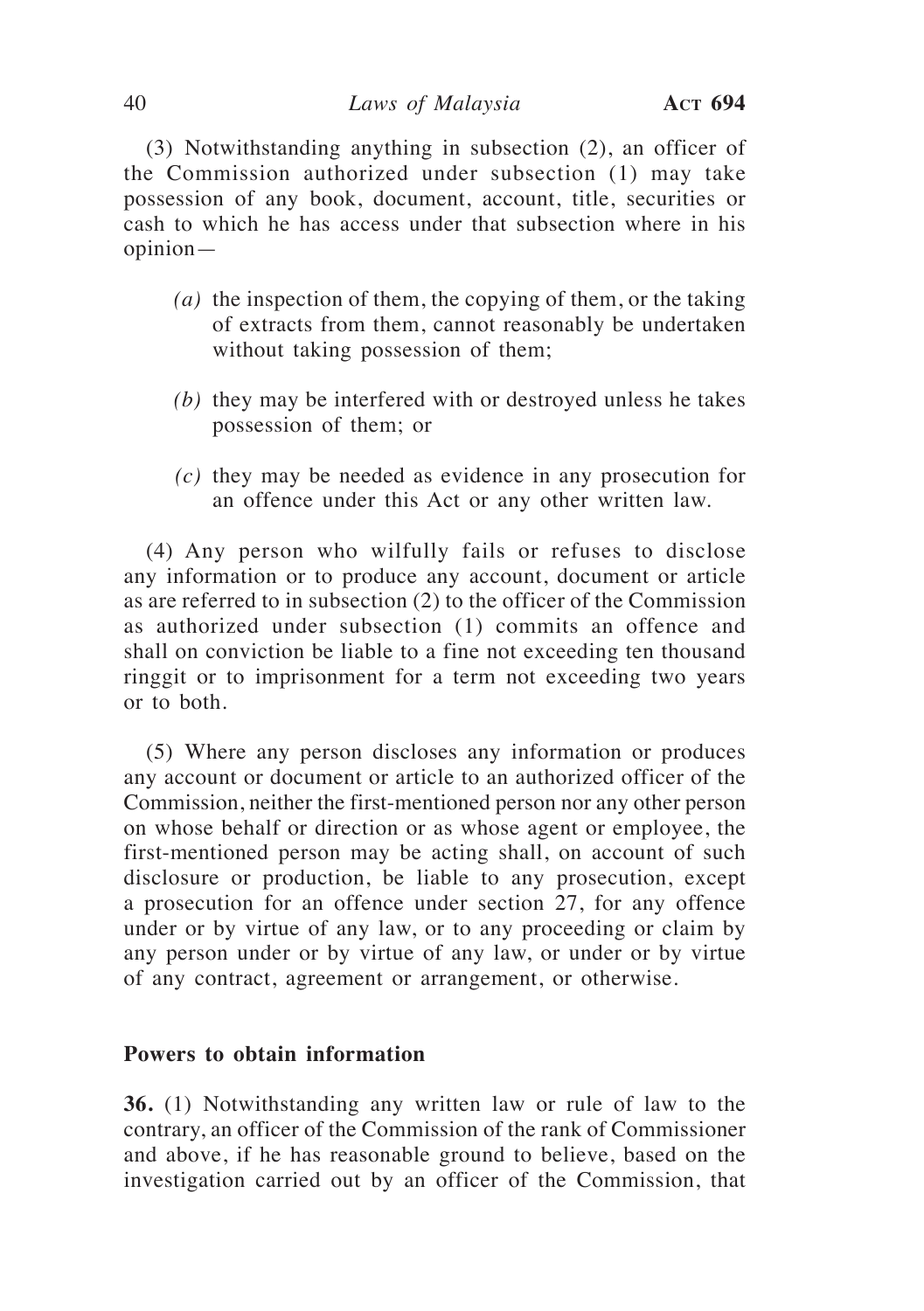any property is held or acquired by any person as a result of or in connection with an offence under this Act, may by written notice—

- *(a)* require that person to furnish a statement in writing on oath or affirmation—
	- (i) identifying every property, whether movable or immovable, whether within or outside Malaysia, belonging to him or in his possession, or in which he has any interest, whether legal or equitable, and specifying the date on which each of the properties so identified was acquired and the manner in which the property was acquired, whether by way of any dealing, bequest, devise, inheritance, or any other manner;
	- (ii) identifying every property sent out of Malaysia by him during such period as may be specified in the notice;
	- (iii) setting out the estimated value and location of each of the properties identified under subparagraphs (i) and (ii), and if any of such properties cannot be located, the reason therefor;
	- (iv) stating in respect of each of the properties identified under subparagraphs (i) and (ii) whether the property is held by him or by any other person on his behalf, whether the property has been transferred, sold to, or kept with any person, whether the property has been diminished in value since its acquisition by him, and whether the property has been commingled with other property which cannot be separated or divided without difficulty;
	- (v) setting out all other information relating to his properties, business, travel, or other activities as may be specified in the notice; and
	- (vi) setting out all his sources of income, earnings or assets;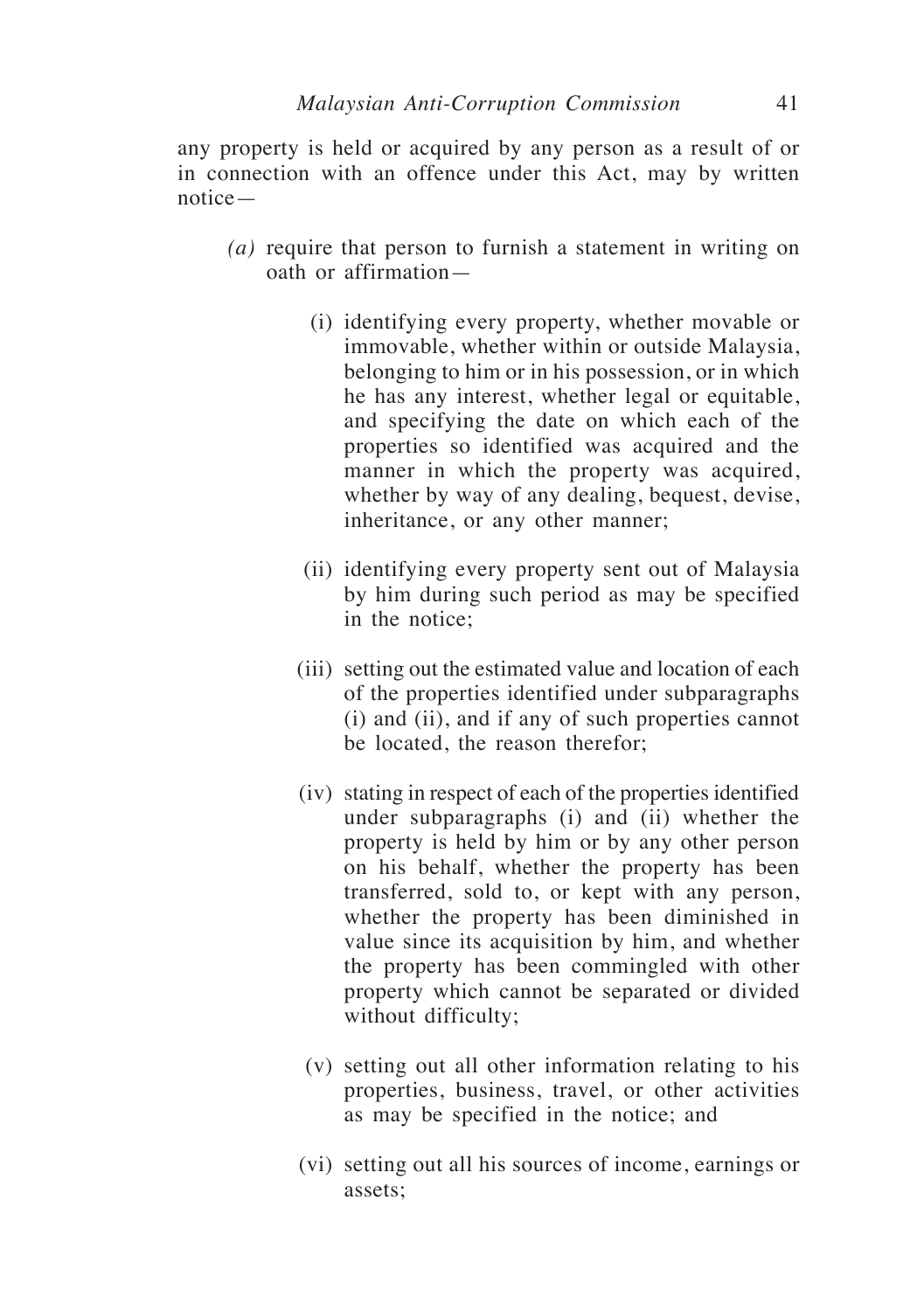- *(b)* require any relative or associate of the person referred to in paragraph  $(1)(a)$ , or any other person whom the officer of the Commission of the rank of Commissioner and above has reasonable grounds to believe is able to assist in the investigation, to furnish a statement in writing on oath or affirmation—
	- (i) identifying every property, whether movable or immovable, whether within or outside Malaysia, belonging to him or in his possession, or in which such person has any interest, whether legal or equitable, and specifying the date on which each of the properties identified was acquired and the manner in which the property was acquired, whether by way of any dealing, bequest, devise, inheritance, or any other manner;
	- (ii) identifying every property sent out of Malaysia by him during such period as may be specified in the notice;
	- (iii) setting out the estimated value and location of each of the properties identified under subparagraphs (i) and (ii), and if any of such properties cannot be located, the reason therefor;
	- (iv) stating in respect of each of the properties identified under subparagraphs (i) and (ii) whether the property is held by him or by any other person on his behalf, whether the property has been transferred, sold to, or kept with any person, whether the property has been diminished in value since its acquisition by him, and whether the property has been commingled with other property which cannot be separated or divided without difficulty;
	- (v) setting out all other information relating to each of the properties identified under subparagraphs (i) and (ii), and the business, travel, or other activities of such person; and
	- (vi) setting out all the sources of income, earnings or assets of such person; and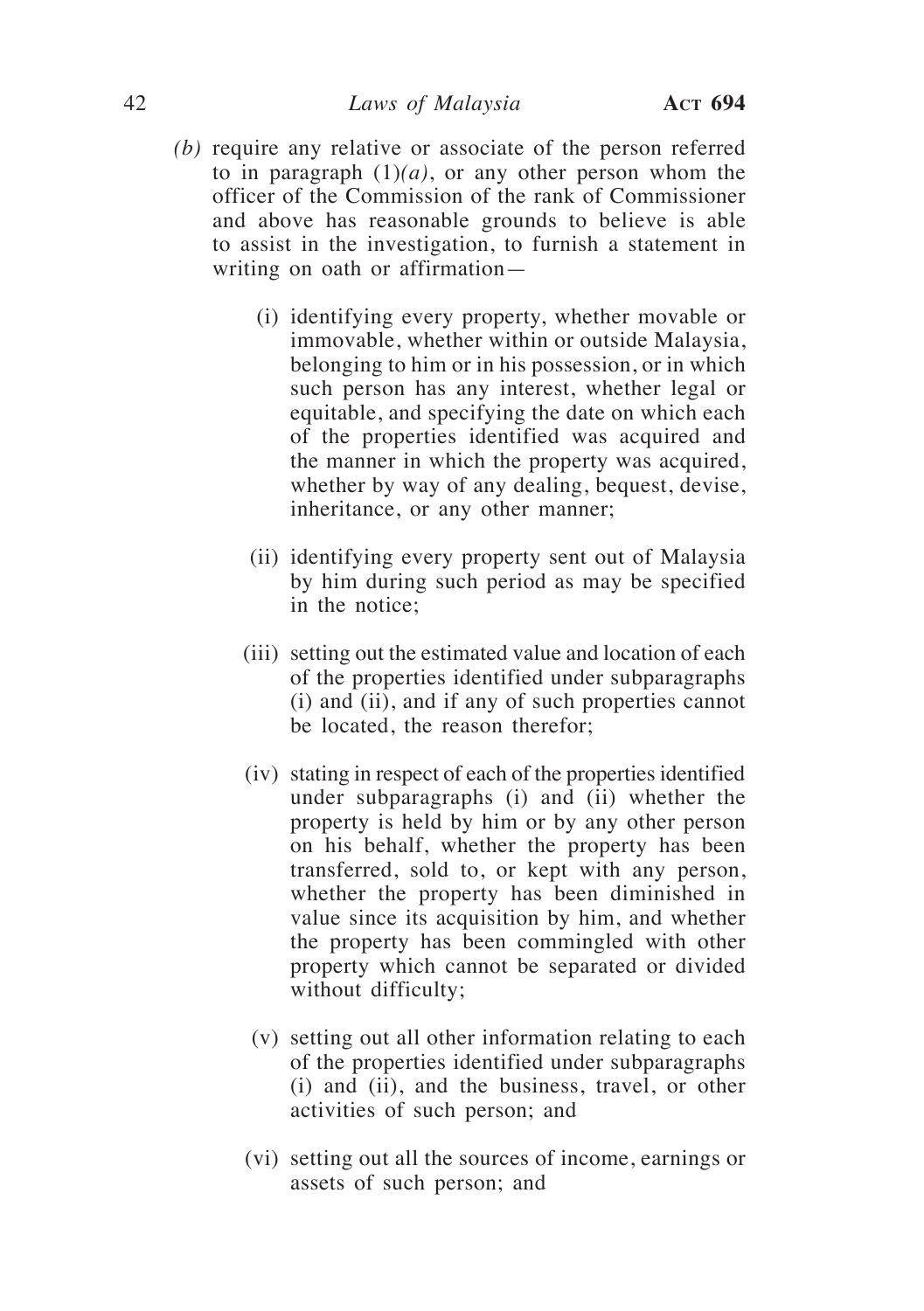*(c)* require any officer of any financial institution, or any person who is in any manner or to any extent responsible for the management and control of the affairs of any financial institution, to furnish copies of any or all accounts, documents and records relating to any person to whom a notice may be issued under paragraph *(a)* or *(b)*.

(2) Every person to whom a notice is sent by the officer of the Commission of the rank of Commissioner and above under subsection (1) shall, notwithstanding any written law or rule of law to the contrary, comply with the terms of the notice within such time as may be specified therein, and any person who willfully neglects or fails to comply with the terms of the notice commits an offence and shall on conviction be liable to imprisonment for a term not exceeding five years and to a fine not exceeding one hundred thousand ringgit.

(3) Where the officer of the Commission of the rank of Commissioner and above has reasonable grounds to believe that any person who has been served with the written notice referred to in subsection (1) owns, possesses, controls or holds any interest in any property which is excessive, having regard to his present and past emoluments and all other relevant circumstances, such officer of the Commission may by written direction require him to furnish a statement on oath or affirmation explaining how he was able to own, possess, control or hold such excess and if he fails to explain satisfactorily such excess, he commits an offence and shall on conviction be liable to—

- *(a)* imprisonment for a term not exceeding twenty years; and
- *(b)* a fine which is not less than five times the value of the excess, if the excess is capable of being valued, or ten thousand ringgit, whichever is the higher.

(4) Every person to whom a direction is sent by such officer of the Commission of the rank of Commissioner and above under subsection (3) shall, notwithstanding any written law or rule of law to the contrary, comply with the terms of the direction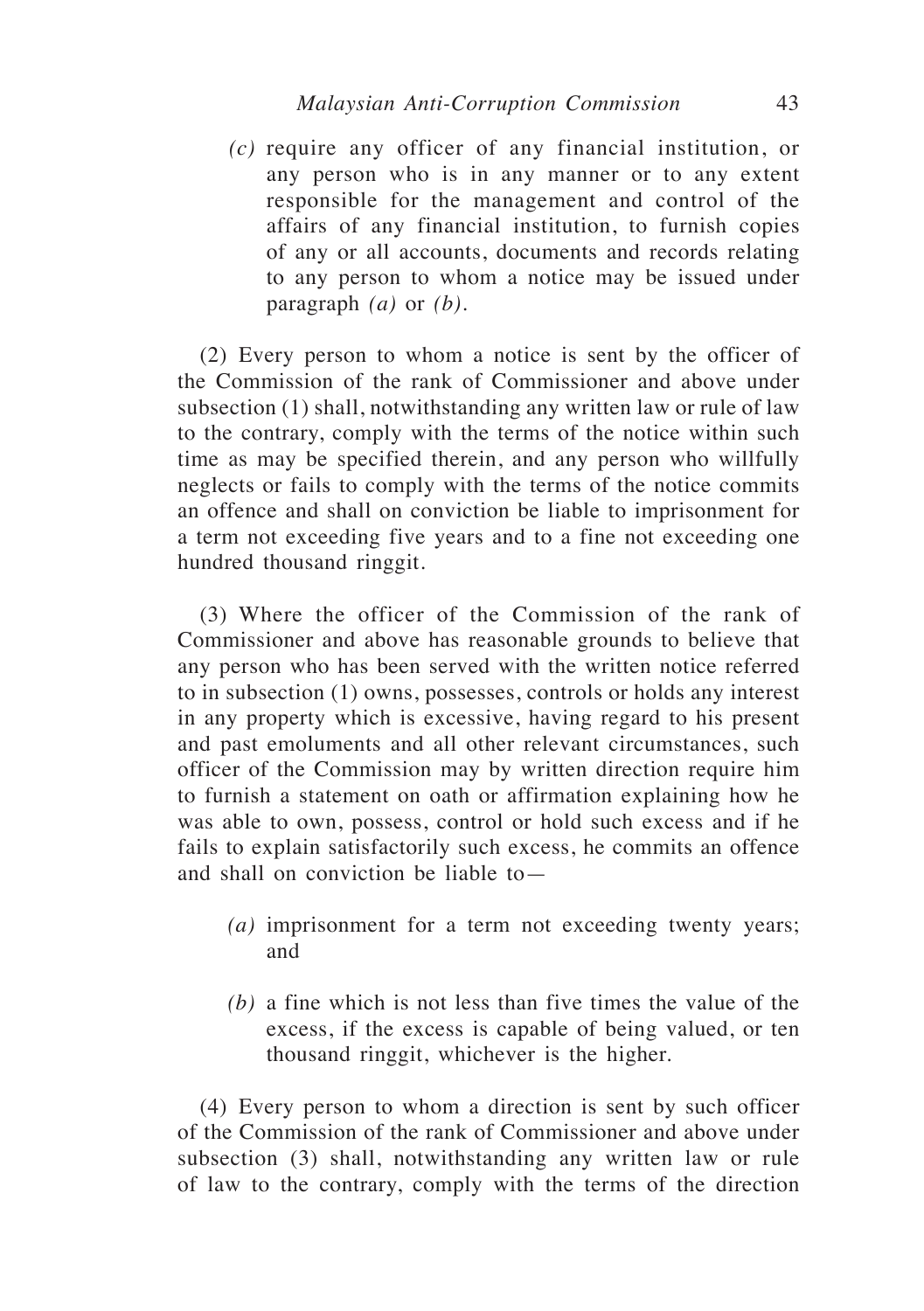within such time as may be specified in the direction, and if such person willfully neglects or fails to comply with such direction, he commits an offence and shall on conviction be liable to—

- *(a)* imprisonment for a term not exceeding twenty years; and
- *(b)* a fine which is not less than five times the value of the excess, if the excess is capable of being valued, or ten thousand ringgit, whichever is the higher.

(5) Every person to whom a notice or direction is sent by an officer of the Commission of the rank of Commissioner and above under this section shall be legally bound to state the truth and shall disclose all information which is within his knowledge, or which is available to him, or which is capable of being obtained by him.

(6) Where any person discloses an information or produces any accounts, documents or records, in response to a notice under subsection (1), such person, his agent or employee, or any other person acting on his behalf or under his direction, shall not, by reason only of such disclosure or production, be liable to prosecution for any offence under or by virtue of any law, or to any proceeding or claim by any person under or by virtue of any law or under or by virtue of any contract, agreement or arrangement, or otherwise.

(7) Subsection (6) shall not bar, prevent or prohibit the institution of any prosecution for any offence—

- *(a)* as provided by this section;
- *(b)* of giving false evidence in relation to any statement on oath or affirmation furnished to an officer of the Commission of the rank of Commissioner and above pursuant to this section; or
- *(c)* provided for in section 27.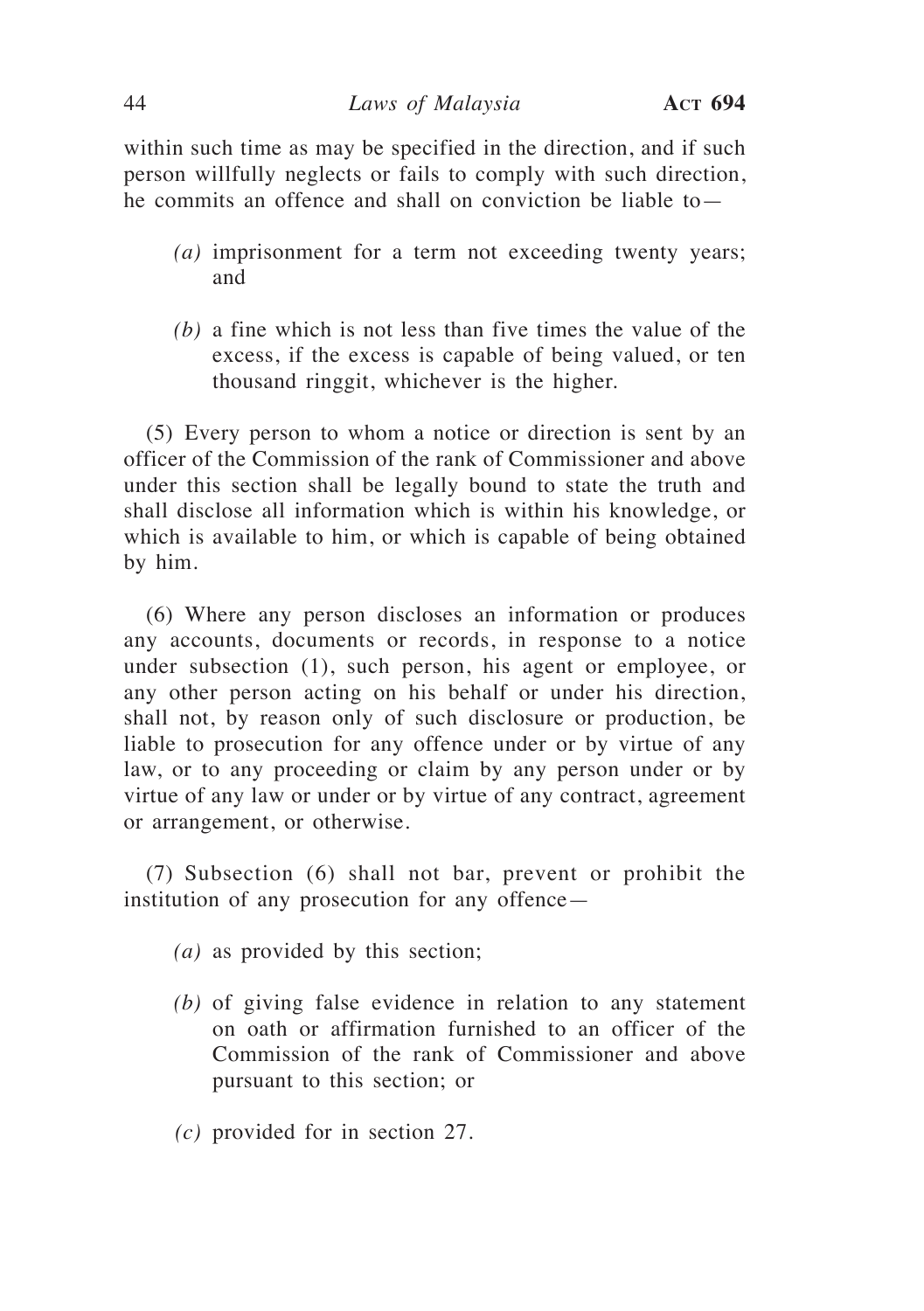## **Order not to part with, deal in, movable property in financial institution, etc.**

**37.** (1) Where the Public Prosecutor is satisfied on information given to him by an officer of the Commission that any movable property, including any monetary instrument or any accretion thereto, which is the subject matter of an offence under this Act or evidence in relation to the commission of such offence, is in the possession, custody or control of a financial institution, he may, notwithstanding any other written law or rule of law, by order direct the financial institution not to part with, deal in, or otherwise dispose of such property or any part thereof until the order is revoked or varied.

(1a) An officer of the Commission shall forthwith notify Bank Negara Malaysia, the Securities Commission or the Labuan Financial Services Authority, as the case may be, of any order made under subsection (1).

(2) A financial institution or any agent or employee of a financial institution shall not, on account of such compliance, be liable to any prosecution under or by virtue of any law or to any proceeding or claim by any person under or by virtue of any law or under or by virtue of any contract, agreement, or arrangement, or otherwise.

(3) A person who fails to comply with an order of the Public Prosecutor under subsection (1) commits an offence and shall on conviction be liable to a fine not exceeding two times the amount which was paid out in contravention of the Public Prosecutor's order or fifty thousand ringgit, whichever is the higher, and to imprisonment for a term not exceeding two years.

#### **Seizure of immovable property**

**38.** (1) Where the Public Prosecutor is satisfied on information given to him by an officer of the Commission that any immovable property is the subject matter of an offence under this Act or evidence of the commission of such offence, such property shall be liable to seizure and the seizure shall be effected—

*(a)* by the issue of a Notice of Seizure by the Public Prosecutor setting out therein the particulars of the immovable property which is seized in so far as such particulars are within his knowledge, and prohibiting all dealings in such immovable property;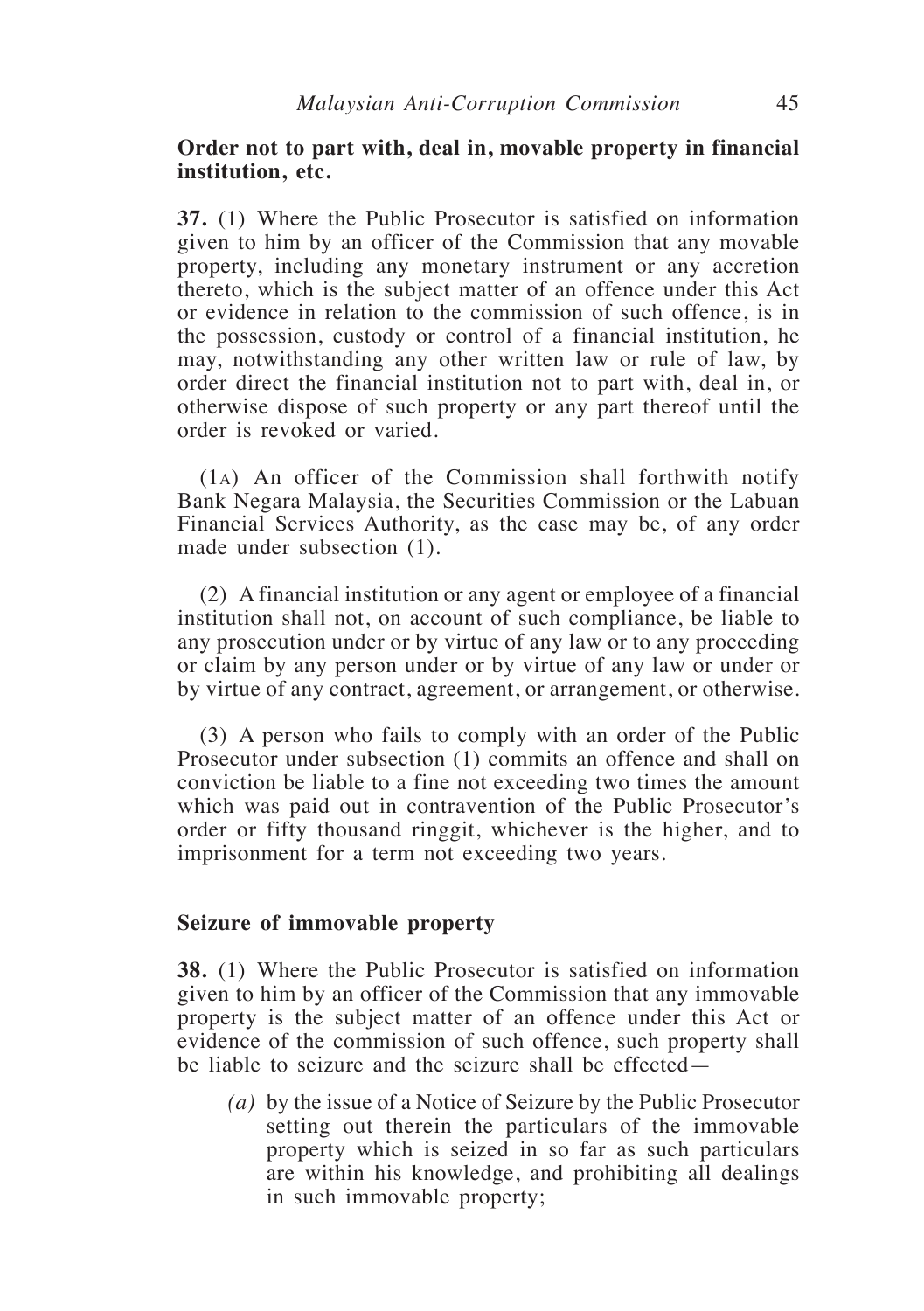- *(b)* by publishing a copy of such Notice in two newspapers circulating in Malaysia one of which shall be in the national language and the other in the English language; and
- *(c)* by serving a copy of such Notice on the Land Administrator or the Registrar of Titles, as the case may be, in Peninsular Malaysia, or on the Registrar of Titles or Collector of Land Revenue, as the case may be, in Sabah, or on the Director of Lands and Surveys or the Registrar responsible for land title, as the case may be, in Sarawak, of the area in which the immovable property is situated.

(2) The Land Administrator, the Collector of Land Revenue, the Director of Lands and Surveys, the Registrar of Titles or the Registrar responsible for land title, as the case may be, referred to in subsection (1) shall immediately upon being served with a Notice of Seizure under subsection (1) endorse the terms of the Notice of Seizure on the document of title in respect of the immovable property in the Register at his office.

(3) Where an endorsement of a Notice of Seizure has been made under subsection (2), the Notice shall have the effect of prohibiting all dealings in respect of the immovable property, and after such endorsement has been made no dealing in respect of the immovable property shall be registered, regardless whether it was effected before or after the issue of such Notice or the making of such endorsement.

(4) Subsection (3) shall not apply to a dealing effected by an officer of a public body in his capacity as such officer, or otherwise by or on behalf of the Government of Malaysia or the Government of a State, or a local authority or other statutory authority.

(5) Any person who contravenes subsection (2) or (3) or does any act which results in, or causes, a contravention of subsection (2) or (3) commits an offence and shall on conviction be liable to a fine not exceeding twice the value of the property in respect of which the Public Prosecutor's order had been contravened, or fifty thousand ringgit, whichever is the higher, and to imprisonment for a term not exceeding two years.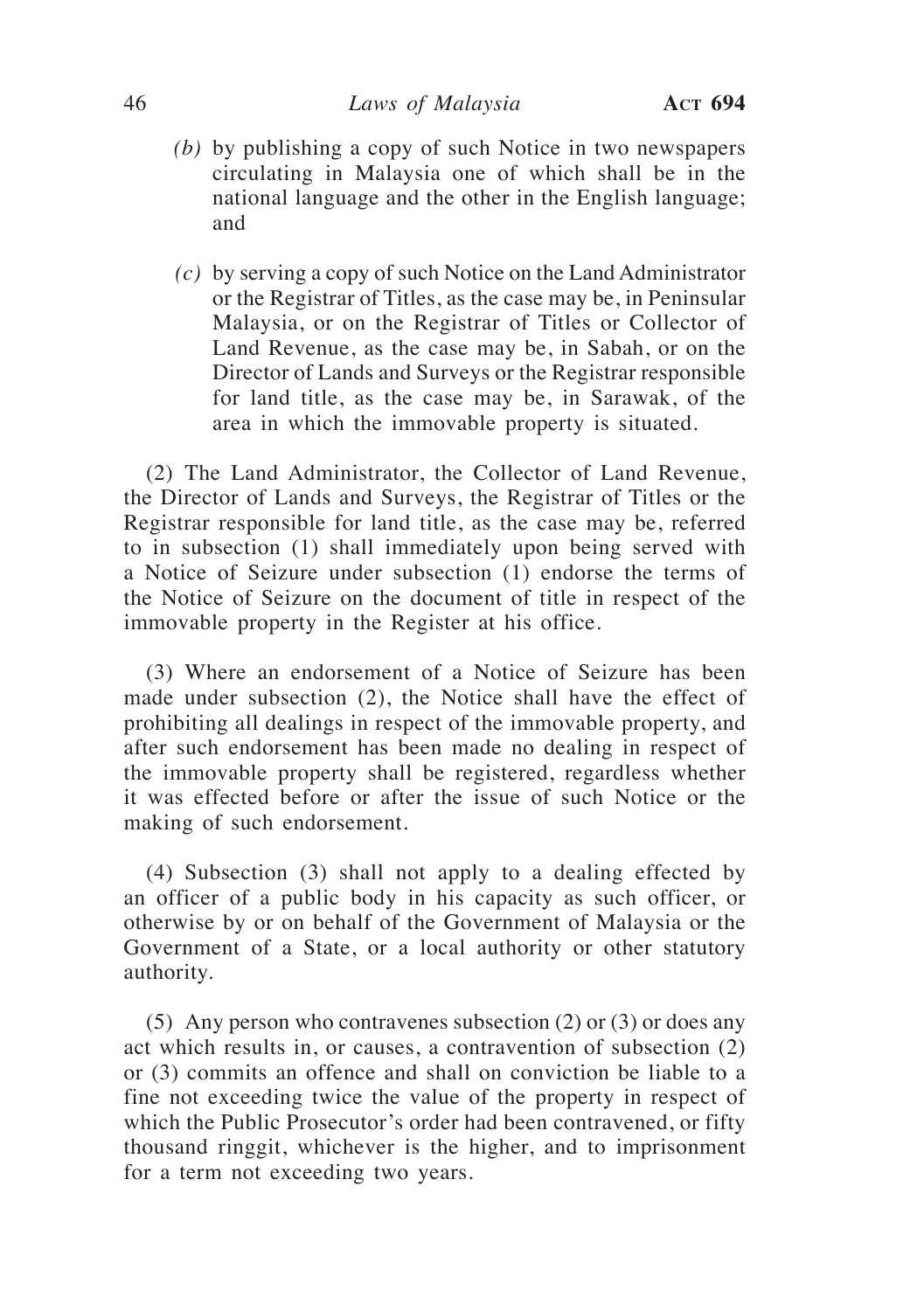(6) Where a Notice of Seizure has been issued under subsection (1) it shall be an offence for the registered proprietor of the immovable property which is seized under such Notice, or for any other person having any interest in such immovable property, who has knowledge of such Notice, to knowingly enter into any agreement with any person to sell, transfer, or otherwise dispose of or deal with, the whole or any part of such immovable property.

## **Prohibition of dealing with property outside Malaysia**

**39.** Where the Public Prosecutor is satisfied that any property is the subject matter of an offence under this Act or was used in the commission of the offence, and such property is held or deposited outside Malaysia, he may make an application by way of an affidavit to a Judge of the High Court for an order prohibiting the person by whom the property is held or with whom it is deposited from dealing with the property.

## **Forfeiture of property upon prosecution for an offence**

**40.** (1) In any prosecution for an offence under this Act, the court shall make an order for the forfeiture of any property which is proved to be the subject matter of the offence or to have been used in the commission of the offence where—

- *(a)* the offence is proved against the accused; or
- *(b)* the offence is not proved against the accused but the court is satisfied—
	- (i) that the accused is not the true and lawful owner of such property; and
	- (ii) that no other person is entitled to the property as a purchaser in good faith for valuable consideration.

(2) Where the offence is proved against the accused but the property referred to in subsection (1) has been disposed of, or cannot be traced, the court shall order the accused to pay as a penalty a sum which is equivalent to the amount of the gratification or is, in the opinion of the court, the value of the gratification received by the accused, and any such penalty shall be recoverable as a fine.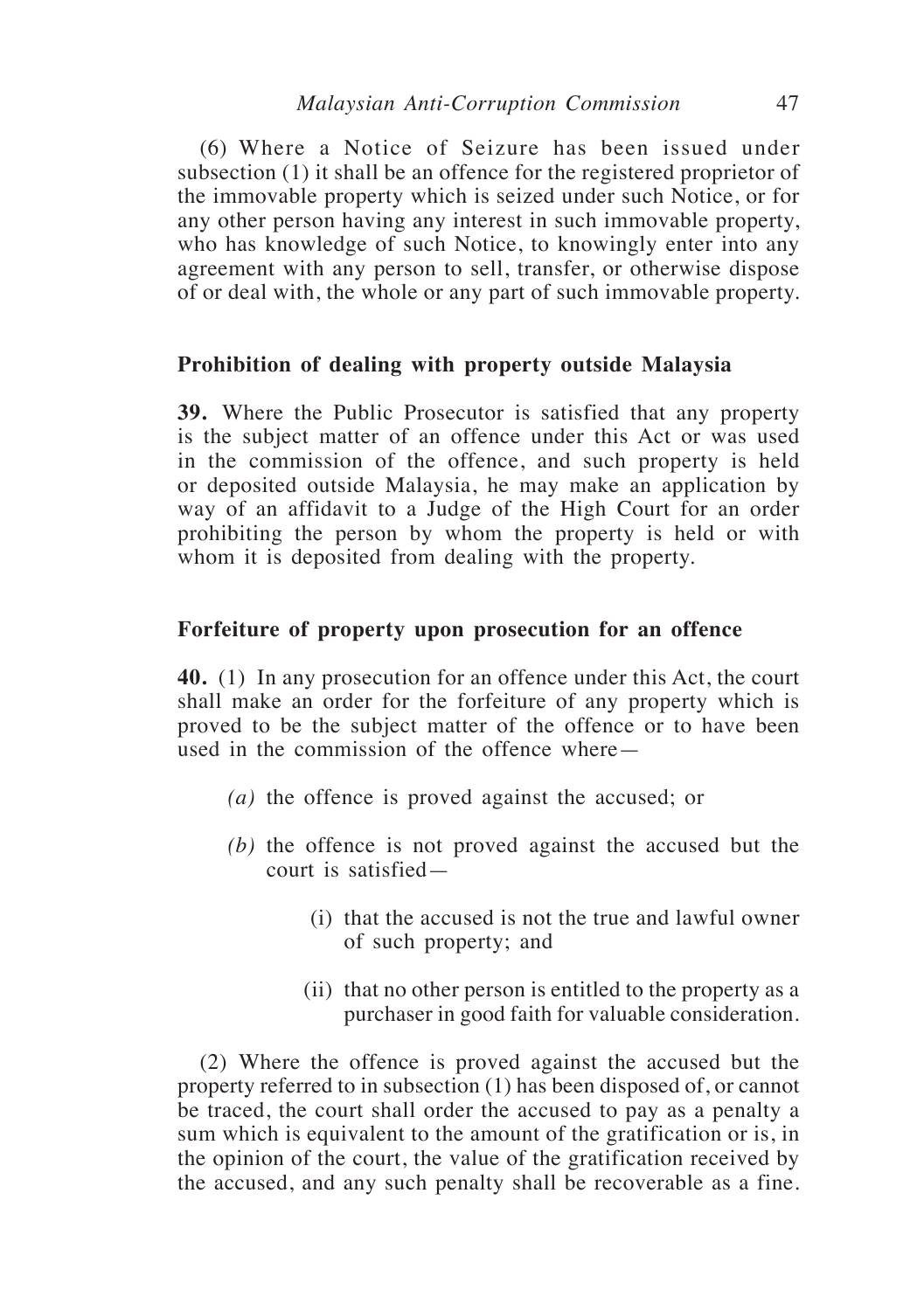# **Forfeiture of property where there is no prosecution for an offence**

**41.** (1) Where in respect of any property seized under this Act there is no prosecution or conviction for an offence under this Act, the Public Prosecutor may, before the expiration of eighteen months from the date of the seizure, apply to a Sessions Court Judge for an order of forfeiture of that property if he is satisfied that such property had been obtained as a result of or in connection with an offence under this Act.

(2) The Judge to whom an application is made under subsection (1) shall cause to be published a notice in the *Gazette* calling upon any person who claims to have an interest in the property to attend before the Court on a date specified in the notice, to show cause as to why the property should not be forfeited.

(3) Where the Judge to whom an application is made under subsection (1) is satisfied—

- *(a)* that the property is the subject matter of or was used in the commission of an offence under this Act; and
- *(b)* there is no purchase in good faith for valuable consideration in respect of the property,

he shall make an order for the forfeiture of the property.

(4) Property in respect of which no application is made under subsection (1) shall, at the expiration of eighteen months from the date of its seizure, be released to the person from whom it was seized.

## **Admissibility of documentary evidence**

**41a.** Where any document or a copy of any document is obtained by the Commission under this Act, such document shall be admissible in evidence in any proceedings under this Act, notwithstanding anything to the contrary in any other written law.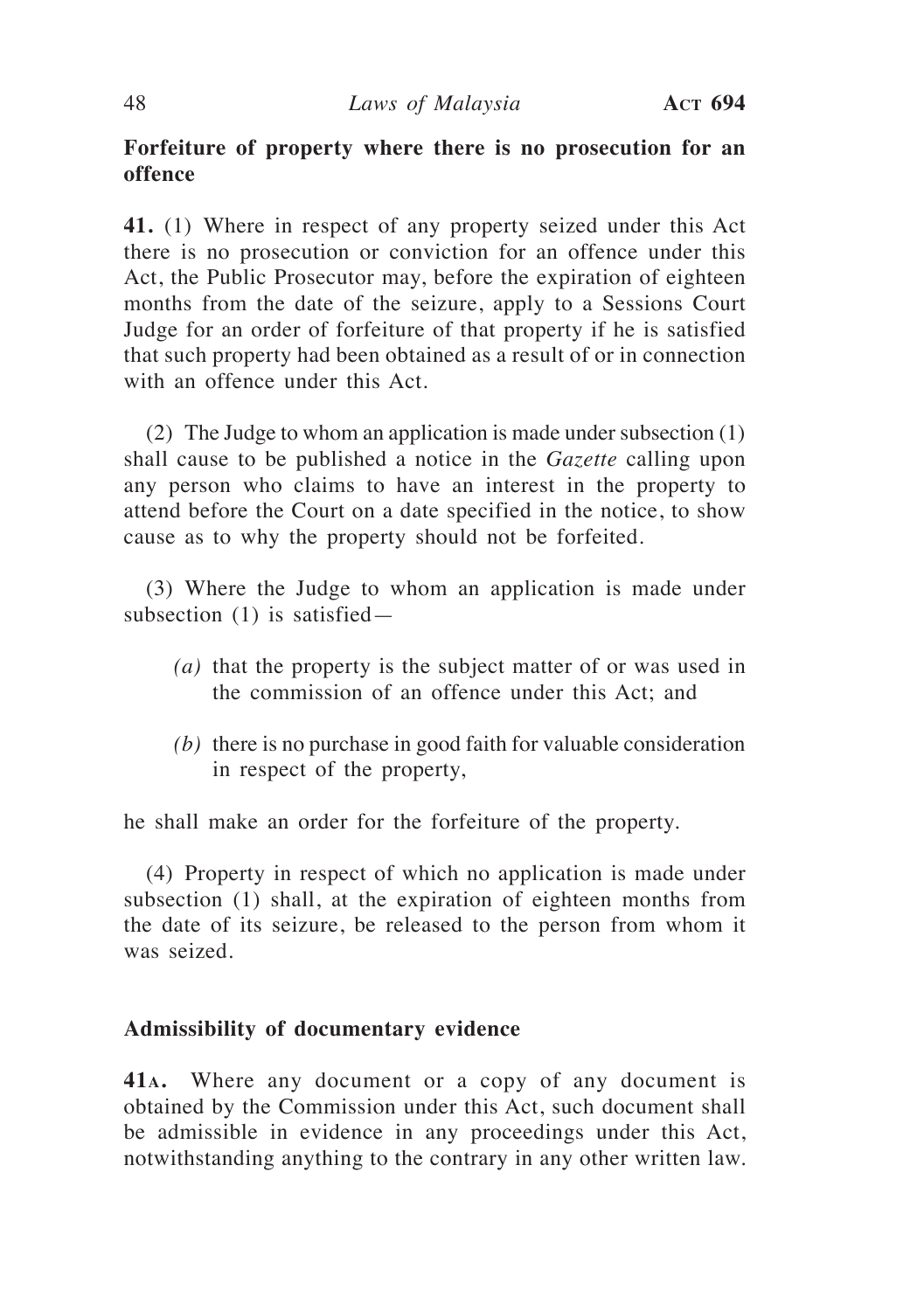#### **Dealing with property after seizure to be void**

**42.** (1) Where any property has been seized under this Act, and so long as such seizure remains in force, any dealing effected by any person or between any persons in respect of such property, except any dealing effected under this Act or by virtue of this Act by an officer of a public body in his capacity as such officer, or otherwise by or on behalf of the Government of Malaysia, or the Government of a State, or a local authority or other statutory authority, shall be void, and shall not be registered or otherwise given effect to by any person or authority.

(2) Subsection (1) shall be in addition to and not in derogation of subsections 38(3) and (4).

(3) For so long as a seizure of any property under this Act remains in force, no action, suit or other proceeding of a civil nature shall be instituted, or if it is pending immediately before such seizure, be maintained or continued in any court or before any other authority in respect of the property which has been so seized, and no attachment, execution or other similar process shall be commenced, or if any such process is pending immediately before such seizure, be maintained or continued, in respect of such property on account of any claim, judgement or decree, regardless whether such claim was made, or such judgment or decree was given, before or after such seizure was effected, except at the instance of the Government of Malaysia or the Government of a State, or at the instance of a local authority or other statutory authority, or except with the prior consent in writing of the Public Prosecutor.

## **Power to intercept communications**

**43.** (1) Notwithstanding the provisions of any other written law, the Public Prosecutor or an officer of the Commission of the rank of Commissioner or above as authorized by the Public Prosecutor, if he considers that it is likely to contain any information which is relevant for the purpose of any investigation into an offence under this Act, may, on the application of an officer of the Commission of the rank of Superintendent or above, authorize any officer of the Commission—

*(a)* to intercept, detain and open any postal article in the course of transmission by post;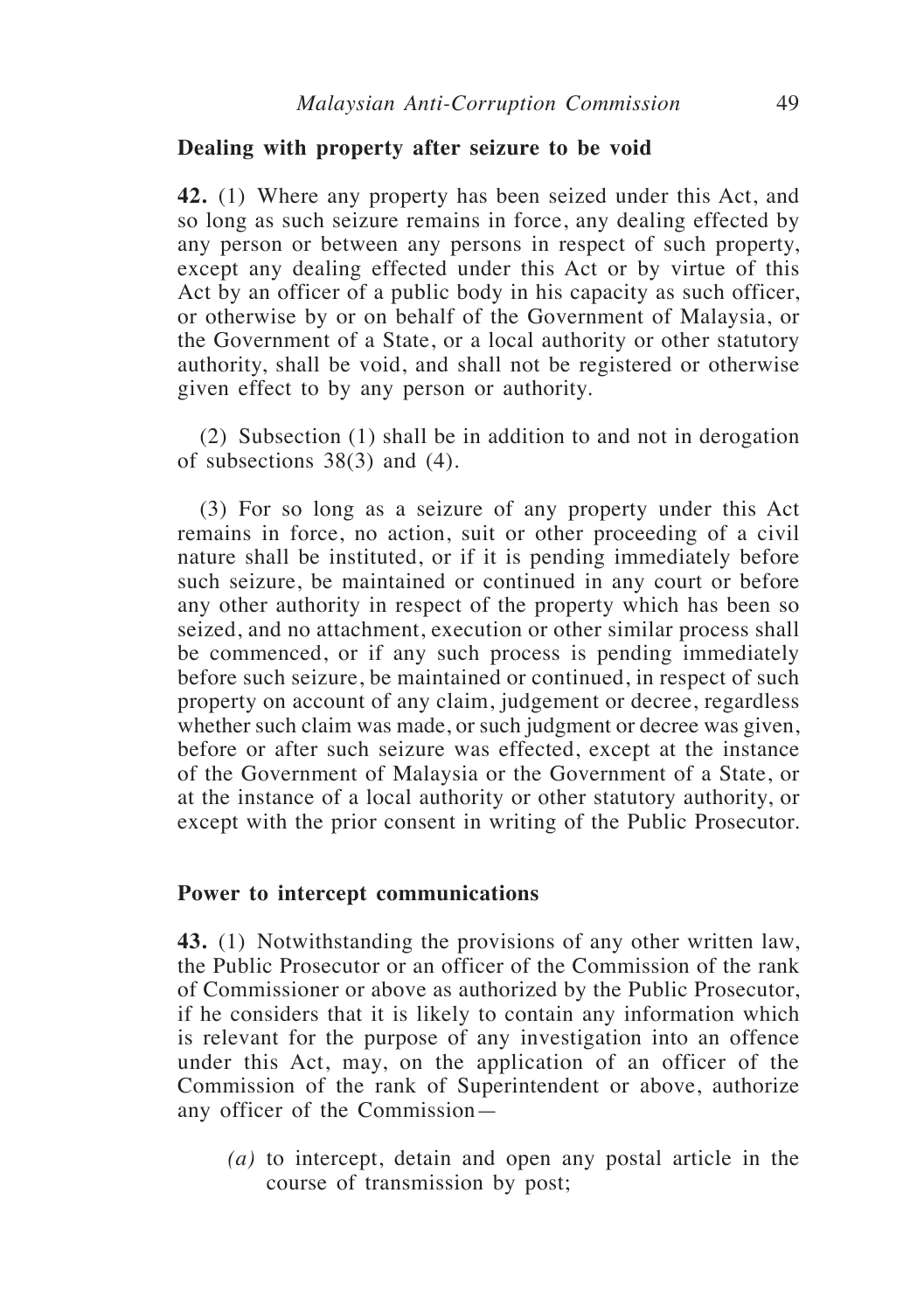- *(b)* to intercept any message transmitted or received by any telecommunication; or
- *(c)* to intercept, listen to and record any conversation by any telecommunication, and listen to the recording of the intercepted conversation.

(2) When any person is charged with an offence under this Act, any information obtained by an officer of the Commission in pursuance of subsection (1), whether before or after such person is charged, shall be admissible at his trial in evidence.

(3) An authorization by the Public Prosecutor or an officer of the Commission of the rank of Commissioner or above as authorized by the Public Prosecutor under subsection (1) may be given either orally or in writing; but if an oral authorization is given, the Public Prosecutor or the officer of the Commission of the rank of Commissioner or above as authorized by the Public Prosecutor shall, as soon as practicable, reduce the authorization into writing.

(4) A certificate by the Public Prosecutor or the officer of the Commission of the rank of Commissioner or above as authorized by the Public Prosecutor stating that the action taken by an officer of the Commission in pursuance of subsection (1) had been authorized by him under that subsection shall be conclusive evidence that it had been so authorized, and such certificate shall be admissible in evidence without proof of signature thereof.

(5) No person shall be under any duty, obligation or liability, or be in any manner compelled, to disclose in any proceedings the procedure, method, manner or means, or any matter related thereto, of anything done under paragraph  $(1)(a)$ ,  $(b)$  or  $(c)$ .

(6) For the purpose of this section, "postal article" has the same meaning as in the \*Postal Services Act 2012 [*Act 741*].

## **Surrender of travel documents**

**44.** (1) Notwithstanding any written law to the contrary, the Public Prosecutor or an officer of the Commission of the rank of Commissioner or above as authorized by the Public Prosecutor may, where he has grounds to believe that any person who is the

<sup>\*</sup>*NOTE*—This Act has replaced the Postal Services Act 1991 [*Act 465*]—*see* section 110 of Act 741.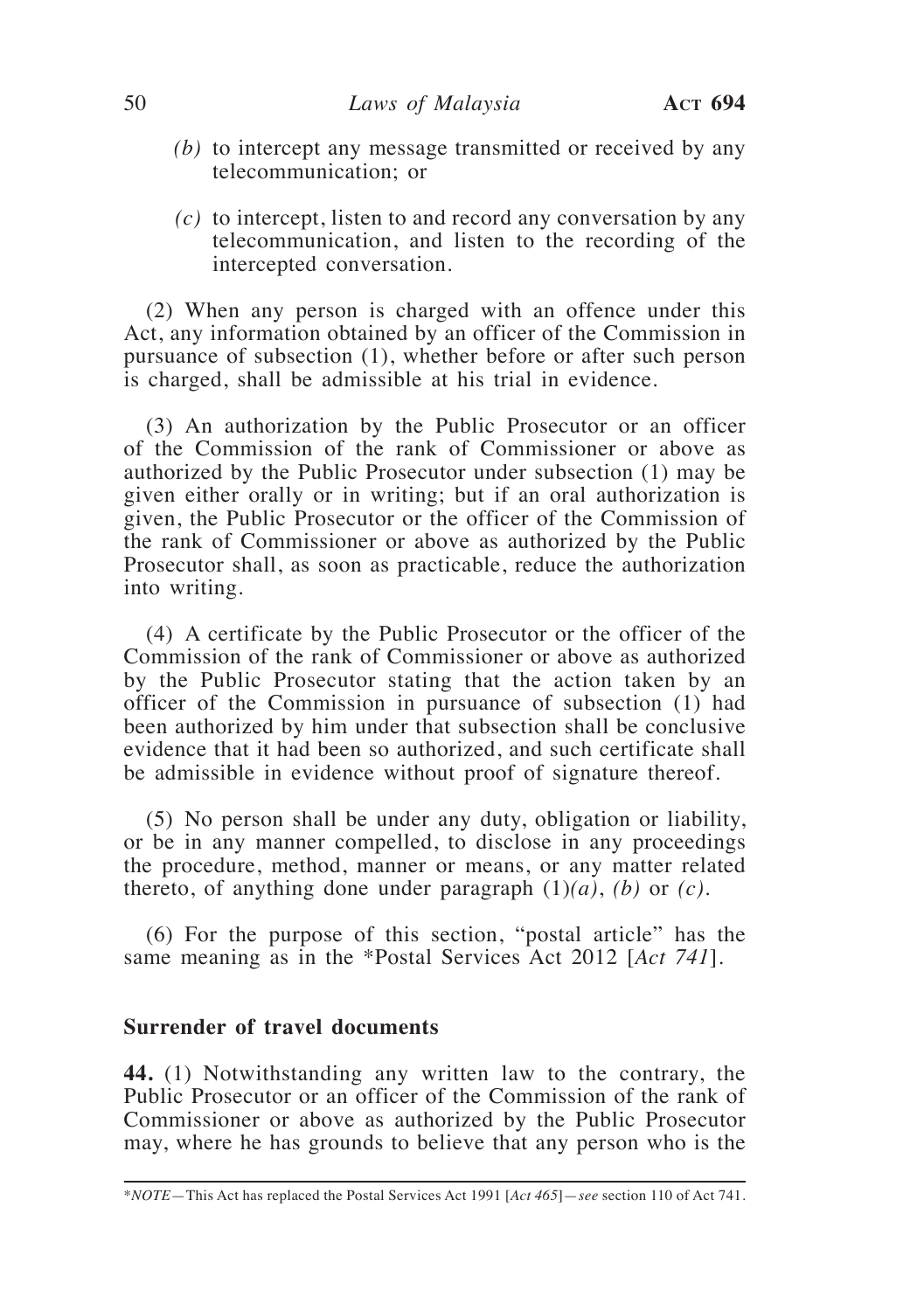subject of an investigation in respect of an offence under this Act suspected to have been committed by him is likely to leave Malaysia, by written notice require such person to surrender his certificate of identity, passport or exit permit, or any other travel document in his possession.

(2) A notice under subsection (1) shall be served personally on the person to whom it is addressed.

(3) A person on whom a notice under subsection (1) is served shall comply with such notice forthwith, failing which he may be arrested and taken before a Magistrate.

(4) Where a person is taken before a Magistrate under subsection (3), the Magistrate shall, unless such person complies with the notice under subsection (1) or satisfies the Magistrate that he does not possess a travel document, by warrant commit him to prison—

- *(a)* until the expiry of the period of fourteen days from the date of his committal; or
- *(b)* until he complies with the notice under subsection (1),

whichever occurs earlier.

(5) For the purpose of subsection (4), a certificate signed by the Public Prosecutor or the officer of the Commission of the rank of Commissioner or above as authorized by the Public Prosecutor to the effect that the person has complied with the notice under subsection (1) shall be sufficient warrant for the Superintendent of Prison to discharge such person.

(6) No legal proceedings shall be instituted or maintained against the Government, an officer of the Commission, a public officer or any other person, in respect of anything lawfully done under this section.

## **Power to amend or revoke any order or notice under this Act**

**45.** (1) The Public Prosecutor or an officer of the Commission as authorized by the Public Prosecutor may at any time amend or revoke any order or notice which has been made or given by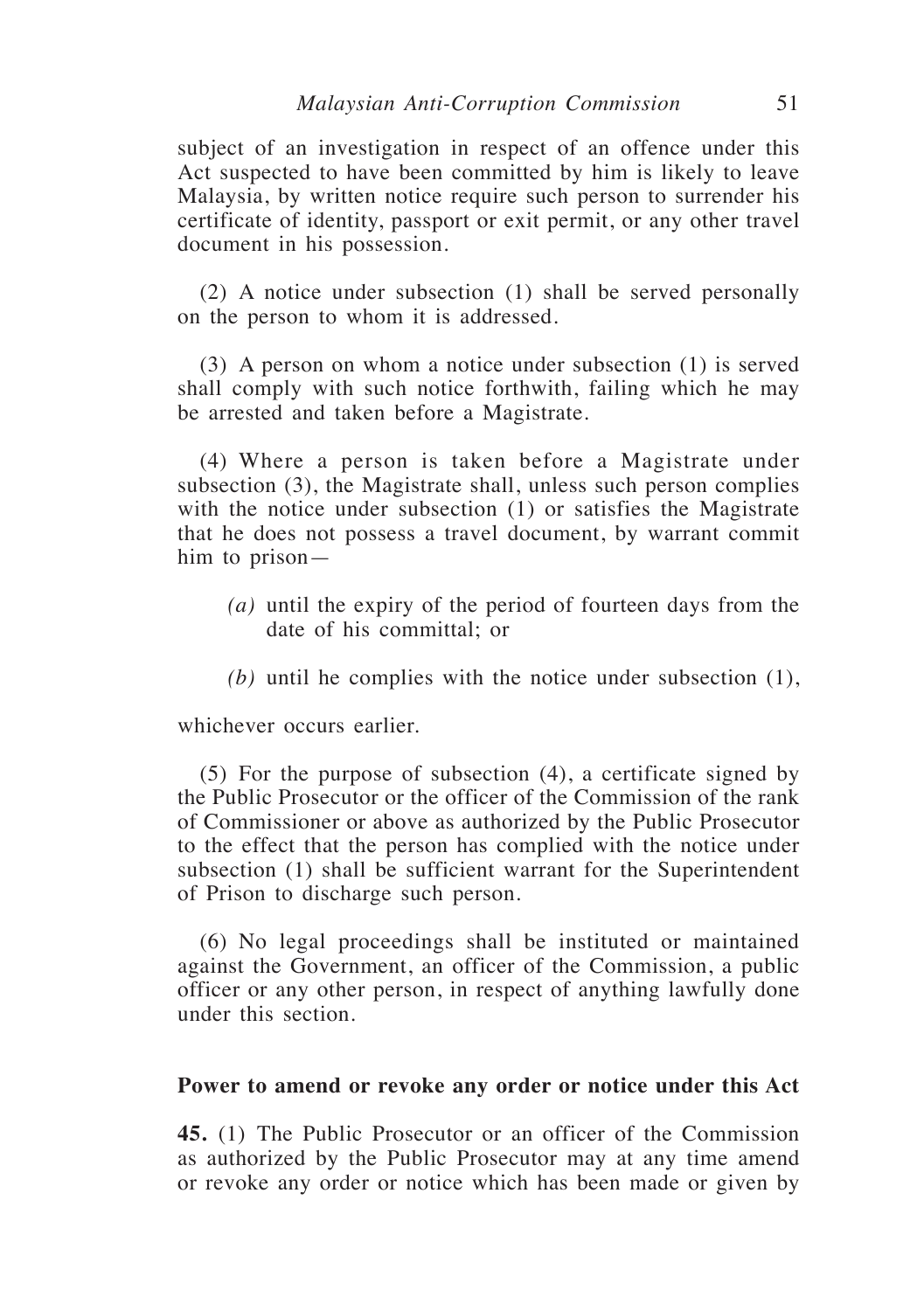him in exercise of any power conferred on the Public Prosecutor or the officer under this Act, but any such revocation shall not be a bar to any fresh order being made or notice being given in the exercise of such power or any other powers conferred on the Public Prosecutor or the officer under this Act, at any time thereafter, against any person to whom the earlier order or notice applied or in respect of any matter affected by the earlier order or notice.

(2) A revocation or an amendment of an order or notice under subsection (1) may contain provision in respect of any matter which is consequential, ancillary or incidental to such revocation or amendment.

## **Advocates and solicitors may be required to disclose information**

**46.** (1) Notwithstanding any other written law, a Judge of the High Court may, on application being made to him in relation to an investigation into any offence under this Act, order an advocate and solicitor to disclose information available to him in respect of any transaction or dealing relating to any property which is liable to seizure under this Act.

(2) Nothing in subsection (1) shall require an advocate and solicitor to comply with any order under that subsection to the extent that such compliance would disclose any privileged information or communication which came to his knowledge for the purpose of any pending proceedings.

#### **Legal obligation to give information**

**47.** Subject to such limitation as is provided under this Act, every person required by an officer of the Commission or a police officer to give any information on any subject which it is such officer's duty to inquire into under this Act and which is in that person's power to give, shall be legally bound to give the information.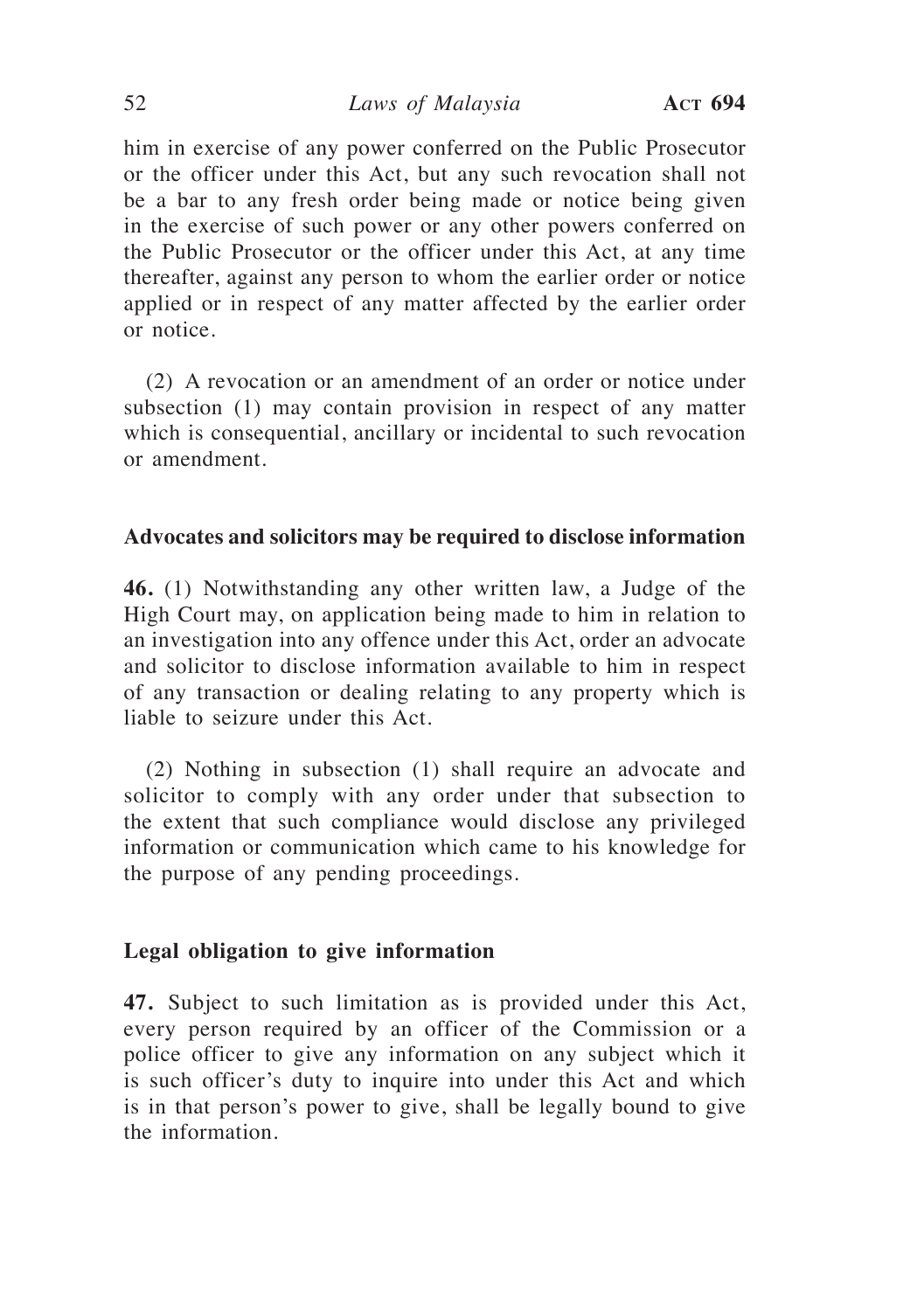## **Obstruction of investigation and search**

- **48.** Any person who—
	- *(a)* refuses any officer of the Commission access to any premises, or fails to submit to a search by a person authorized to search him under this Act;
	- *(b)* assaults, obstructs, hinders or delays any officer of the Commission in the execution of his duty under this Act;
	- *(c)* fails to comply with any lawful demand, notice, order or requirement of an officer of the Commission in the execution of his duty under this Act;
	- *(d)* omits, refuses or neglects to give to an officer of the Commission any information which may reasonably be required of him and which he is empowered to give;
	- *(e)* fails to produce to, or conceals or attempts to conceal from, an officer of the Commission any book, document, or article, in relation to which such officer has reasonable grounds for suspecting that an offence under this Act has been or is being committed, or which is liable to seizure under this Act:
	- *(f)* rescues or endeavours to rescue or causes to be rescued any thing which has been duly seized;
	- *(g)* destroys any thing to prevent the seizure thereof, or the securing of the thing; or
	- *(h)* interferes with, puts fear into, threatens or abducts or attempts to interfere with, put fear into, threaten or abduct any person involved in an investigation under this Act,

commits an offence.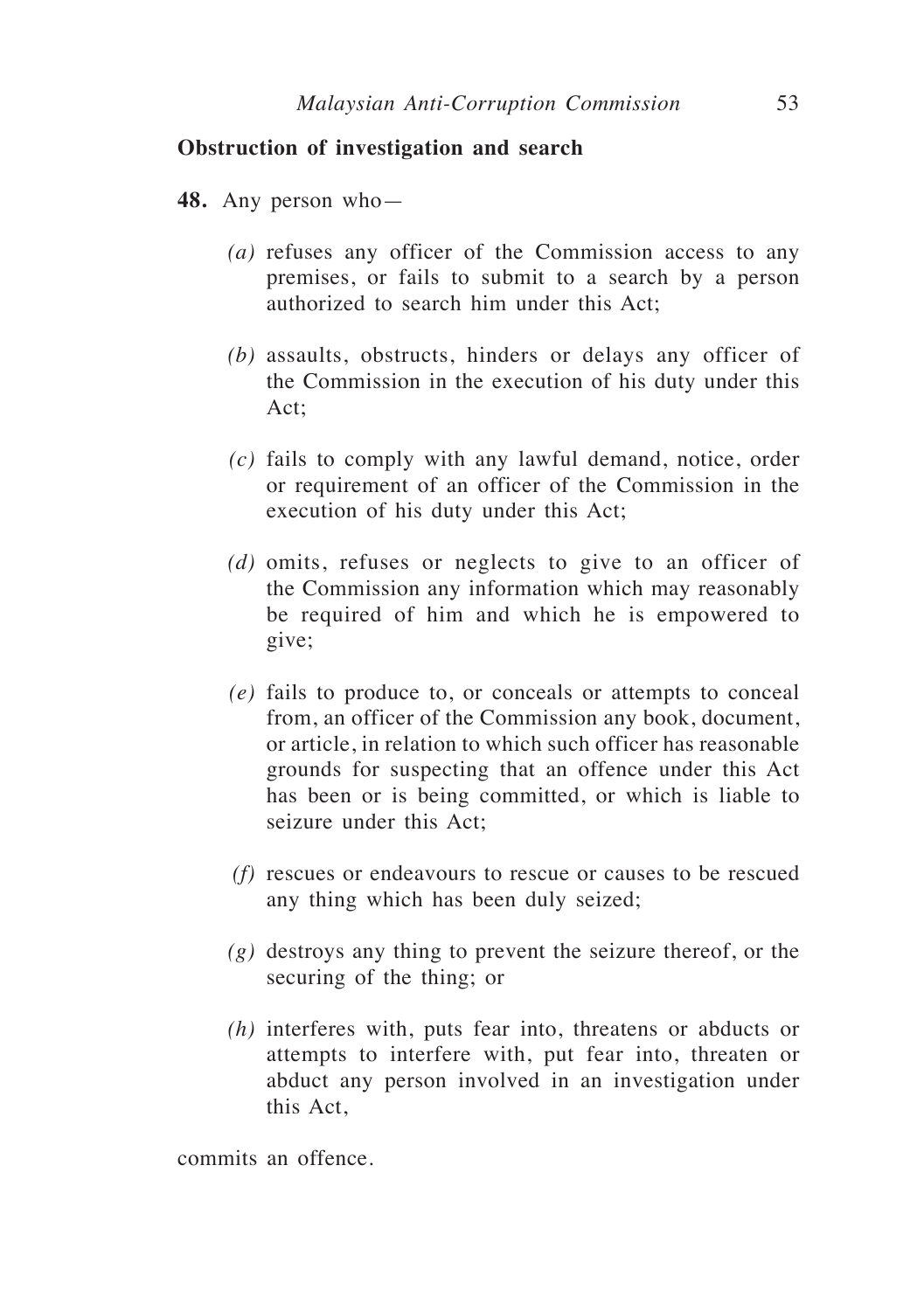## **Offences under Act to be seizable offences and powers of officers of the Commission relating to investigations**

**49.** (1) Every offence under this Act shall be a seizable offence for the purposes of the Criminal Procedure Code.

(2) Every person arrested under subsection (1) may be released from custody—

- *(a)* on his depositing such reasonable sum of money as an officer of the Commission may require;
- *(b)* on his executing a bond, with or without sureties, as an officer of the Commission may require; or
- *(c)* on his depositing such reasonable sum of money as an officer of the Commission may require and his executing a bond, with or without sureties, as an officer of the Commission may require.

(3) Any person who has been released from custody under subsection (2) may be arrested without warrant by any officer of the Commission—

- *(a)* if such officer has reasonable grounds for believing that any condition on or subject to which such person was released or otherwise admitted to bail has been or is likely to be broken; or
- *(b)* on being notified in writing by the surety of such person that such person is likely to break any condition on or subject to which such person was released and that surety wishes to be relieved of his obligation as surety.

(4) Any person arrested under subsection (3) and is not released shall, without unreasonable delay, and in any case within twenty-four hours (excluding the time of any necessary journey) be produced before a Magistrate's Court and if it appears to the Court that any condition on or subject to which such person was released or otherwise admitted to bail has been or is likely to be broken, the Court may—

- *(a)* remand such person in custody; or
- *(b)* admit such person to bail on the same conditions or on such other conditions as it thinks fit.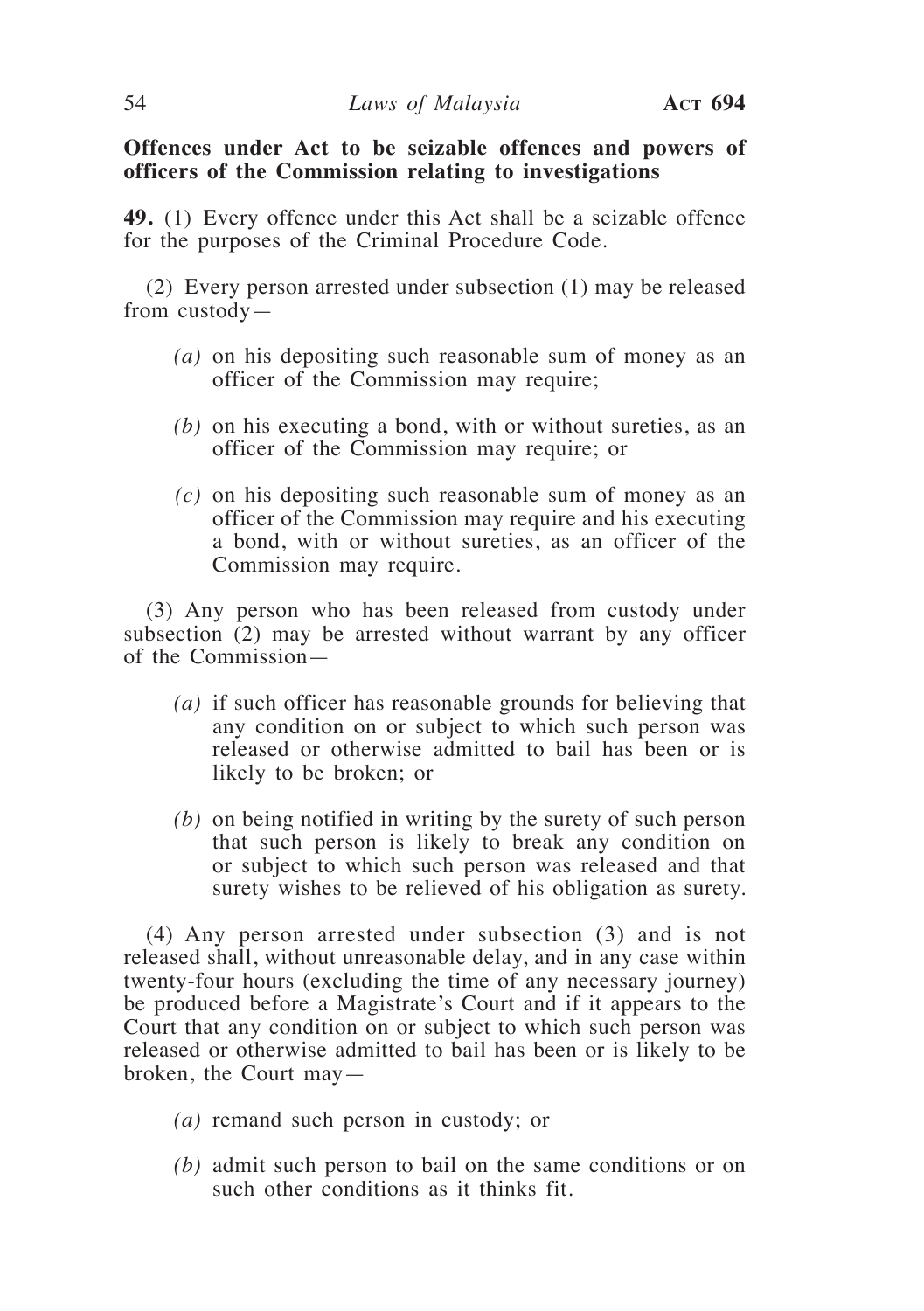(5) Where a person who is arrested for an offence under this Act is serving a sentence of imprisonment or is under detention under any law relating to preventive detention, or is otherwise in lawful custody, he shall, upon an order in writing by an officer of the Commission of the rank of Superintendent or above, be produced before such officer or before any other officer of the Commission for the purpose of investigation, and for such purpose he may be kept in lawful custody for a period not exceeding fourteen days.

(6) A person who is detained in lawful custody under subsection (5) or otherwise under any other written law may, at any time, be made available to an officer of the Commission for the purpose of investigation, or may be taken to any other place for the purpose of searching the place, or seizing any property, or identifying any person or for any other purpose related to the investigation.

(7) The period during which a person is under lawful custody under subsection (6) shall count towards the period of his imprisonment, detention or other custody.

(8) Where a person has been arrested and admitted to bail and the bailor fails to produce him or where the conditions of the bond on which or subject to which a person is released have not been complied with, the Public Prosecutor may apply to a Magistrate's Court for an order of forfeiture of the sum of money deposited and the Court shall deal with the application in accordance with section 404 of the Criminal Procedure Code.

#### Part VI

#### EVIDENCE

#### **Presumption in certain offences**

**50.** (1) Where in any proceedings against any person for an offence under section 16, 17, 18, 20, 21, 22 or 23 it is proved that any gratification has been received or agreed to be received, accepted or agreed to be accepted, obtained or attempted to be obtained, solicited, given or agreed to be given, promised, or offered, by or to the accused, the gratification shall be presumed to have been corruptly received or agreed to be received, accepted or agreed to be accepted, obtained or attempted to be obtained, solicited, given or agreed to be given, promised, or offered as an inducement or a reward for or on account of the matters set out in the particulars of the offence, unless the contrary is proved.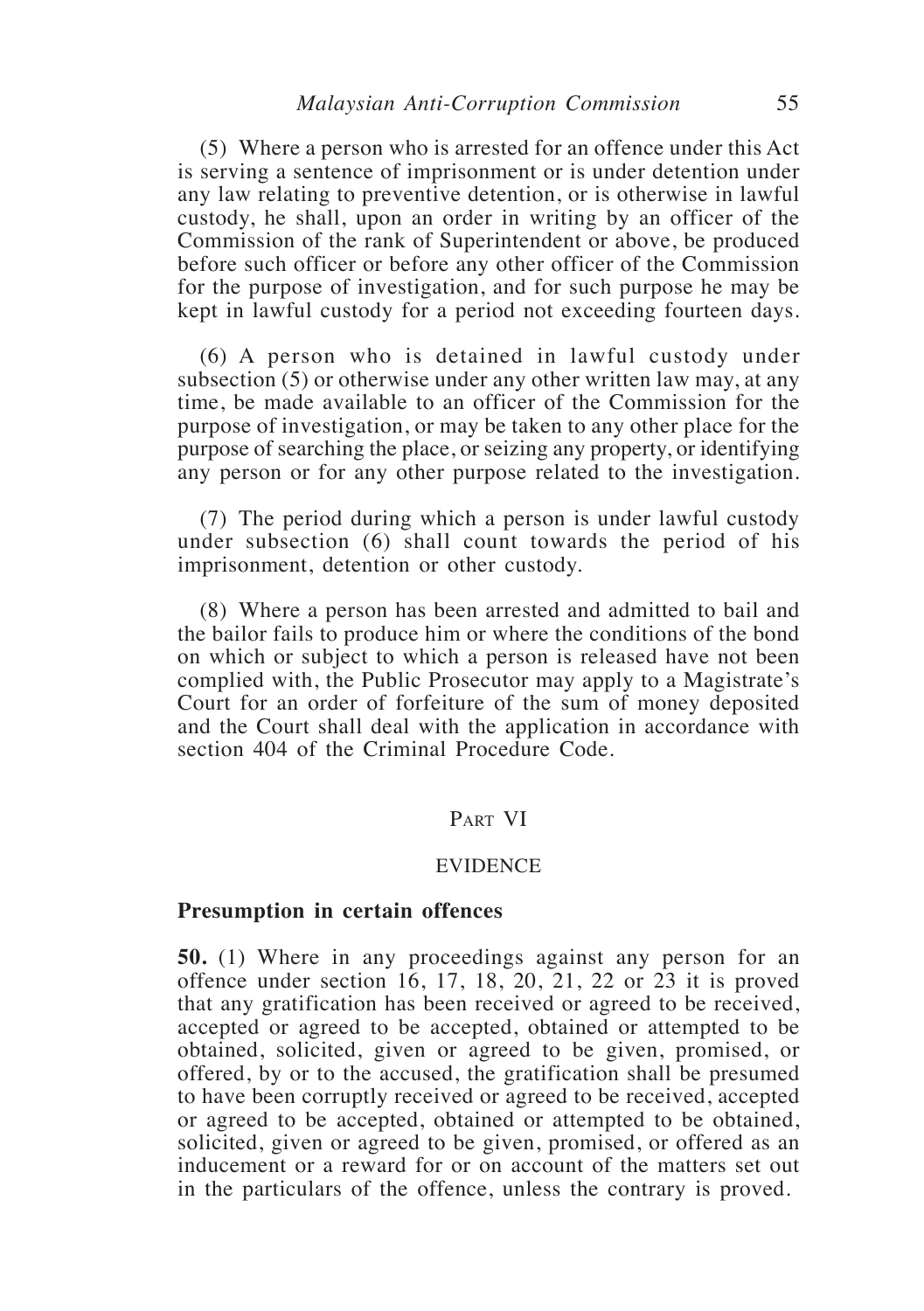(2) Where in any proceedings against any person for an offence under section 161, 162, 163 or 164 of the Penal Code, it is proved that such person has accepted or agreed to accept, or obtained or attempted to obtain any gratification, such person shall be presumed to have done so as a motive or reward for the matters set out in the particulars of the offence, unless the contrary is proved.

(3) Where in any proceedings against any person for an offence under section 165 of the Penal Code it is proved that such person has accepted or attempted to obtain any valuable thing without consideration or for a consideration which such person knows to be inadequate, such person shall be presumed to have done so with such knowledge as to the circumstances as set out in the particulars of the offence, unless the contrary is proved.

(4) Where in any proceedings against any person for an offence under paragraph 137(1)*(b)* of the Customs Act 1967, it is proved that any officer of customs or other person duly employed for the prevention of smuggling has accepted, agreed to accept or attempted to obtain any bribe, gratuity, recompense, or reward, such officer or person shall be presumed to have done so for the neglect or non-performance of his duty as set out in the particulars of the offence, unless the contrary is proved.

## **Evidence of corroboration**

**51.** In any proceedings against any person for an offence under this Act, it may be proved that at or about the time of the alleged offence, or at any time thereafter, the accused, or any relative or associate of his—

- *(a)* held any property for which he, or his relative or associate, as the case may be, is unable to give a satisfactory account as to how he came into its ownership, possession, custody or control; or
- *(b)* had entered into any dealing for the acquisition of any property and he is unable to satisfactorily account for the consideration for which it is to be acquired,

and the evidence in relation thereto shall be presumed to corroborate any evidence relating to the commission of the offence.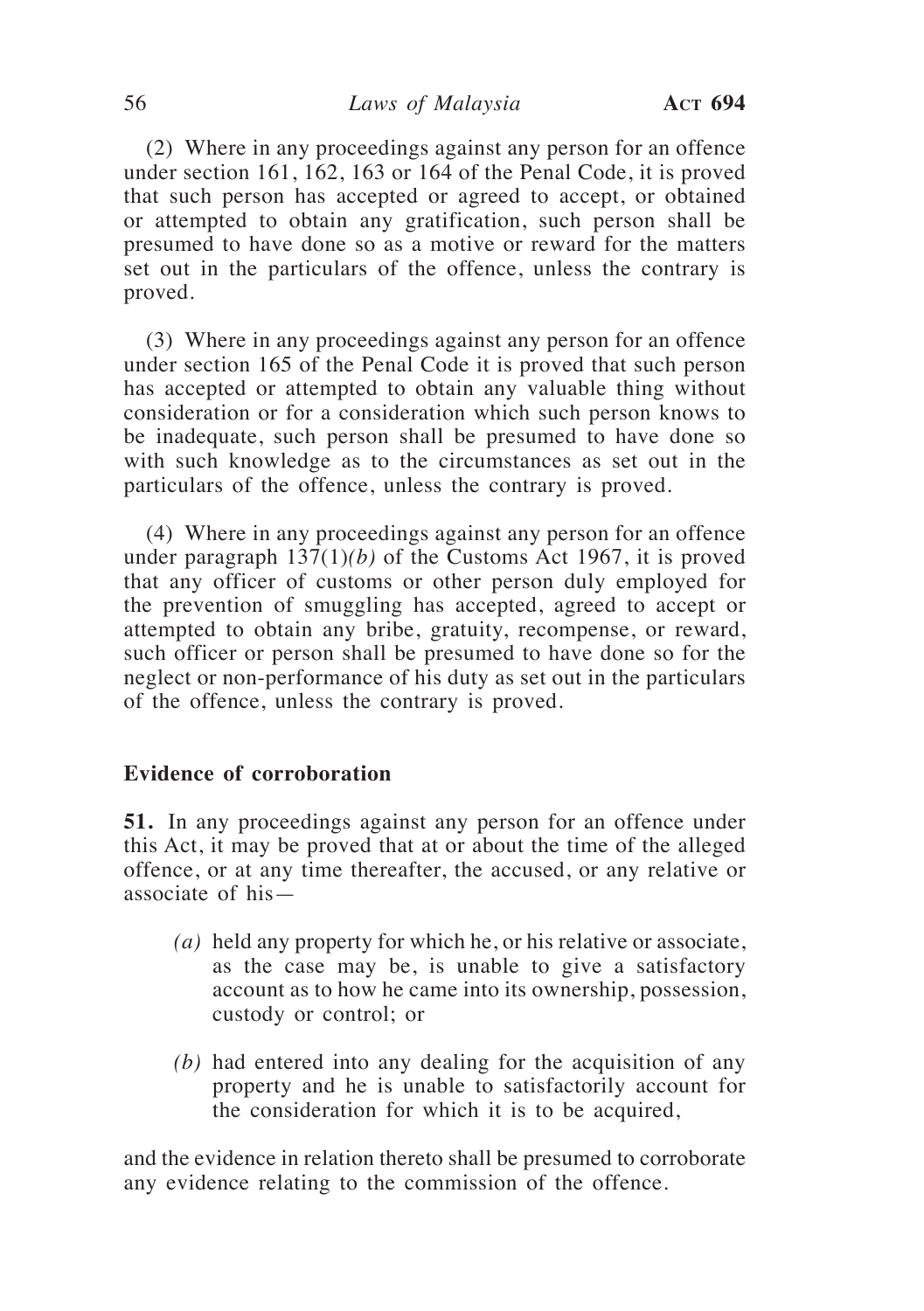## **Evidence of accomplice and** *agent provocateur*

**52.** (1) Notwithstanding any written law or rule of law to the contrary, in any proceedings against any person for an offence under this Act—

- *(a)* no witness shall be regarded as an accomplice by reason only of such witness having—
	- (i) accepted, received, obtained, solicited, agreed to accept or receive, or attempted to obtain any gratification from any person;
	- (ii) given, promised, offered or agreed to give any gratification; or
	- (iii) been in any manner concerned in the commission of such offence or having knowledge of the commission of the offence;
- *(b)* no *agent provocateur*, whether he is an officer of the Commission or not, shall be presumed to be unworthy of credit by reason only of his having attempted to commit, or to abet, having abetted or having been engaged in a criminal conspiracy to commit, such offence if the main purpose of such attempt, abetment or engagement was to secure evidence against such person; and
- *(c)* any statement, whether oral or written, made to an *agent provocateur* by such person shall be admissible as evidence at his trial.

(2) Notwithstanding any written law or rule of law to the contrary, a conviction for any offence under this Act solely on the uncorroborated evidence of any accomplice or *agent provocateur* shall not be illegal and no such conviction shall be set aside merely because the court which tried the case has failed to refer in the grounds of its judgment to the need to warn itself against the danger of convicting on such evidence.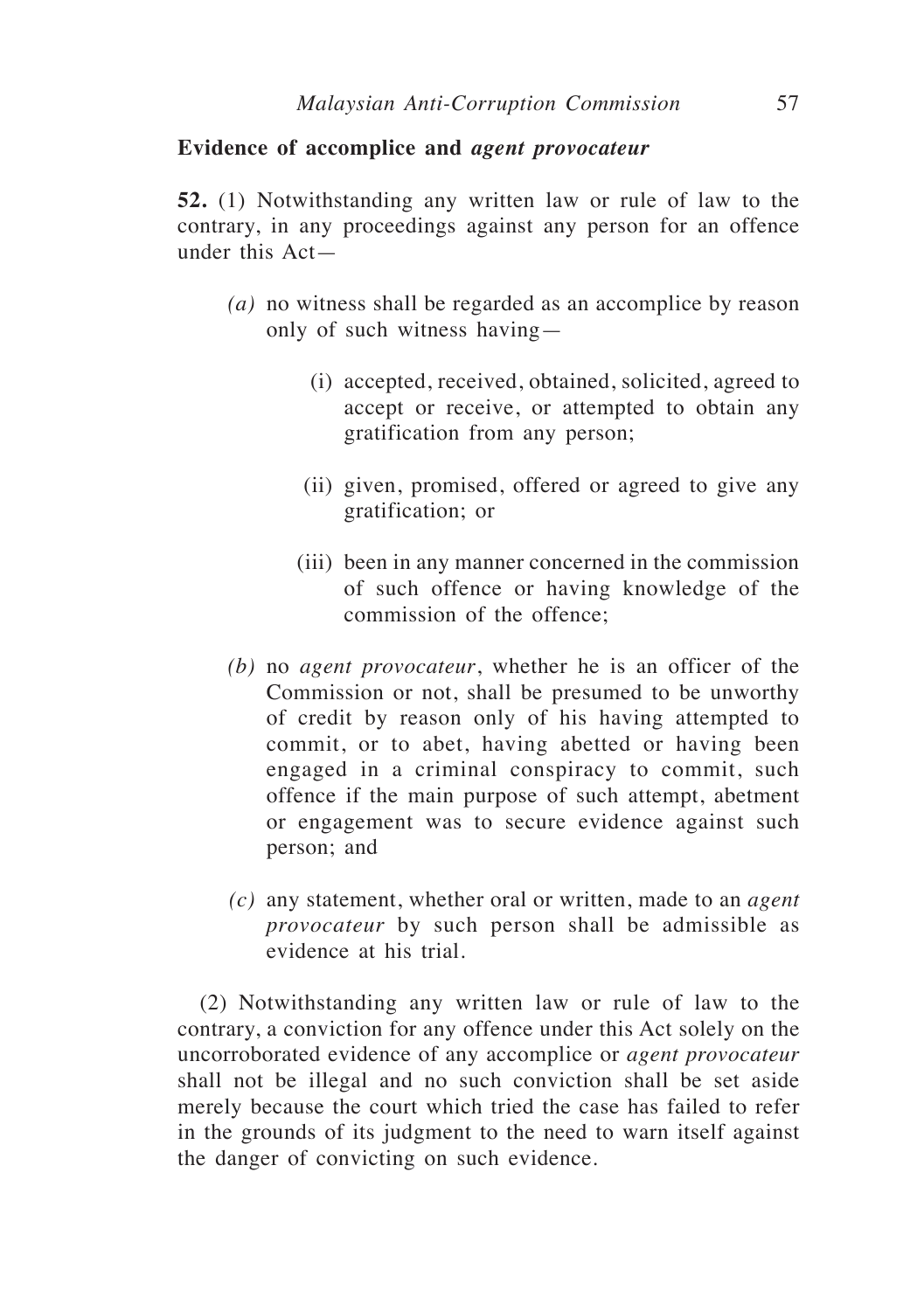## **Admissibility of statements by accused persons**

**53.** (1) In any trial or inquiry by a court into an offence under this Act, any statement, whether the statement amounts to a confession or not or is oral or in writing, made at any time, whether before or after the person is charged and whether in the course of an investigation or not and whether or not wholly or partly in answer to question, by an accused person to or in the hearing of any officer of the Commission, whether or not interpreted to him by any other officer of the Commission or any other person, whether concerned or not in the arrest of that person, shall, notwithstanding any written law or rule of law to the contrary, be admissible at his trial in evidence and, if that person tenders himself as a witness, any such statement may be used in cross-examination and for the purpose of impeaching his credit.

(2) No statement made under subsection (1) shall be admissible or used as provided for in that subsection if the making of the statement appears to the court to have been caused by any inducement, threat or promise having reference to the charge against the person, proceeding from a person in authority and sufficient in the opinion of the court to give that person grounds which would appear to him reasonable for supposing that by making it he would gain any advantage or avoid any evil of a temporal nature in reference to the proceedings against him.

(3) Where any person is arrested or is informed that he may be prosecuted for any offence under this Act, he shall be served with a notice in writing, which shall be explained to him, to the following effect:

"You have been arrested/informed that you may be prosecuted for … (the possible offence under this Act). Do you wish to say anything? If there is any fact on which you intend to rely in your defence in court, you are advised to mention it now. If you hold it back till you go to court, your evidence may be less likely to be believed and this may have a bad effect on your case in general. If you wish to mention any fact now, and you would like it written down, this will be done.".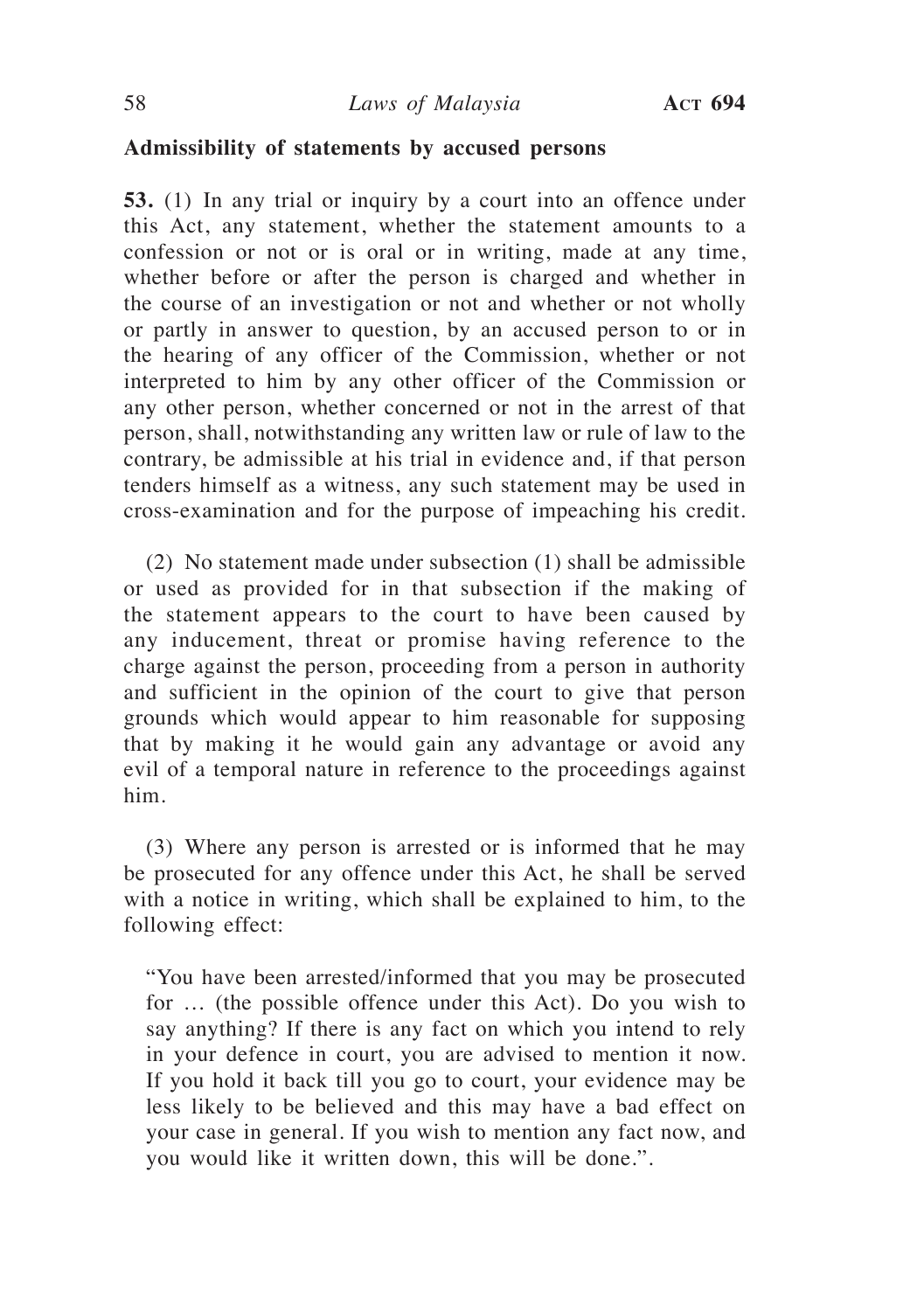(4) Notwithstanding subsection (3), a statement by any person accused of any offence under this Act made before there is time to serve a notice under that subsection shall not be rendered inadmissible in evidence merely by reason of no such notice having been served on him if such notice has been served on him as soon as is reasonably possible thereafter.

(5) No statement made by an accused person in answer to a written notice served on him pursuant to subsection (3) shall be construed as a statement caused by any inducement, threat or promise as is described in subsection (2), if it is otherwise voluntary.

(6) Where in any criminal proceedings against a person for an offence under this Act, evidence is given that the accused, on being informed that he might be prosecuted for it, failed to mention any such fact, being a fact which in the circumstances existing at the time he could reasonably have been expected to mention when so informed, the court, in determining whether the prosecution has made out a *prima facie* case against the accused and in determining whether the accused is guilty of the offence charged, may draw such inferences from the failure as appear proper; and the failure may, on the basis of those inferences, be treated as, or as capable of amounting to, corroboration of any evidence given against the accused in relation to which the failure is material.

(7) Nothing in subsection (6) shall in any criminal proceedings—

- *(a)* prejudice the admissibility in evidence of the silence or other reaction of the accused in the face of anything said in his presence relating to the conduct in respect of which he is charged, in so far as evidence thereof would be admissible apart from that subsection; or
- *(b)* be taken to preclude the drawing of any inference from any such silence or other reaction of the accused which could be drawn apart from that subsection.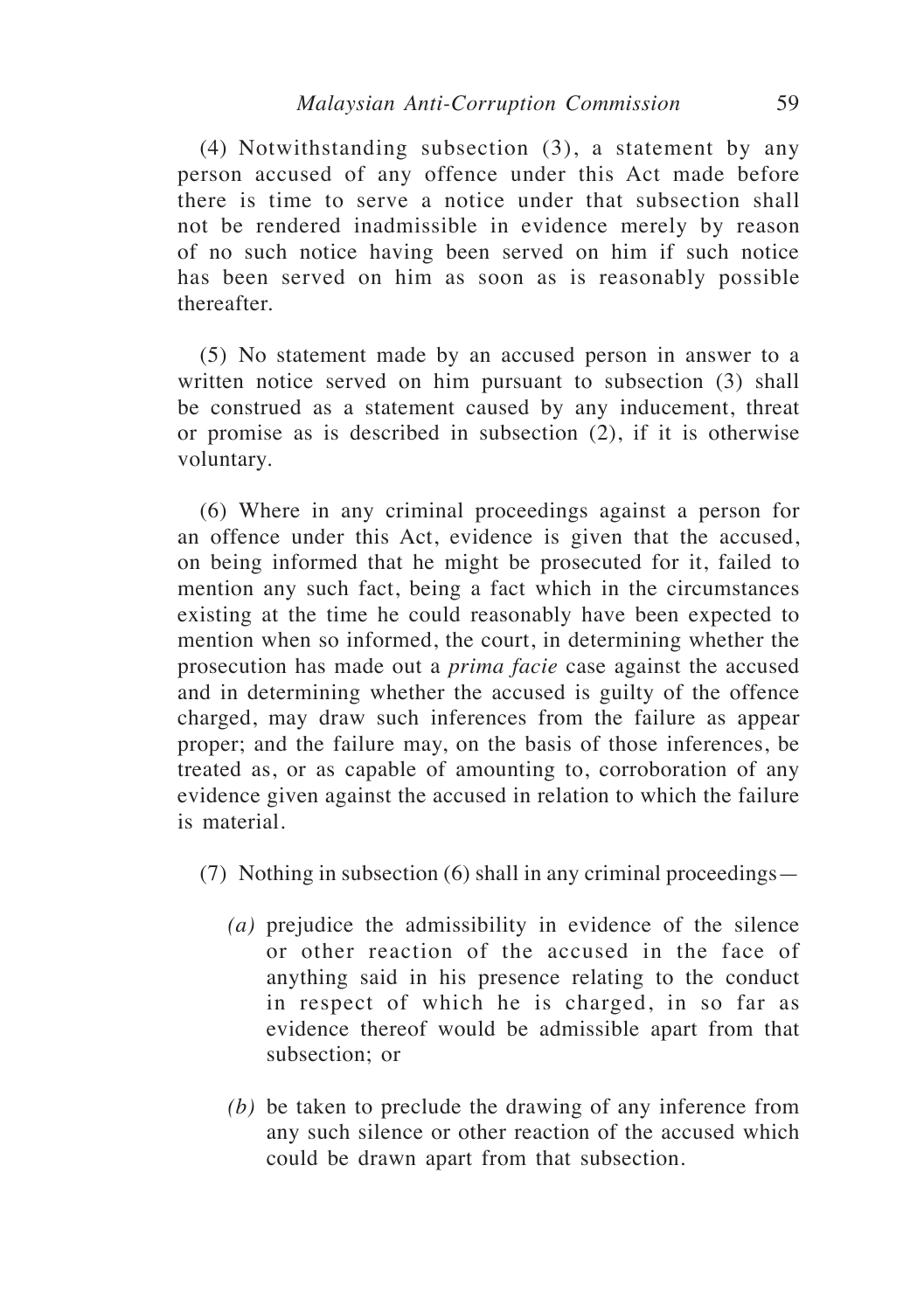**Admissibility of statements and documents of persons who are dead or cannot be traced, etc.**

**54.** Notwithstanding any written law to the contrary, in any proceedings against any person for an offence under this Act—

- *(a)* any statement made by any person to an officer of the Commission in the course of an investigation under this Act; and
- *(b)* any document, or copy of any document, seized from any person by an officer of the Commission in the exercise of his powers under this Act,

shall be admissible in evidence in any proceedings under this Act before any court, where the person who made the statement or the document or the copy of the document is dead, or cannot be traced or found, or has become incapable of giving evidence, or whose attendance cannot be procured without an amount of delay or expense which appears to the court unreasonable.

## **Certificate of position or office held**

**55.** (1) A certificate issued by a principal or an officer on behalf of his principal shall be admissible in evidence in any proceedings against any person for any offence under this Act as *prima facie* proof that the person named in such certificate—

- *(a)* held the position, office or capacity as specified in such certificate and for such period as so specified; and
- *(b)* received the emoluments as specified in such certificate.

(2) A certificate issued under subsection (1) shall be *prima facie* proof that it was issued by the person purporting to issue it as principal or on behalf of the principal without proof of the signature of the person who issued such certificate and without proof of the authority of such person to issue it.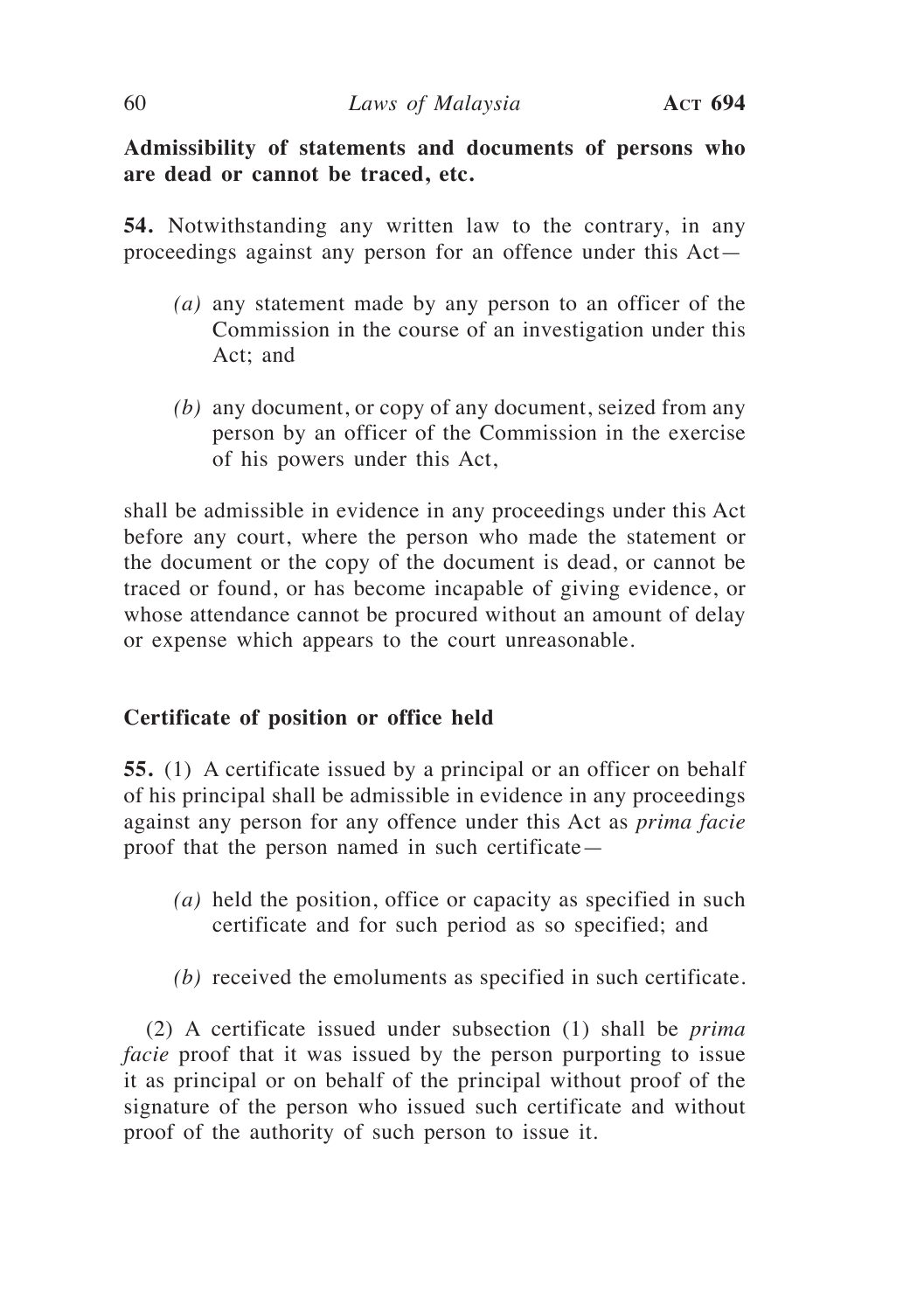## **Admissibility of translation of documents**

**56.** (1) Where any document which is to be used in any proceedings against any person for an offence under this Act is in a language other than the national language or the English language, a translation of such document into the national language or the English language shall be admissible in evidence where the translation is accompanied by a certificate of the person who translated the document setting out that it is a true and faithful translation and the translation had been done by such person at the instance of the Public Prosecutor or an officer of the Commission.

(2) Subsection (1) shall apply to a document which is translated, regardless whether the document was made within or outside Malaysia, or whether the translation was done within or outside Malaysia, or whether possession of such document was obtained by the prosecution within or outside Malaysia.

## **Evidence of custom inadmissible**

**57.** In any civil or criminal proceedings under this Act, evidence shall not be admissible to show that any such gratification as is mentioned in this Act is customary in any profession, trade, vocation or calling or on a social occasion.

## Part VII

## PROSECUTION AND TRIAL OF OFFENCES

#### **Prosecution of offences**

**58.** A prosecution for an offence under this Act shall not be instituted except by or with the consent of the Public Prosecutor.

## **Jurisdiction of the Sessions Court**

**59.** Notwithstanding the provisions of the Subordinate Courts Act 1948 [*Act 92*], a prosecution for an offence under this Act shall be commenced in the Sessions Court.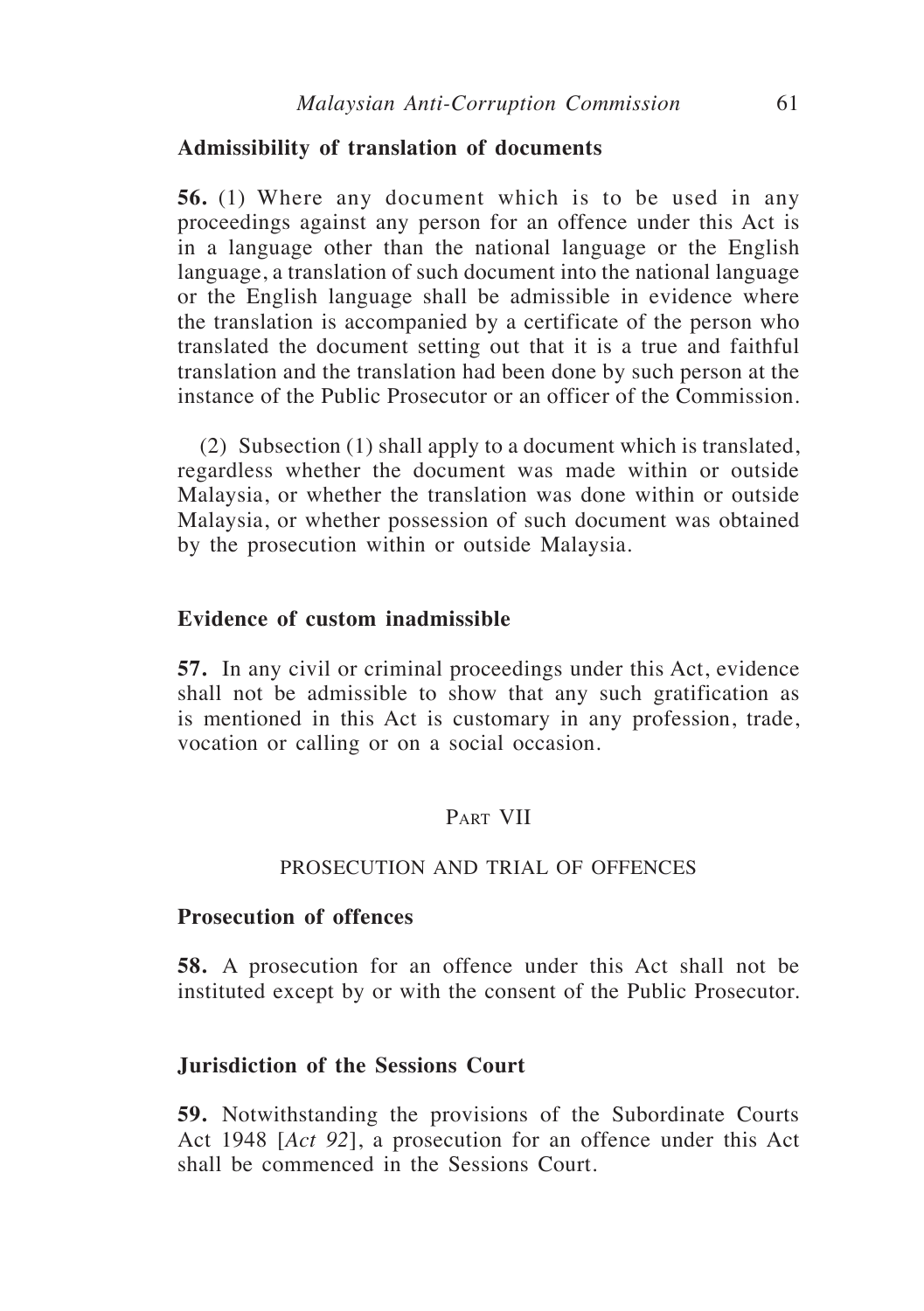## **Trial by High Court on a certificate by the Public Prosecutor**

**60.** (1) Notwithstanding the provision of section 417 of the Criminal Procedure Code and subject to subsection (5), the Public Prosecutor may in any particular case triable in the Sessions Court for an offence under this Act, issue a certificate specifying the High Court in which the proceedings are to be instituted or transferred and requiring that the accused person be caused to appear or be produced before such High Court.

(2) The power of the Public Prosecutor under subsection (1) shall be exercised by him personally.

(3) The certificate of the Public Prosecutor issued under subsection (1) shall be tendered to the Sessions Court whereupon the Sessions Court shall transfer the case to the High Court specified in the certificate and cause the accused person to appear or be brought before such Court as soon as may be practicable.

(4) When the accused person appears or is brought before the High Court in accordance with subsection (3), the High Court shall fix a date for his trial which shall be held in accordance with the procedure under Chapter XX of the Criminal Procedure Code.

(5) This section shall apply to all cases before the Sessions Court to try offences under this Act, whether the proceedings are instituted before or after the coming into operation of this Act, provided that the accused person has not pleaded guilty and no evidence in respect of the case against him has begun to be adduced.

## **Joinder of offences**

**61.** Notwithstanding anything contained in section 164 of the Criminal Procedure Code, where a person is accused of more than one offence under this Act he may be charged with and tried at one trial for any number of such offences committed within the space of any length of time.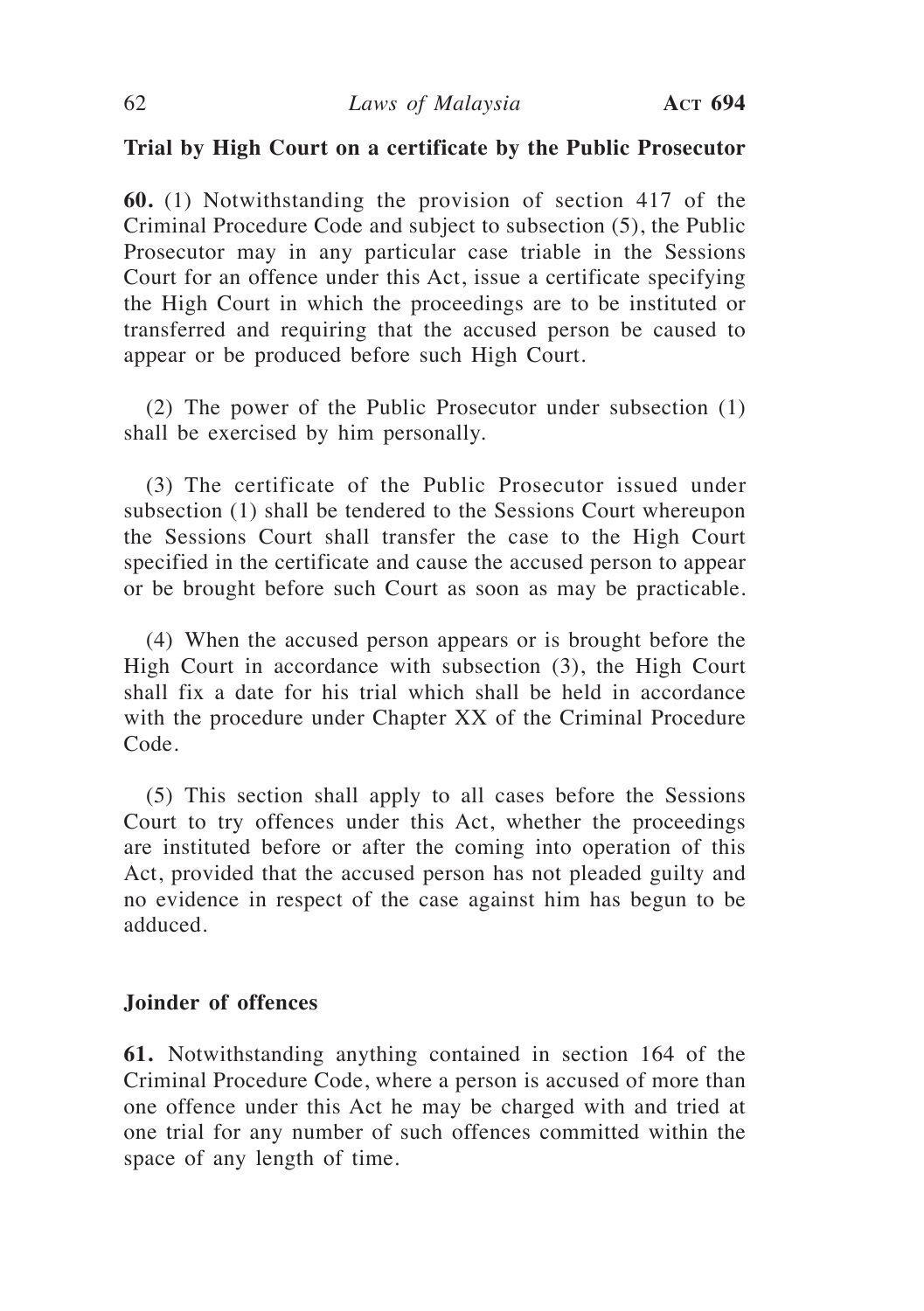## **Defence statement**

**62.** Once delivery of documents by the prosecution pursuant to section 51a of the Criminal Procedure Code has taken place, the accused shall, before commencement of the trial, deliver the following documents to the prosecution:

- *(a)* a defence statement setting out in general terms the nature of the defence and the matters on which the accused takes issue with the prosecution, with reasons; and
- *(b)* a copy of any document which would be tendered as part of the evidence for the defence.

## **Examination of offenders**

**63.** (1) Whenever two or more persons are charged with an offence under this Act the court may, on an application in writing by the Public Prosecutor, require one or more of them to give evidence as a witness or witnesses for the prosecution.

(2) Any person referred to in subsection (1) who refuses to be sworn or to be affirmed to answer any lawful question shall be dealt with in the same manner as witnesses so refusing may by law be dealt with by the court.

(3) Every person required to give evidence under subsection (1) who, in the opinion of the court, makes a true and full discovery of all things as to which he is lawfully examined, shall be entitled to receive a certificate of indemnity under the seal of the court stating that he has made a true and full discovery of all things as to which he was examined, and such certificate shall be a bar to all legal proceedings against him in respect of all such things.

(4) An application by the Public Prosecutor under subsection (1) may be presented to the court by the officer conducting the prosecution.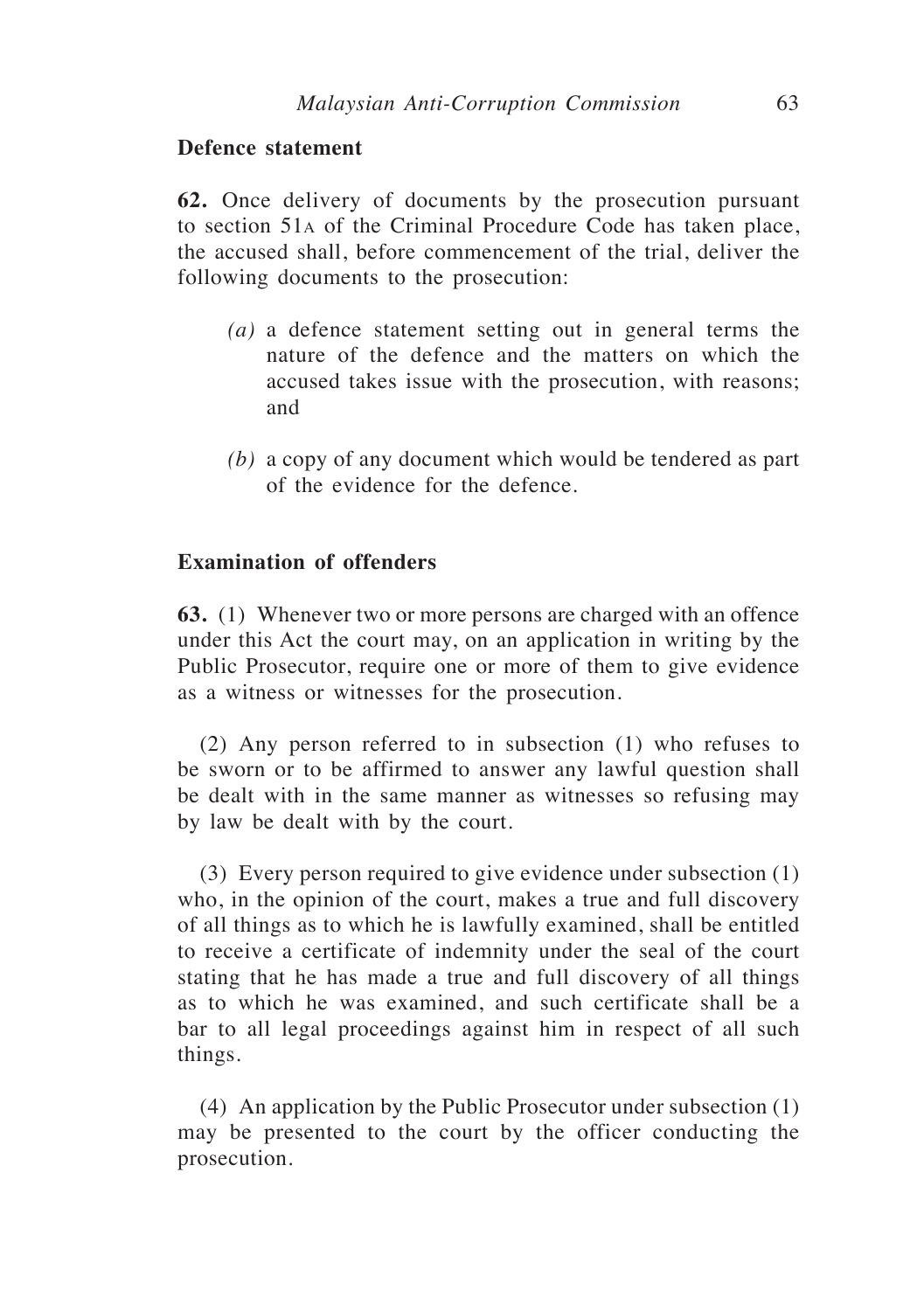64 *Laws of Malaysia* **Act 694**

## PART VIII

#### GENERAL

## **Member of Special Committee not to be member of Advisory Board, etc.**

**64.** (1) A member of the Special Committee on Corruption shall not be appointed a member of the Anti-Corruption Advisory Board or a member of any other committee established for the purposes of this Act, whether established under this Act, any regulations made under this Act or otherwise.

(2) A member of the Advisory Board shall not be appointed a member of the Special Committee on Corruption or a member of any other committee established for the purposes of this Act, whether established under this Act, any regulations made under this Act or otherwise.

(3) A member of any committee established for the purposes of this Act, whether established under this Act, any regulations made under this Act or otherwise shall not be appointed a member of the Special Committee on Corruption, a member of the Advisory Board or a member of any other committee established for the purposes of this Act, whether established under this Act, any regulations made under this Act or otherwise.

## **Protection of informers and information**

**65.** (1) Subject to subsection (2), where any complaint made by an officer of the Commission states that the complaint is made in consequence of information received by the officer making the complaint, the information referred to in the complaint and the identity of the person from whom such information is received shall be secret between the officer who made the complaint and the person who gave the information, and everything contained in such information, identity of the person who gave the information and all other circumstances relating to the information, including the place where it was given, shall not be disclosed or be ordered or required to be disclosed in any civil, criminal or other proceedings in any court, tribunal or other authority.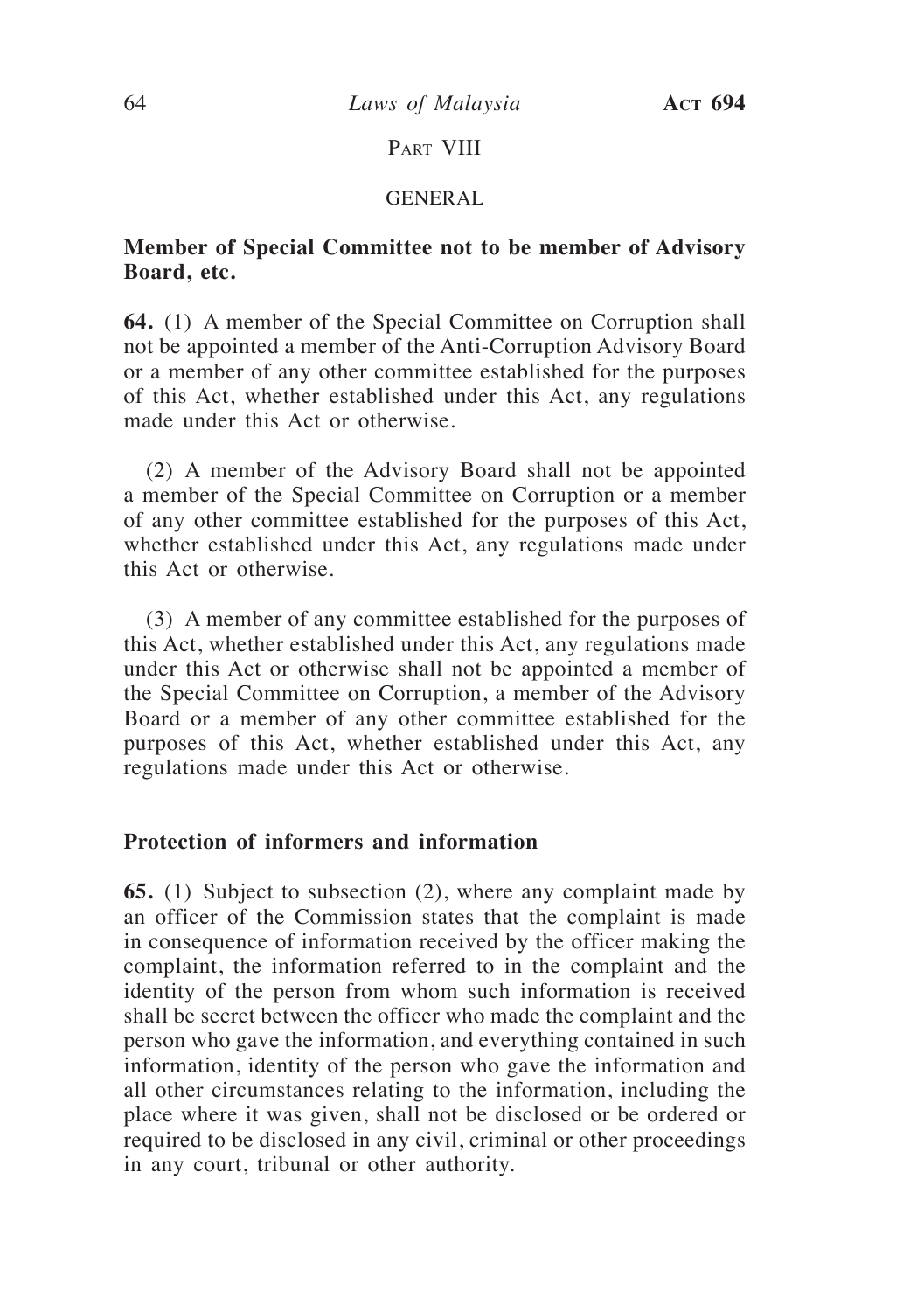(2) If any book, paper or other document, or any visual or sound recording, or other matter or material which is given in evidence or liable to inspection in any civil, criminal or other proceedings in any court, tribunal or other authority as are referred to in subsection (1) contains any entry or other matter in which any person who gave the information is named or described or shown, or which might lead to his discovery, the court before which the proceedings are held shall cause all such parts thereof or passages therein to be concealed from view or to be obliterated or otherwise removed so far as is necessary to protect such person from discovery.

(3) Any person who gives the information referred to in subsection (1) knowing that the information is false commits an offence and shall on conviction be liable to imprisonment for a term not exceeding ten years, and shall also be liable to a fine not exceeding one hundred thousand ringgit; and for the purposes of any investigation into, or prosecution of, any offence under this subsection, subsections  $(1)$  and  $(2)$  shall not apply.

#### **Liability for offences outside Malaysia**

**66.** (1) The provisions of this Act shall, in relation to citizens and permanent residents of Malaysia, have effect outside as well as within Malaysia, and when an offence under this Act is committed in any place outside Malaysia by any citizen or permanent resident, he may be dealt with in respect of such offence as if it was committed at any place within Malaysia.

(2) Any proceedings against any person under this section which would be a bar to subsequent proceedings against such person for the same offence if such offence was committed in Malaysia shall be a bar to further proceedings against him under any written law relating to the extradition of persons, in respect of the same offence, outside Malaysia.

#### **Application of provisions of this Act to a prescribed offence**

**67.** Notwithstanding any other written law to the contrary, the provisions of this Act shall apply to a prescribed offence regardless of whether the prosecution or any other proceedings in respect of such offence are instituted or taken by an officer of the Commission, or a police officer or customs officer, or any other officer having powers to investigate, prosecute or take any proceedings in respect of such offence.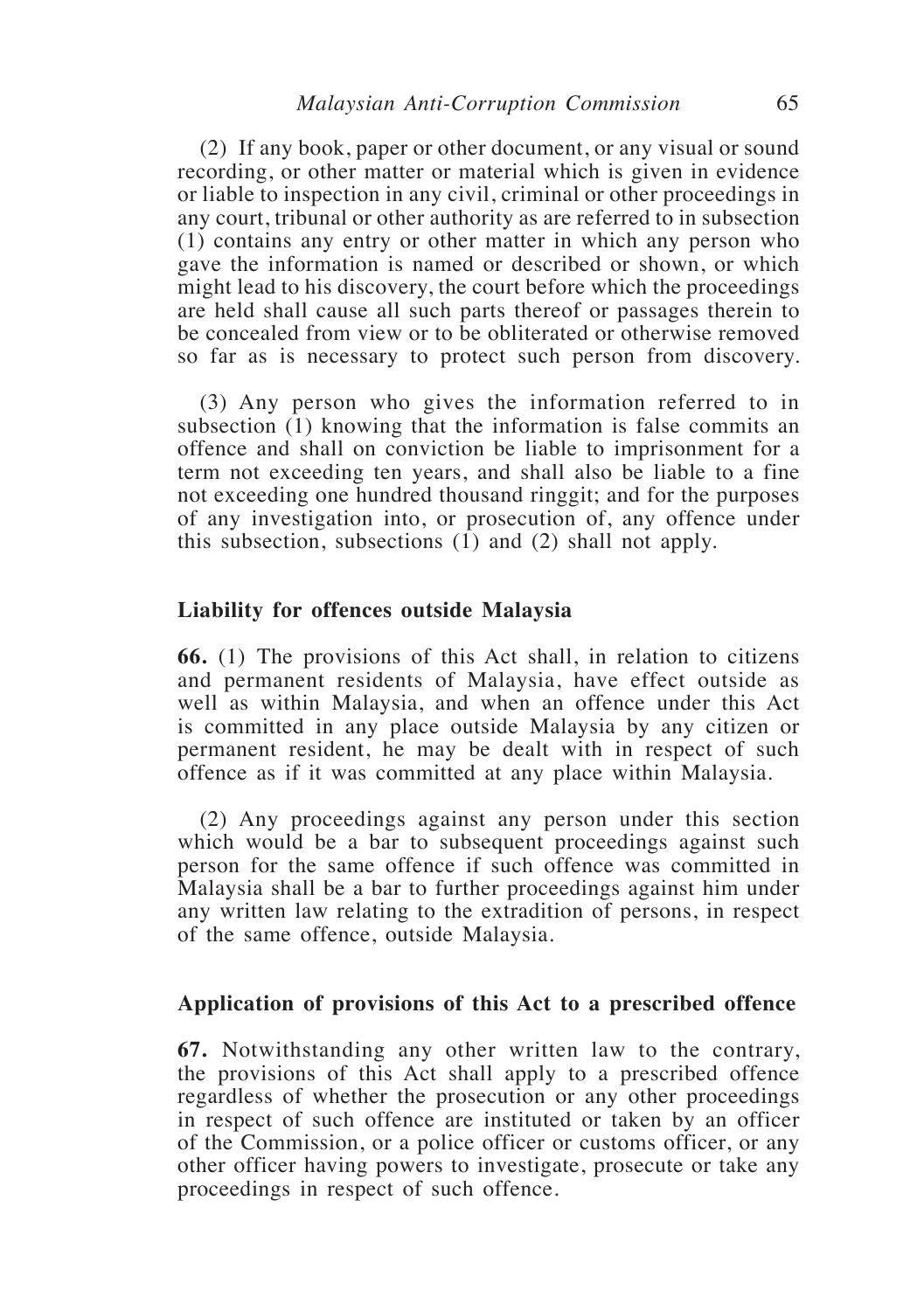# **General offence**

**68.** Any person who fails to comply with any provision of this Act or any order, direction or notice given by or on behalf of a court, the Public Prosecutor, or an officer of the Commission in the exercise of his functions under this Act, commits an offence.

# **General penalty**

**69.** Every person convicted of an offence under this Act for which no penalty is specifically provided shall be liable to a fine not exceeding ten thousand ringgit or to imprisonment for a term not exceeding two years or to both.

# **Powers of police officers under this Act**

**70.** Nothing contained in this Act shall derogate from the powers of a police officer to investigate into any offence under this Act and to prosecute any person in respect of any such offence, so long as the provisions of this Act are complied with.

# **Minister's power to make orders, regulations and rules and amend Schedule**

**71.** (1) The Minister may, from time to time, by order published in the *Gazette*, prescribe any society, union, organization or body to be a public body.

(2) The Minister may make regulations or rules for the further, better and more convenient carrying out of the provisions of this Act, and without prejudice to the generality of this provision, the Minister may make regulations or rules—

*(a)* relating to any board or committee established under this Act;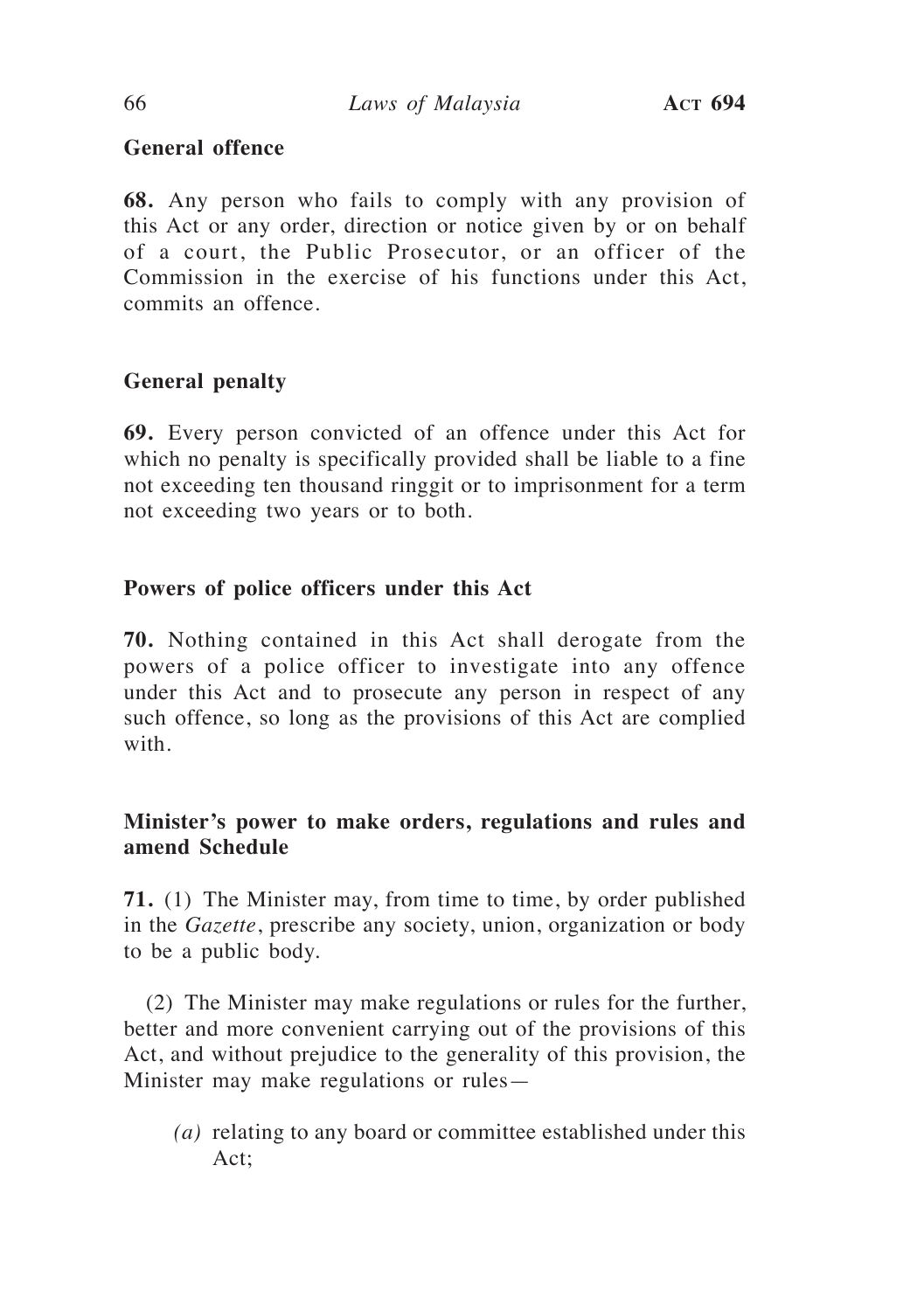- *(b)* providing for the form of any notice, order, declaration or other matter under this Act; and
- *(c)* providing for the service or delivery of any notice, order, direction, instruction, requirement or other thing lawfully done under this Act.

(3) The Minister may, from time to time, by order published in the *Gazette*, amend the Schedule.

## **Immunity**

**72.** No action, suit, prosecution or other proceedings whatsoever shall lie or be brought, instituted, or maintained in any court or before any other authority against—

- *(a)* the Government of Malaysia;
- *(b)* any officer or employee of the Government of Malaysia or of the Commission;
- *(c)* any member of the Advisory Board or the Special Committee or any other committee established under or for the purposes of this Act; or
- *(d)* any person lawfully acting on behalf of the Government of Malaysia, Commission, officer or employee of the Government of Malaysia or Commission,

for or on account of, or in respect of, any act done or statement made or omitted to be done or made, or purporting to be done or made or omitted to be done or made, in pursuance or in execution of, or intended pursuance or execution of this Act, or any order in writing, direction, instruction, notice or other thing whatsoever issued under this Act:

Provided that such act or such statement was done or made, or was omitted to be done or made, in good faith.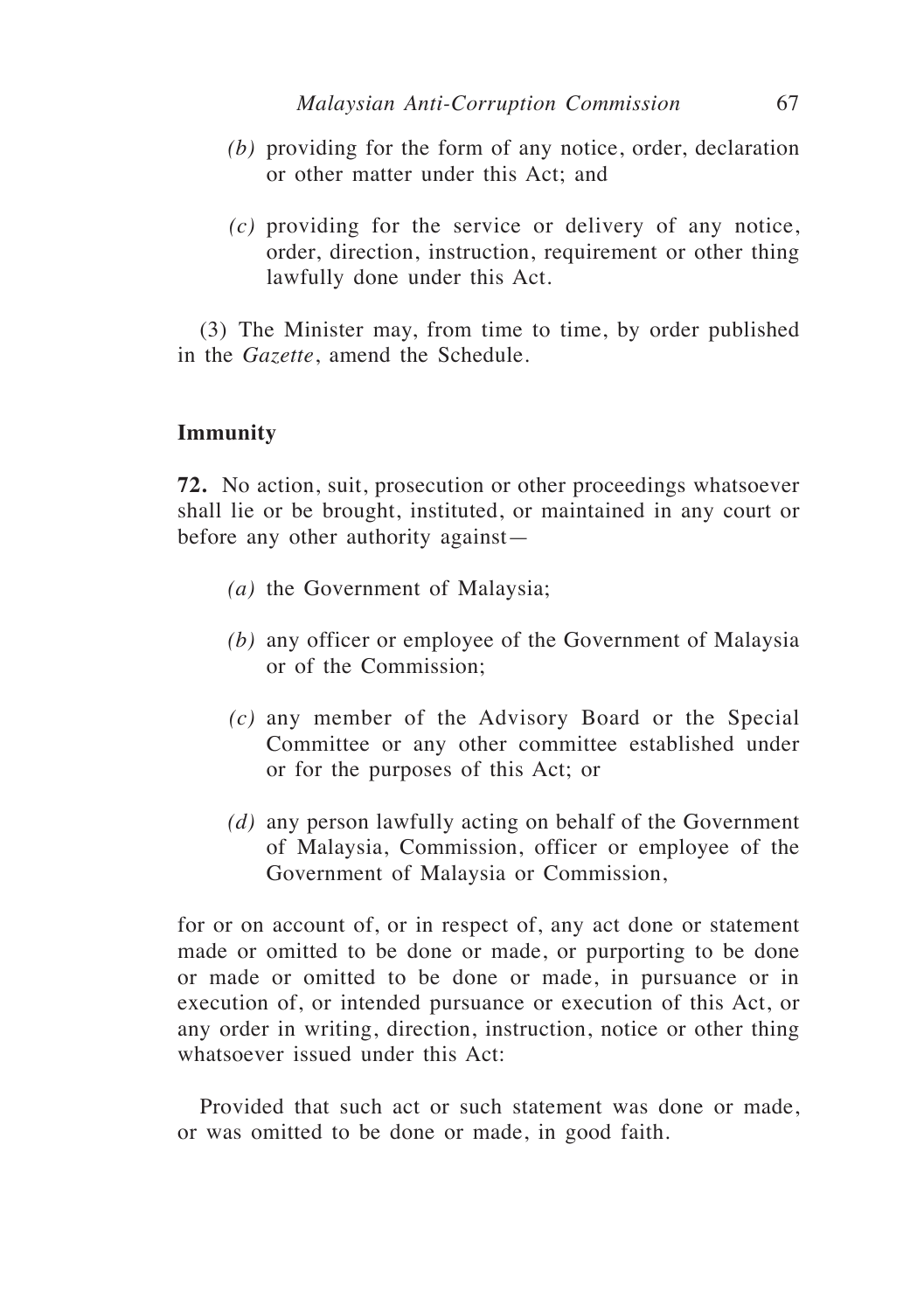# PART IX

#### REPEAL AND SAVING

## **Repeal**

**73.** The Anti-Corruption Act 1997 is repealed.

## **Saving**

**74.** (1) Any act done or action taken prior to the commencement of this Act by an officer of the Anti-Corruption Agency established under the Anti-Corruption Act 1997 shall be deemed to have been done or taken under this Act and may accordingly be continued by the officer.

(2) Any order made under section 60 of the Anti-Corruption Act 1997 and in force immediately before the commencement of this Act shall, upon the commencement of this Act, continue to remain in full force and may be revoked or amended in accordance with this Act.

(3) The provisions of this Act which relate solely to procedure or evidence shall apply to any offence against the law repealed under section 73 and such provisions may be used in the course of any pending investigations and in any court proceedings instituted before or after the commencement of this Act in respect of such offence.

#### **SCHEDULE**

[Paragraph 3*(a)*, definition of "prescribed offence"]

Offences punishable under sections 161, 162, 163, 164, 165, 213, 214, 215, 384, 385, 386, 387, 388, 389, 403, 404, 405, 406, 407, 408, 409, 417, 418, 419, 420, 465, 466, 467, 468, 469, 471, 472, 473, 474, 475, 476 and 477<sup>a</sup> of the Penal Code.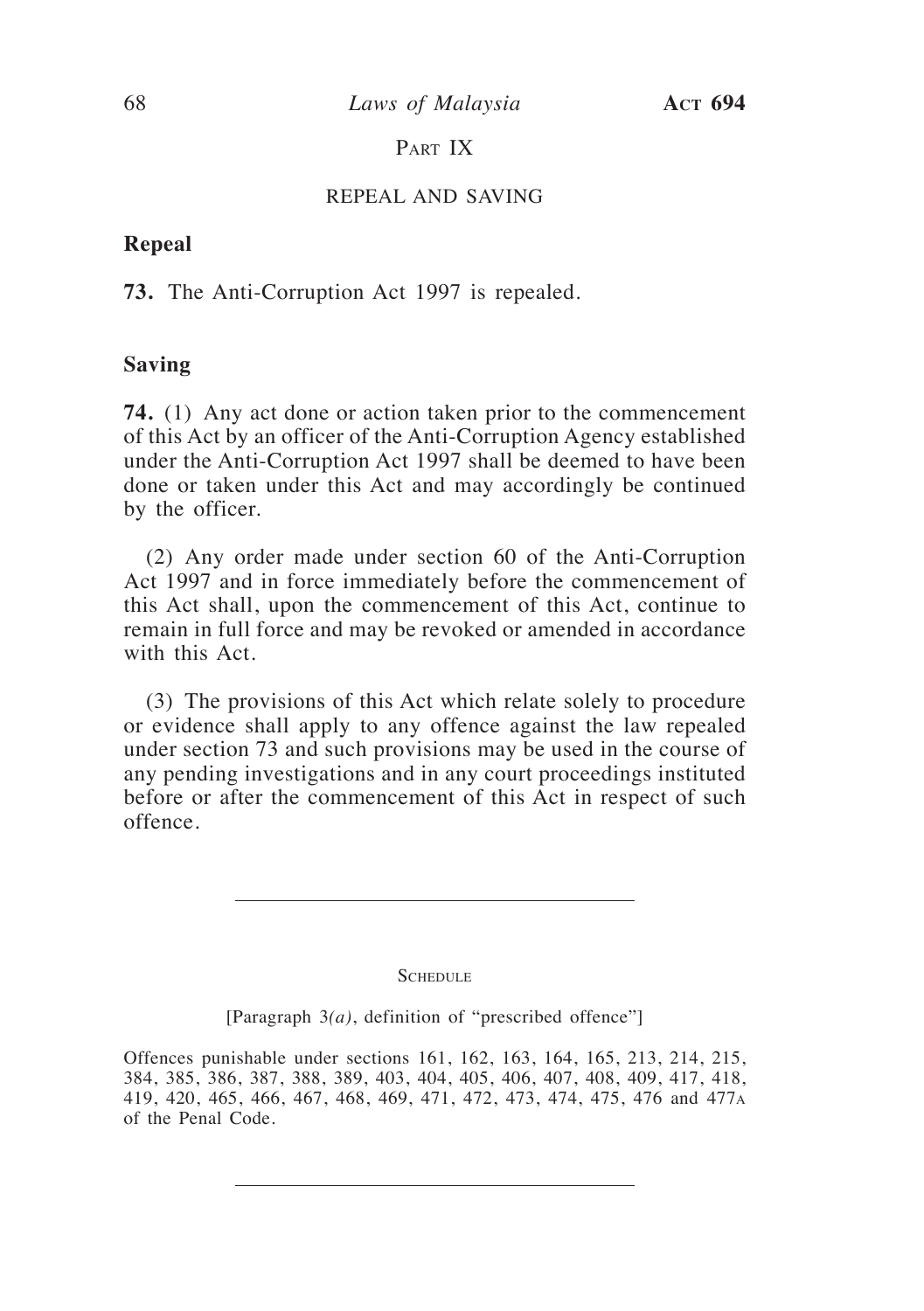# **LAWS OF MALAYSIA**

# **Act 694**

# **MALAYSIAN ANTI-CORRUPTION COMMISSION ACT 2009**

#### LIST OF AMENDMENTS

| Amending law | Short title                                                     | In force from    |
|--------------|-----------------------------------------------------------------|------------------|
| Act A1567    | Malaysian Anti-Corruption<br>Commission (Amendment)<br>Act 2018 | $01 - 10 - 2018$ |

*Malaysian Anti-Corruption Commission* 69